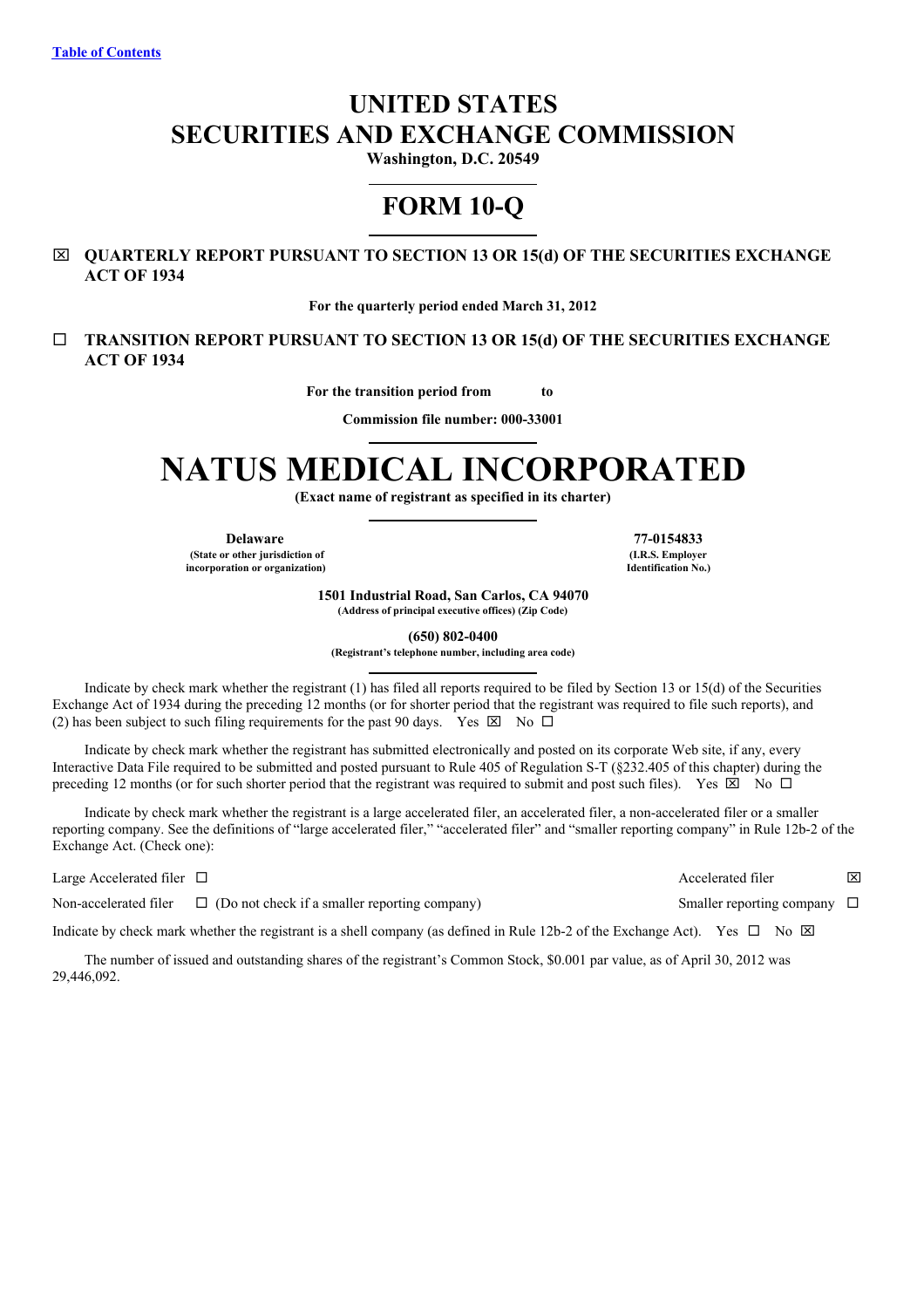# <span id="page-1-0"></span>**NATUS MEDICAL INCORPORATED TABLE OF CONTENTS**

| PART I.           | <b>FINANCIAL INFORMATION</b>                                                                                                               | Page No.<br>3  |
|-------------------|--------------------------------------------------------------------------------------------------------------------------------------------|----------------|
| Item 1.           | <b>Financial Statements</b>                                                                                                                | 3              |
|                   | Condensed Consolidated Balance Sheets as of March 31, 2012 and December 31, 2011 (unaudited)                                               | 3              |
|                   | Condensed Consolidated Statements of Operations and Comprehensive Income for the three months ended March<br>31, 2012 and 2011 (unaudited) | $\overline{4}$ |
|                   | Condensed Consolidated Statements of Cash Flows for the three months ended March 31, 2012 and 2011<br>(unaudited)                          | 5              |
|                   | Notes to Condensed Consolidated Financial Statements (unaudited)                                                                           | 6              |
| Item 2.           | <u>Management's Discussion and Analysis of Financial Condition and Results of Operations</u>                                               | 15             |
| Item 3.           | <b>Quantitative and Qualitative Disclosures about Market Risk</b>                                                                          | 21             |
| Item 4.           | <b>Controls and Procedures</b>                                                                                                             | 21             |
| PART II.          | <b>OTHER INFORMATION</b>                                                                                                                   | 22             |
| Item 1.           | <b>Legal Proceedings</b>                                                                                                                   | 22             |
| Item 1A.          | <b>Risk Factors</b>                                                                                                                        | 22             |
| Item 6.           | <b>Exhibits</b>                                                                                                                            | 32             |
| <b>Signatures</b> |                                                                                                                                            | 33             |

-2-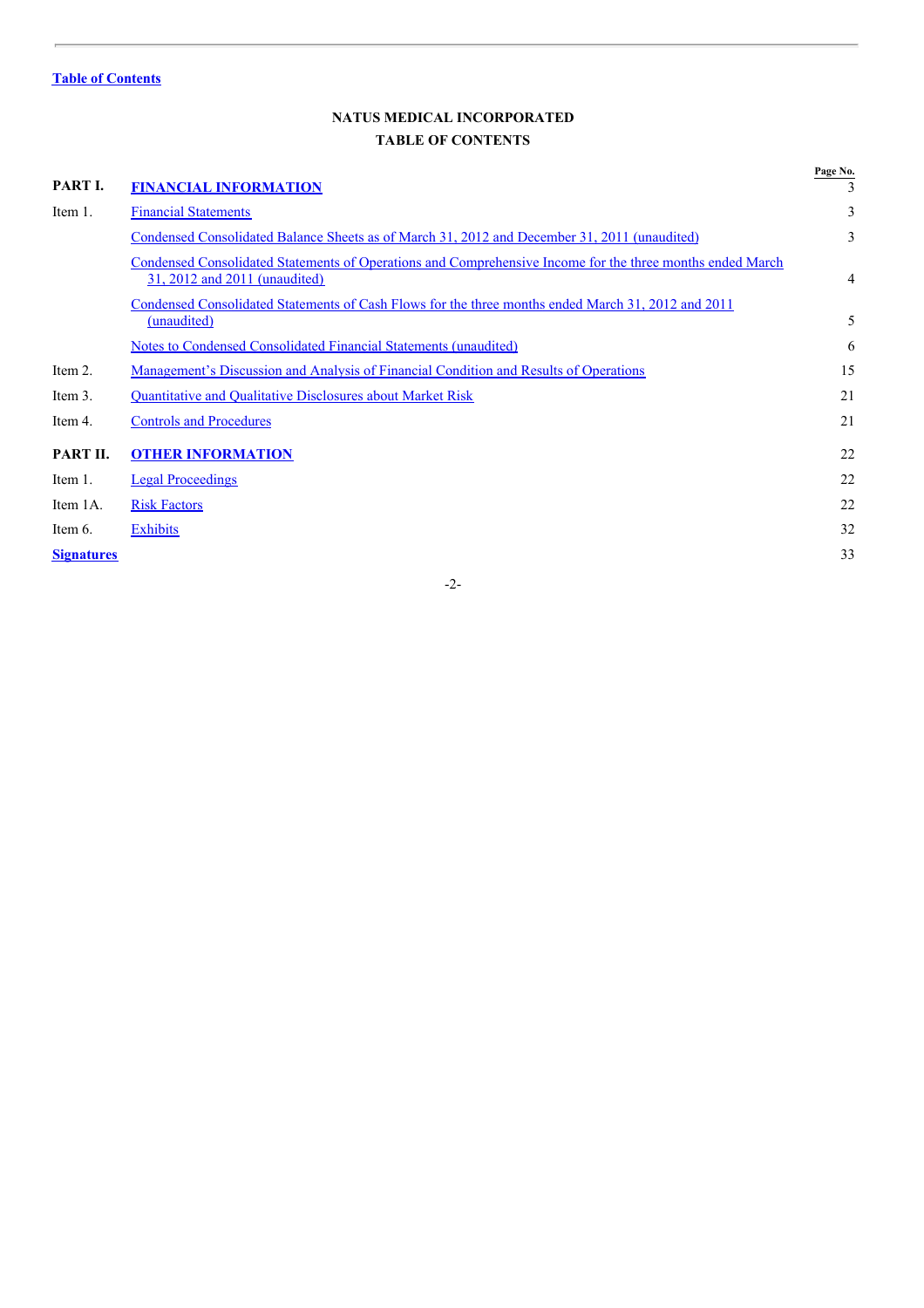# <span id="page-2-2"></span><span id="page-2-0"></span>**PART I. FINANCIAL INFORMATION**

# **Item 1. Financial Statements**

# <span id="page-2-1"></span>**NATUS MEDICAL INCORPORATED AND SUBSIDIARIES CONDENSED CONSOLIDATED BALANCE SHEETS (unaudited) (in thousands, except share amounts)**

|                                                                                                  | March 31,<br>2012 | December 31,<br>2011   |
|--------------------------------------------------------------------------------------------------|-------------------|------------------------|
| <b>ASSETS</b>                                                                                    |                   |                        |
| Current assets:                                                                                  |                   |                        |
| Cash and cash equivalents                                                                        | \$37,416          | $\mathbb{S}$<br>32,816 |
| Accounts receivable, net of allowance for doubtful accounts of \$1,278 in 2012 and \$941 in 2011 | 56,822            | 55,260                 |
| Inventories                                                                                      | 29,385            | 33,389                 |
| Prepaid expenses and other current assets                                                        | 5,140             | 4,743                  |
| Deferred income tax                                                                              | 5,025             | 5,025                  |
| Total current assets                                                                             | 133,788           | 131,233                |
| Property and equipment, net                                                                      | 26,109            | 25,350                 |
| Intangible assets                                                                                | 68,931            | 70,411                 |
| Goodwill                                                                                         | 80,342            | 80,375                 |
| Other assets                                                                                     | 6,775             | 6,946                  |
| <b>Total assets</b>                                                                              | \$315,945         | \$ 314,315             |
| <b>LIABILITIES AND STOCKHOLDERS' EQUITY</b>                                                      |                   |                        |
| Current liabilities:                                                                             |                   |                        |
| Accounts payable                                                                                 | \$15,825          | 16,365<br>S            |
| Current portion of long-term debt                                                                | 195               | 188                    |
| <b>Accrued liabilities</b>                                                                       | 17,167            | 16,560                 |
| Deferred revenue                                                                                 | 8,092             | 7,604                  |
| Total current liabilities                                                                        | 41,279            | 40,717                 |
| Long-term liabilities:                                                                           |                   |                        |
| Long-term debt                                                                                   | 675               | 710                    |
| Other liabilities                                                                                | 5,641             | 7,658                  |
| Deferred income tax                                                                              | 8,673             | 7,502                  |
| <b>Total liabilities</b>                                                                         | 56,268            | 56,587                 |
| Stockholders' equity:                                                                            |                   |                        |
| Common Stock, \$0.001 par value, 120,000,000 shares authorized; shares issued and outstanding    |                   |                        |
| 29,446,092 in 2012 and 29,439,272 in 2011                                                        | 268,679           | 267,499                |
| Retained earnings                                                                                | 7,528             | 7,170                  |
| Accumulated other comprehensive loss                                                             | (16, 530)         | (16,941)               |
| Total stockholders' equity                                                                       | 259,677           | 257,728                |
| Total liabilities and stockholders' equity                                                       | \$315,945         | \$ 314,315             |

The accompanying notes are an integral part of these unaudited condensed consolidated financial statements.

-3-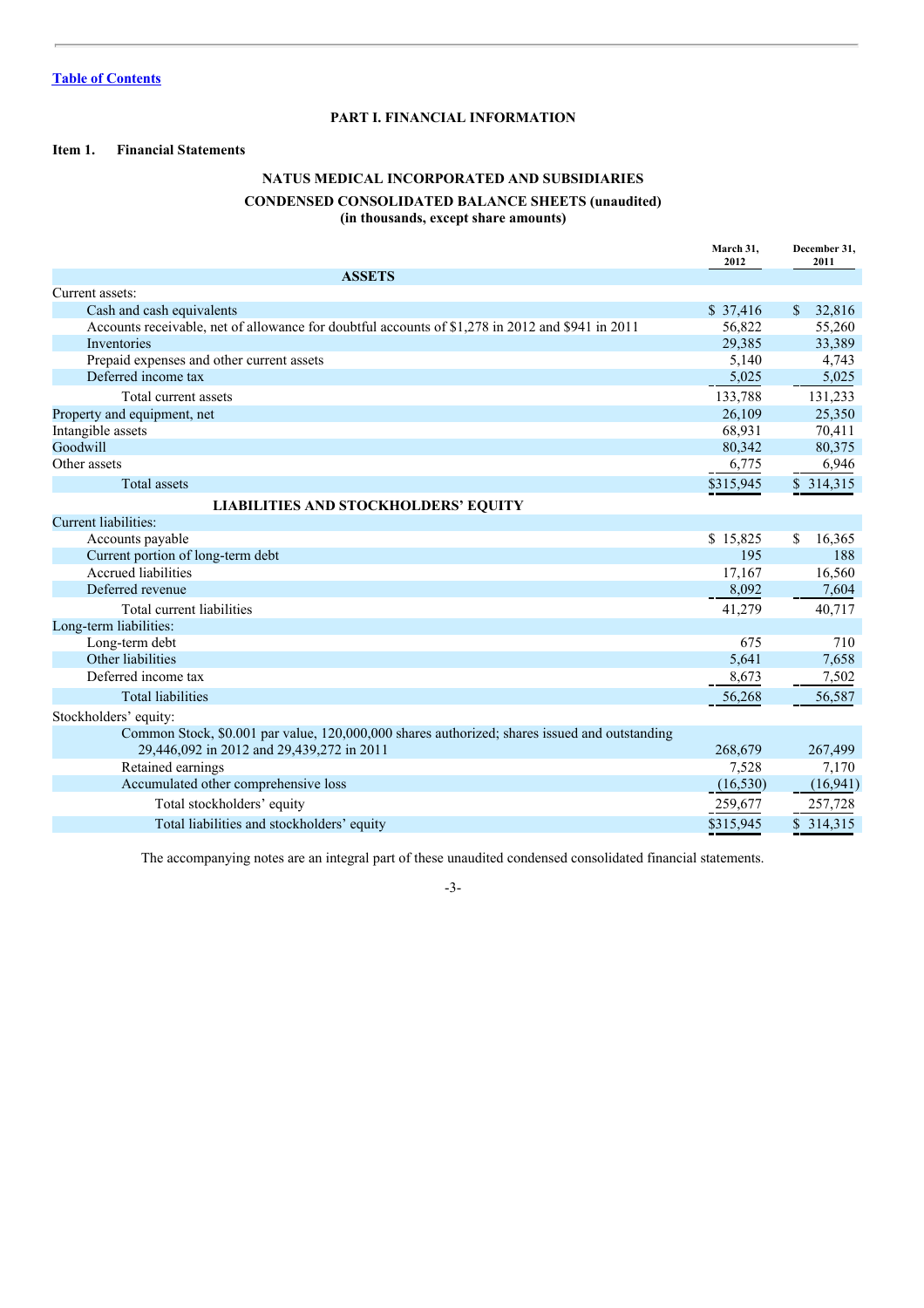# **NATUS MEDICAL INCORPORATED AND SUBSIDIARIES**

# **CONDENSED CONSOLIDATED STATEMENTS OF OPERATIONS AND COMPREHENSIVE INCOME (unaudited)**

# <span id="page-3-0"></span>**(in thousands, except per share amounts)**

|                                                                          |          | <b>Three Months Ended</b> |  |
|--------------------------------------------------------------------------|----------|---------------------------|--|
|                                                                          |          | March 31                  |  |
|                                                                          | 2012     | 2011                      |  |
| Revenue                                                                  | \$59,510 | \$59,108                  |  |
| Cost of revenue                                                          | 26,042   | 24,372                    |  |
| Gross profit                                                             | 33,468   | 34,736                    |  |
| Operating expenses:                                                      |          |                           |  |
| Marketing and selling                                                    | 17,024   | 14,376                    |  |
| Research and development                                                 | 6,755    | 6,287                     |  |
| General and administrative                                               | 9,528    | 9,032                     |  |
| Total operating expenses                                                 | 33,307   | 29,695                    |  |
| Income from operations                                                   | 161      | 5,041                     |  |
| Other income (expense), net                                              | 168      | (145)                     |  |
| Income before provision (benefit) for income tax                         | 329      | 4,896                     |  |
| Provision for income tax expense/(benefit)                               | (29)     | 1,792                     |  |
| Net income                                                               | 358      | \$3,104                   |  |
| Other comprehensive income:                                              |          |                           |  |
| Foreign currency translation                                             | 411      | 1,371                     |  |
| Comprehensive income                                                     | 769      | \$4,475                   |  |
| Net income per share:                                                    |          |                           |  |
| <b>Basic</b>                                                             | 0.01     | 0.11                      |  |
| Diluted                                                                  | 0.01     | \$ 0.11                   |  |
| Weighted average shares used in the calculation of net income per share: |          |                           |  |
| <b>Basic</b>                                                             | 28,856   | 28,346                    |  |
| Diluted                                                                  | 29,533   | 29,513                    |  |

The accompanying notes are an integral part of these unaudited condensed consolidated financial statements.

# -4-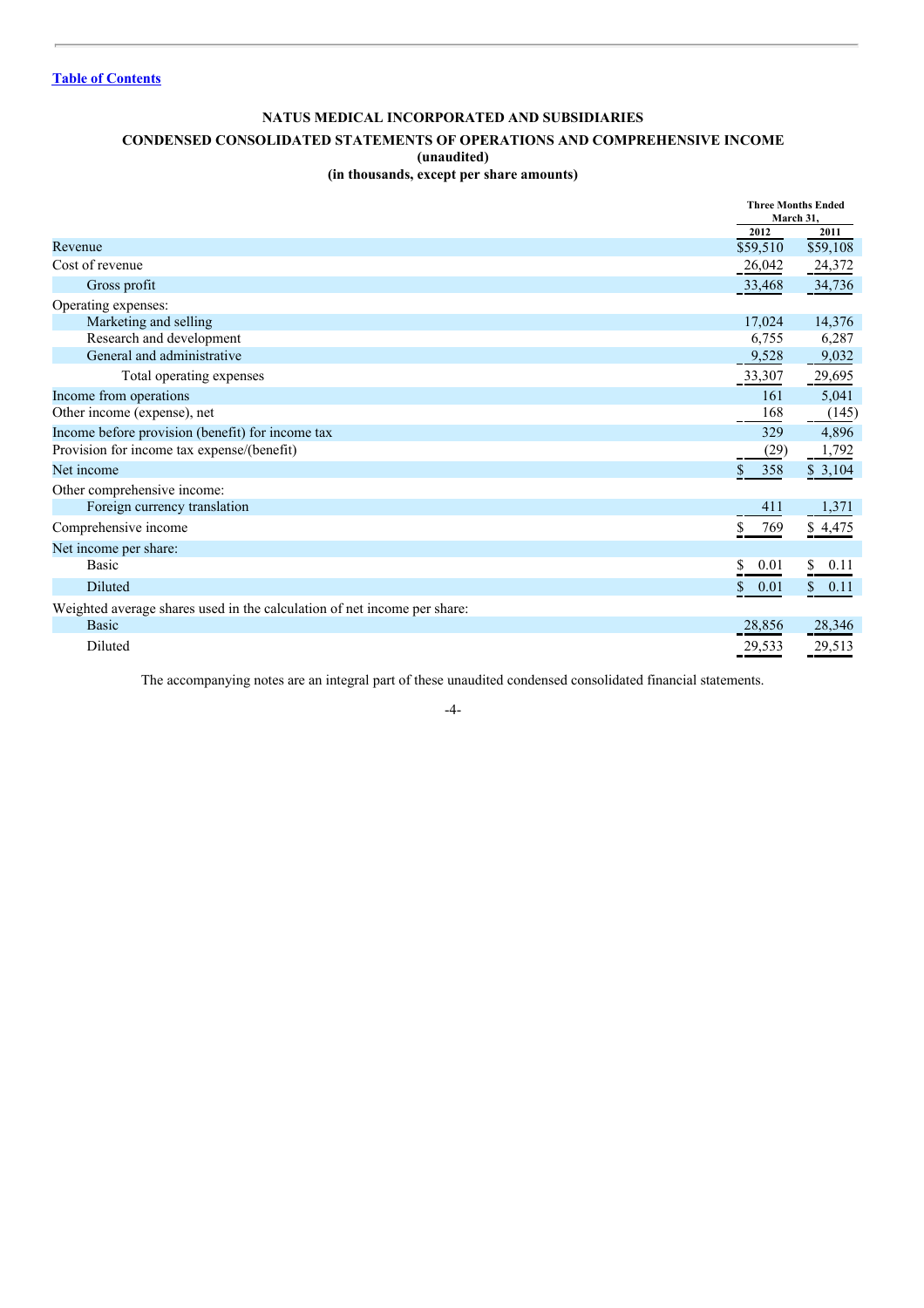# **NATUS MEDICAL INCORPORATED AND SUBSIDIARIES CONDENSED CONSOLIDATED STATEMENTS OF CASH FLOWS (unaudited) (in thousands)**

|                                                                                                  |                | <b>Three Months Ended</b><br>March 31, |  |
|--------------------------------------------------------------------------------------------------|----------------|----------------------------------------|--|
|                                                                                                  | 2012           | 2011                                   |  |
| Operating activities:                                                                            |                |                                        |  |
| Net income                                                                                       | \$<br>358      | \$3,104                                |  |
| Adjustments to reconcile net income to net cash provided by operating activities:                |                |                                        |  |
| Depreciation and amortization                                                                    | 2,939          | 2,550                                  |  |
| Provision for losses on accounts receivable                                                      | 254            | (5)                                    |  |
| Warranty reserve                                                                                 | 216            | 569                                    |  |
| Loss on disposal of property and equipment                                                       | $\overline{2}$ | 5                                      |  |
| Share-based compensation                                                                         | 1,157          | 1,524                                  |  |
| Excess tax (benefit) expense on the exercise of stock options                                    | 107            | (75)                                   |  |
| Changes in operating assets and liabilities:                                                     |                |                                        |  |
| Accounts receivable                                                                              | (1,799)        | 2,980                                  |  |
| Inventories                                                                                      | 3,881          | (3,194)                                |  |
| Prepaid expenses and other assets                                                                | (321)          | (1,166)                                |  |
| Accounts payable                                                                                 | (318)          | (3,110)                                |  |
| Deferred income tax                                                                              | (569)          | (146)                                  |  |
| Accrued liabilities and deferred revenue                                                         | 211            | 386                                    |  |
| Net cash provided by operating activities                                                        | 6,118          | 3,422                                  |  |
| Investing activities:                                                                            |                |                                        |  |
| Purchases of property and equipment                                                              | (1,218)        | (874)                                  |  |
| Sales of marketable securities                                                                   |                | 1,005                                  |  |
| Net cash provided (used) by investing activities                                                 | (1,218)        | 131                                    |  |
| Financing activities:                                                                            |                |                                        |  |
| Proceeds from stock option exercises and ESPP purchases                                          | 130            | 326                                    |  |
| Excess tax (benefit) expense on the exercise of stock options                                    | (107)          | 75                                     |  |
| Proceeds from short-term borrowings                                                              |                | 1,174                                  |  |
| Payments on borrowings                                                                           | (40)           | (49)                                   |  |
| Net cash provided (used) by financing activities                                                 | (17)           | 1,526                                  |  |
| Exchange rate effect on cash and cash equivalents                                                | (283)          | 437                                    |  |
| Net increase in cash and cash equivalents                                                        | 4,600          | 5,516                                  |  |
| Cash and cash equivalents, beginning of period                                                   | 32,816         | 28,383                                 |  |
| Cash and cash equivalents, end of period                                                         | \$37,416       | \$33,899                               |  |
| Supplemental disclosure of cash flow information:<br>Cash paid for interest                      | 12             | \$<br>48                               |  |
| Cash paid for income taxes                                                                       | \$1,432        | \$<br>199                              |  |
|                                                                                                  |                |                                        |  |
| Non-cash investing activities:<br>Contingent earnout obligations included in accrued liabilities | \$             | \$2,000                                |  |

The accompanying notes are an integral part of these unaudited condensed consolidated financial statements.

-5-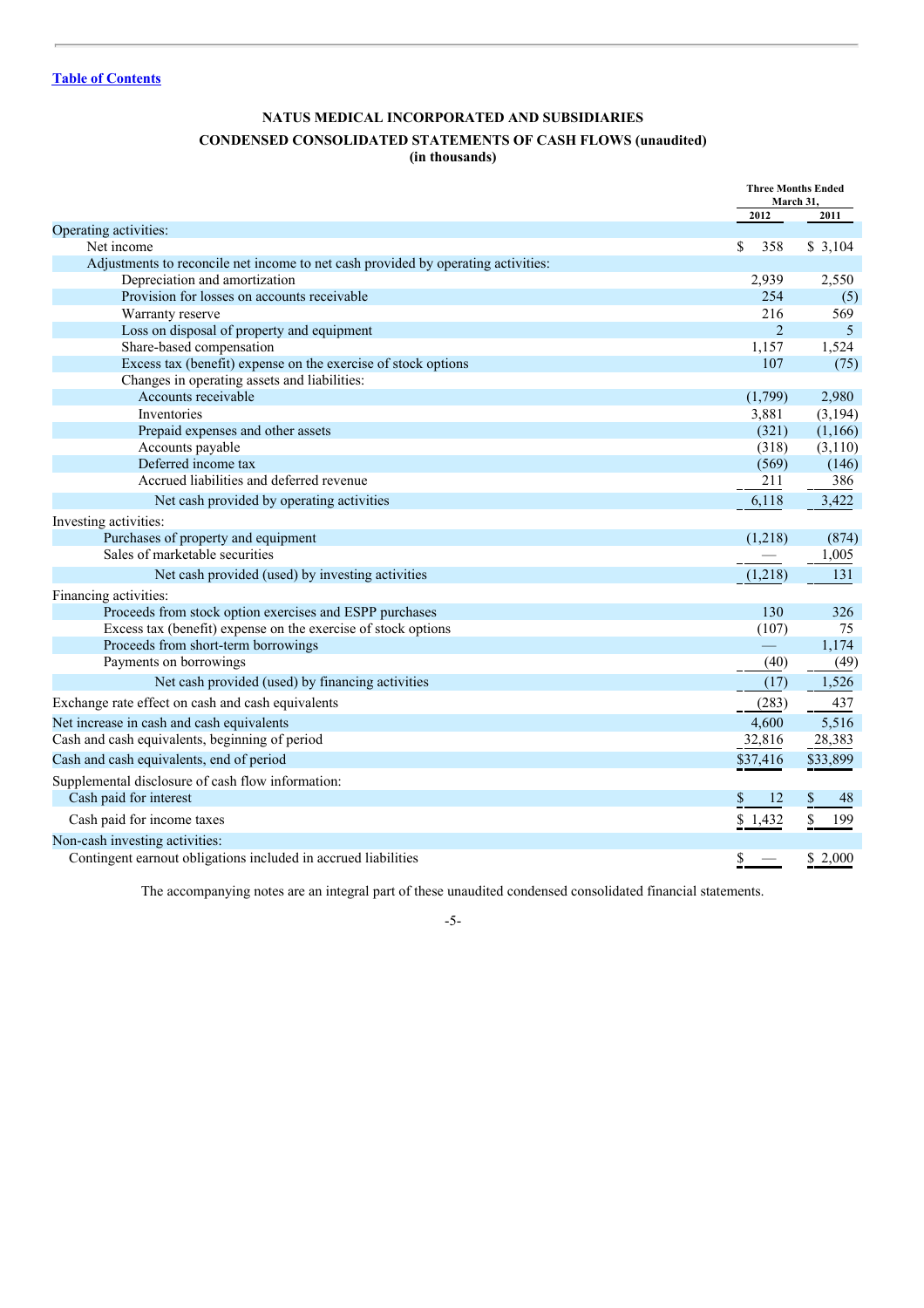# **NATUS MEDICAL INCORPORATED AND SUBSIDIARIES NOTES TO CONDENSED CONSOLIDATED FINANCIAL STATEMENTS (unaudited)**

#### **1 - Basis of Presentation**

The accompanying interim condensed consolidated financial statements of Natus Medical Incorporated ("Natus," "we," "us," or the "Company") have been prepared in accordance with accounting principles generally accepted in the United States of America ("GAAP"). The accounting policies followed in the preparation of the interim condensed consolidated financial statements are consistent in all material respects with those presented in Note 1 to the consolidated financial statements included in the Company's Annual Report on Form 10-K for the year ended December 31, 2011.

Interim financial reports are prepared in accordance with the rules and regulations of the Securities and Exchange Commission; accordingly, they do not include all of the information and notes required by GAAP for annual financial statements. The interim financial information is unaudited, but reflects all normal adjustments that are, in the opinion of management, necessary for the fair presentation of our financial position, results of operations, and cash flows for the interim periods presented. Operating results for the three months ended March 31, 2012 are not necessarily indicative of the results that may be expected for the year ending December 31, 2012. The accompanying condensed consolidated financial statements include the accounts of the Company and its wholly owned subsidiaries. All intercompany accounts and transactions have been eliminated in consolidation.

# **Recent Accounting Pronouncements**

*Intangibles Goodwill and Other* In September 2011, the Financial Accounting Standards Board ("FASB") issued amended guidance related to Intangibles - Goodwill and Other: Testing Goodwill for Impairment. The amendment is intended to simplify how entities test goodwill for impairment. The amendment permits an entity to first assess qualitative factors to determine whether it is "more likely than not" that the fair value of a reporting unit is less than its carrying amount as a basis for determining whether it is necessary to perform the two-step goodwill impairment test. The more-likely-than-not threshold is defined as having a likelihood of more than 50%. This amendment is effective for annual and interim goodwill impairment tests performed for fiscal years beginning after December 15, 2011. Adoption of this standard is not expected to have an impact on our financial position, results of operations, or cash flows.

*Comprehensive Income* In June 2011, the FASB issued amended guidance related to Comprehensive Income. This amendment allows an entity the option to present the total of comprehensive income, the components of net income, and the components of other comprehensive income either in a single continuous statement of comprehensive income or in two separate but consecutive statements. In both choices, an entity is required to present each component of net income along with total net income, each component of other comprehensive income along with a total for other comprehensive income, and a total amount for comprehensive income. The amendment eliminates the option to present the components of other comprehensive income as part of the statement of changes in stockholders' equity. The amendments do not change the items that must be reported in other comprehensive income or when an item of other comprehensive income must be reclassified to net income. In December 2011, the FASB deferred indefinitely the requirement regarding the presentation of reclassification adjustments out of accumulated other comprehensive income. The new guidance is effective for fiscal years beginning after December 15, 2011. We adopted the disclosure provisions of this standard early on a retrospective basis. This adoption did not have an impact on our results of operations or financial position, but resulted in the presentation of single, continuous Statements of Consolidated Operations and Other Comprehensive Income.

*Fair Value Measurements* In May 2011, the FASB issued amended guidance related to Fair Value Measurements. This amendment represents the converged guidance of the FASB and the International Accounting Standards Board (the Boards) on fair value measurement. The collective efforts of the Boards and their staffs, reflected in this amendment, have resulted in common requirements for measuring fair value and for disclosing information about fair value measurements, including a consistent meaning of the term "fair value." The Boards have concluded the common requirements will result in greater comparability of fair value measurements presented and disclosed in financial statements prepared in accordance with U.S. GAAP and IFRS. The amendments are to be applied prospectively. The amendments are effective during interim and annual periods beginning after December 15, 2011. The Company adopted the new disclosure requirements for its annual report for the year ended December 31, 2011. The adoption of this standard did not have an impact on our financial position, results of operations, or cash flows. Refer to Note 16 *Fair Value Measurements* for disclosures.

#### -6-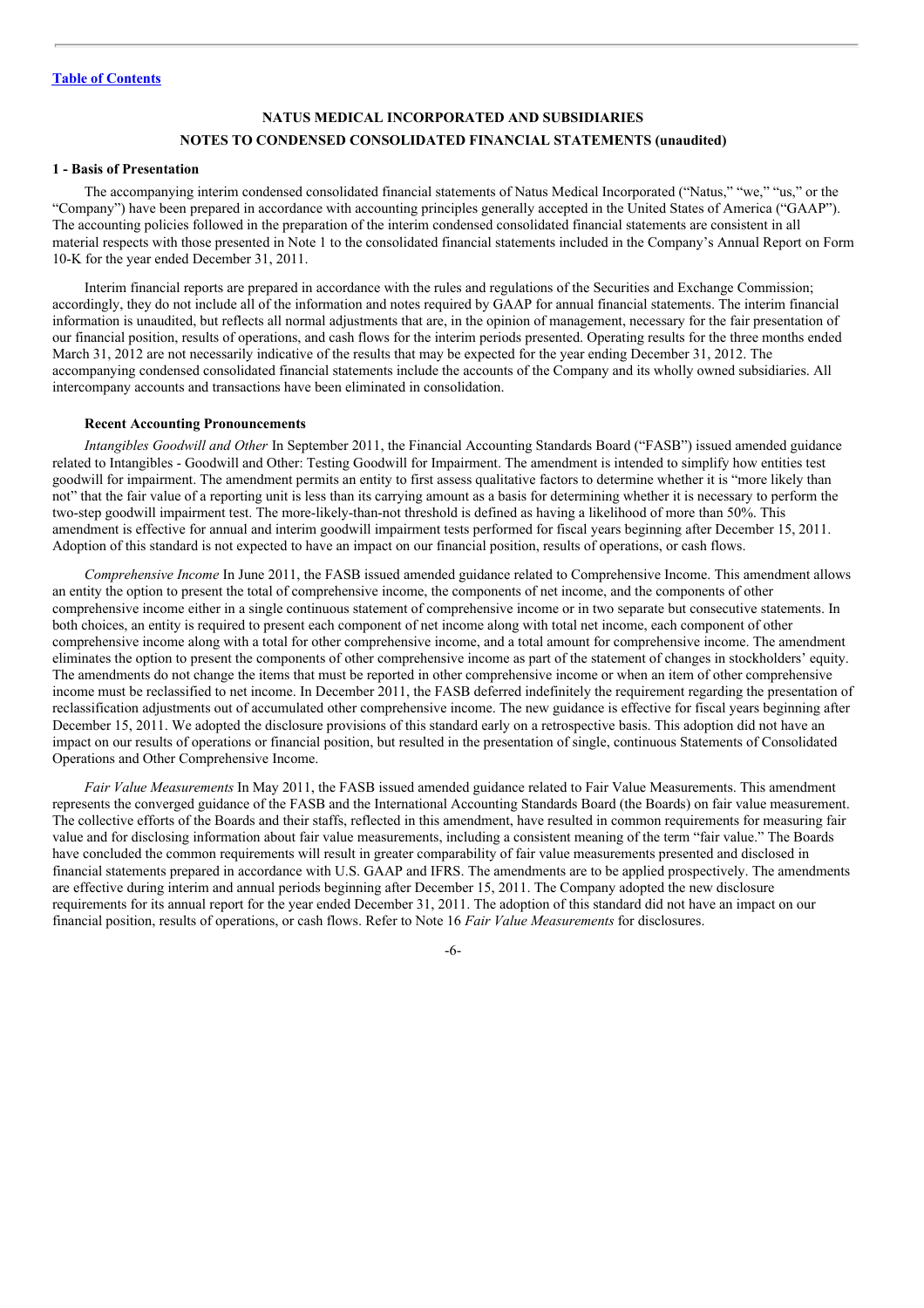#### **2 - Business Combinations**

#### **Embla Systems LLC**

We acquired Embla Systems LLC ("Embla") on September 15, 2011 pursuant to an Equity Purchase Agreement. Embla, with corporate headquarters in Denver, Colorado develops, manufactures, and sells devices focused on diagnostic sleep analysis (Polysomnography or PSG) with products sold into the hospital and dedicated sleep lab as well as home sleep testing devices. The acquisition broadened our existing PSG product offerings and allows us to further leverage our existing sales channels both in the United States and internationally.

The Company acquired all of the capital stock of Embla for \$16.1 million in cash at closing, excluding direct costs of the acquisition. The Company paid an additional \$472,000 of purchase consideration in October 2011 pursuant to a purchase price adjustment related to cash and net assets acquired. A total of \$322,000 of direct costs associated with the acquisition was expensed as incurred and reported as a component of general and administrative expenses.

The acquisition has been accounted for as a purchase business combination. Under the acquisition method of accounting, the assets acquired and liabilities assumed from Embla are recorded in the consolidated financial statements at their respective fair values as of the acquisition date. The excess of the purchase price over the fair value of the acquired net assets has been recorded as goodwill. Embla's results of operations are included in the consolidated financial statements from the date of the acquisition.

Valuing certain components of the acquisition, including primarily accounts receivable, inventory, deferred taxes, accrued warranty costs, accounts payable, other accrued expenses and deferred revenue required us to make estimates that may be adjusted in the future; consequently the purchase price allocation is considered preliminary. Final determination of these estimates could result in an adjustment to the preliminary purchase price allocation, with an offsetting adjustment to Goodwill.

# **Proforma financial information**

The following unaudited proforma combined results of operations of the Company for the three months ended March 31, 2011 is presented as if the acquisition of Embla had occurred on January 1, 2010:

# **Unaudited Proforma Financial Information (in thousands)**

|                        | March 31,<br>2011 |
|------------------------|-------------------|
| Revenue                | \$66,318          |
| Income from operations | \$5.221           |

The unaudited proforma financial information is provided for comparative purposes only and is not necessarily indicative of what actual results would have been had the acquisition occurred on the date indicated, nor does it give effect to synergies, cost savings, and other changes expected to result from the acquisition. Accordingly, the proforma financial results do not purport to be indicative of results of operations as of the date hereof, for any period ended on the date hereof, or for any other future date or period.

Embla's revenue of \$6.8 million and income from operations of \$1.5 million are included in our Consolidated Statement of Operations and Comprehensive Income for the period from January 1, 2012 to March 31, 2012.

For purposes of preparing the unaudited proforma financial information for the period January 1, 2011 through March 31, 2011, Embla's Statement of Income for the three months ended March 31, 2011 was combined with the Company's Consolidated Statement of Operations and Comprehensive Income for the three months ended March 31, 2011.

The unaudited proforma consolidated results reflect the historical information of Natus and Embla as of March 31, 2011, adjusted for the following pre-tax amounts: (i) the elimination of Embla's historical intangible asset amortization expense of approximately \$52,000, (ii) additional amortization expense related to the fair value of identifiable intangible assets acquired of approximately \$79,000, and (iii) a decrease of Embla's depreciation expense related to the fair value adjustment to property and equipment of approximately \$98,000.

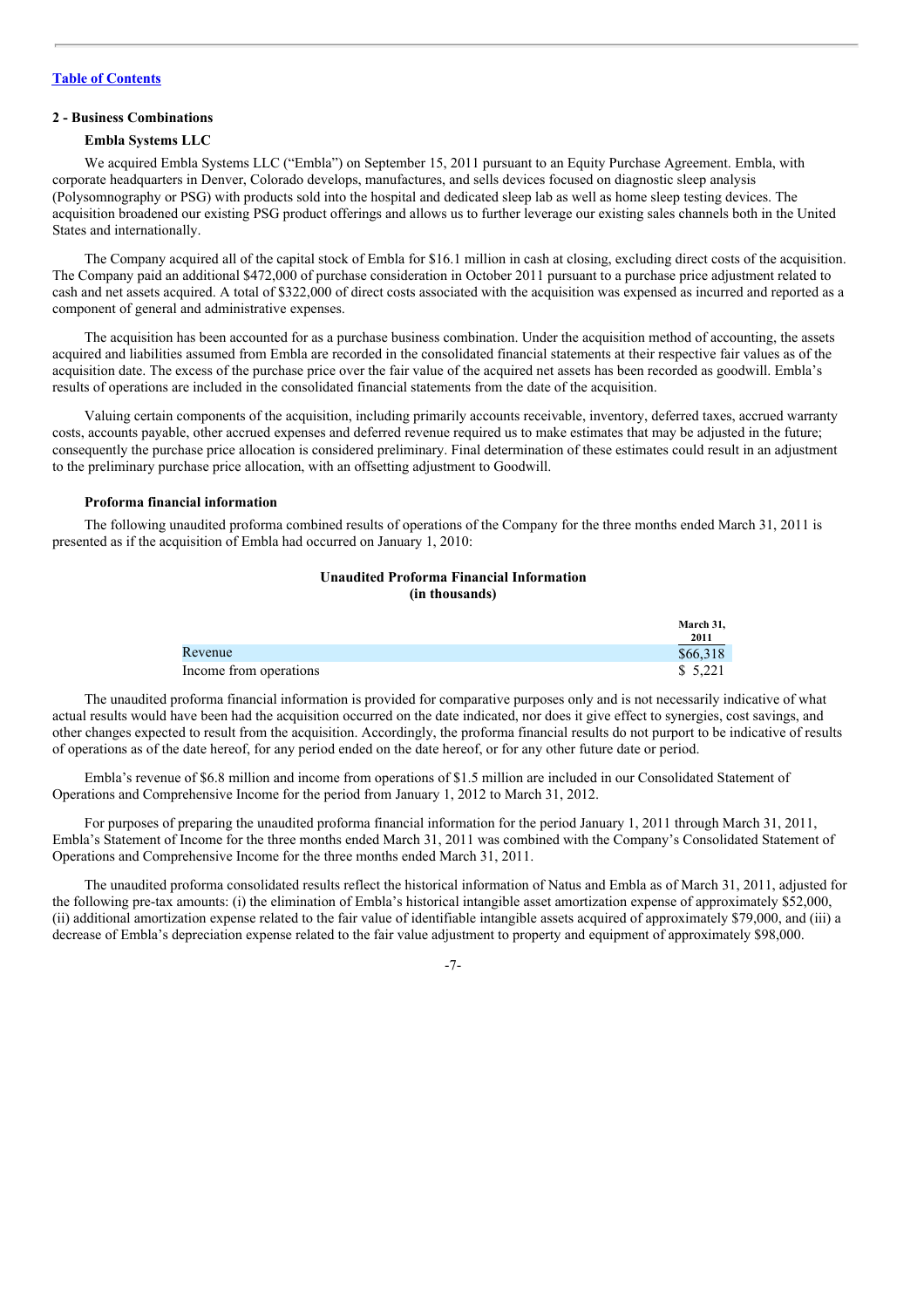# **3 - Basic and Diluted Earnings Per Common Share**

Basic earnings per share is based upon the weighted average number of common shares outstanding during the period. Diluted earnings per share is based upon the weighted average number of common shares outstanding and dilutive common stock equivalents outstanding during the period. Common stock equivalents are options granted and shares of restricted stock issued under our stock awards plans and are calculated under the treasury stock method. Common equivalent shares from unexercised stock options and unvested restricted stock are excluded from the computation when there is a loss as their effect is anti-dilutive or if the exercise price of such unexercised options is greater than the average market price of the stock for the period.

For the three months ended March 31, 2012, common stock equivalents of 677,535 were included in the weighted average shares outstanding used to calculate diluted earnings per share, while common stock equivalents of 2,069,593 were excluded from the calculation of diluted earnings per share because the exercise price of the underlying options was greater than the average market price of the stock for the periods. For the three months ended March 31, 2011, common stock equivalents of 1,167,508 were included in the weighted average shares outstanding used to calculate diluted earnings per share, while common stock equivalents of 1,140,666 were excluded from the calculation of diluted earnings per share because of their anti-dilutive effect.

#### **4 - Inventories**

Inventories consist of the following (in thousands):

|                                 | March 31,<br>2012 | December 31,<br>2011 |
|---------------------------------|-------------------|----------------------|
| Raw materials and subassemblies | \$10,198          | 11,550               |
| Finished goods                  | 23,481            | 26,368               |
| Total inventories               | 33,679            | 37.918               |
| Less: Non-current inventories   | (4,294)           | (4,529)              |
| Inventories, current            | \$29,385          | 33.389               |

At March 31, 2012 and December 31, 2011 respectively, the Company has classified \$4.3 and \$4.5 million of inventories as noncurrent. This inventory consists primarily of service components used to repair products pursuant to warranty obligations and extended service contracts, including service components for products we are not currently selling. Management believes that these inventories will be utilized for their intended purpose.

Work in process represents an immaterial amount in all periods presented.

#### **5 - Goodwill**

The carrying amount of goodwill and the changes in those balances are as follows (in thousands):

| Balance, December 31, 2011   | \$80,375 |
|------------------------------|----------|
| Foreign currency translation | (33)     |
| Balance, March 31, 2012      | \$80,342 |

### **6 - Intangible Assets**

The following table summarizes the components of gross and net intangible asset balances (in thousands):

|                                          | March 31, 2012                     |                           |                             | December 31, 2011        |                             |                           |                             |                          |
|------------------------------------------|------------------------------------|---------------------------|-----------------------------|--------------------------|-----------------------------|---------------------------|-----------------------------|--------------------------|
|                                          | <b>Gross</b><br>Carrying<br>Amount | Accumulated<br>Impairment | Accumulated<br>Amortization | <b>Net Book</b><br>Value | Gross<br>Carrying<br>Amount | Accumulated<br>Impairment | Accumulated<br>Amortization | <b>Net Book</b><br>Value |
| Intangible assets with definite lives:   |                                    |                           |                             |                          |                             |                           |                             |                          |
| Technology                               | \$51,549                           |                           | \$<br>(18, 481)             | \$33,068                 | \$51,245                    |                           | \$<br>(17,610)              | \$33,635                 |
| Customer related                         | 18,404                             |                           | (5,105)                     | 13,299                   | 18,296                      |                           | (4,602)                     | 13,694                   |
| Internally developed software            | 4,441                              |                           | (3,115)                     | 1,326                    | 4,414                       |                           | (2, 494)                    | 1,920                    |
| Patents                                  | 2,773                              |                           | (2,010)                     | 763                      | 2,757                       |                           | (1,949)                     | 808                      |
| Definite lived intangible assets         | 77,167                             |                           | (28, 711)                   | 48,456                   | 76,712                      |                           | (26, 655)                   | 50,057                   |
| Intangible assets with indefinite lives: |                                    |                           |                             |                          |                             |                           |                             |                          |
| Tradenames                               | 21,475                             | (1,000)                   |                             | 20,475                   | 21,354                      | (1,000)                   |                             | 20,354                   |
| Total intangibles assets                 | \$98,642                           | .000)                     | (28.711)                    | \$68,931                 | \$98,066                    | (1.000)                   | (26.655)                    | \$70,411                 |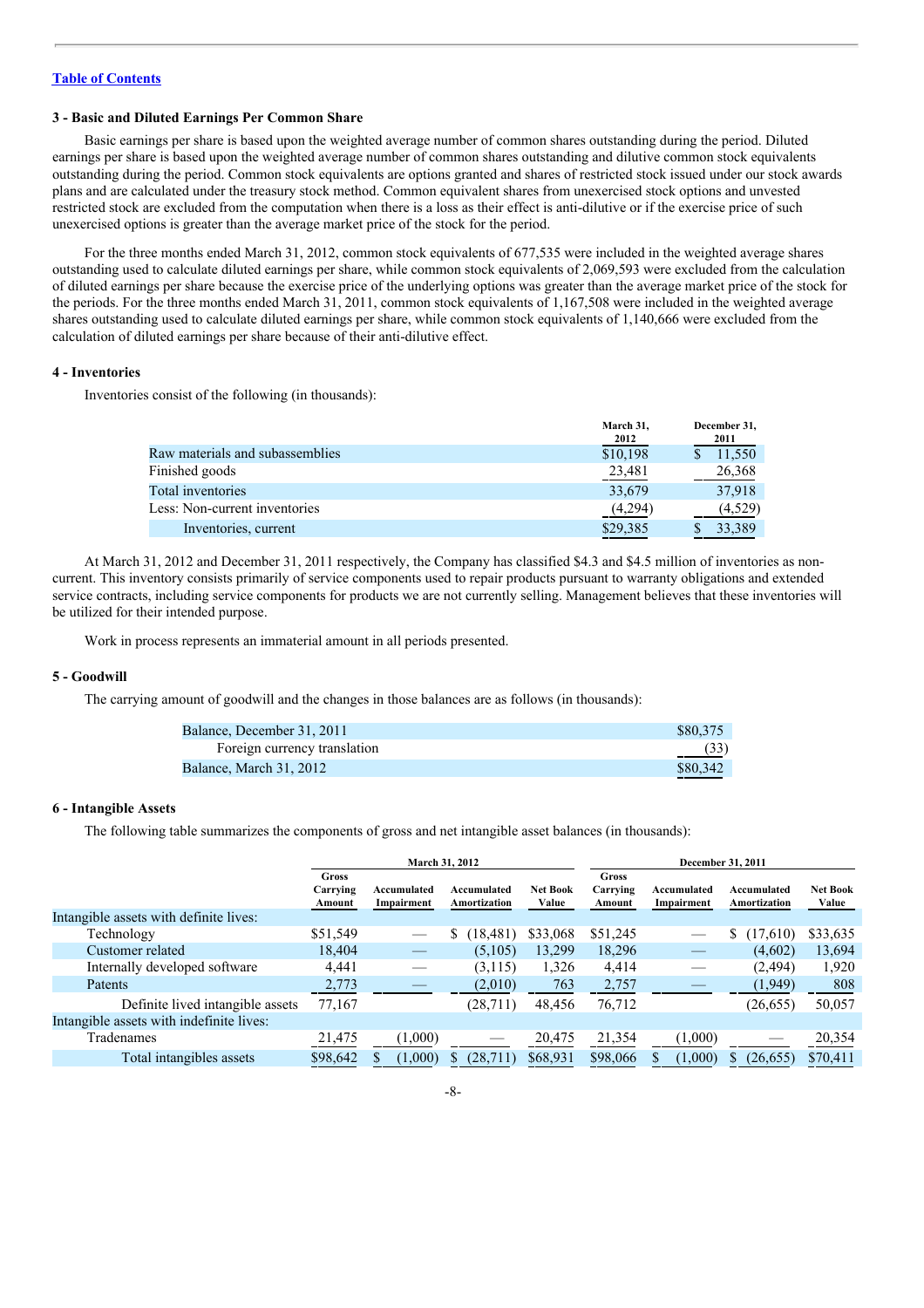Definite lived intangible assets are amortized over their weighted average lives of 15 years for technology, 12 years for customerrelated intangibles, 4 years for internally developed software, and 14 years for patents. Intangible assets with indefinite lives are not subject to amortization.

Internally developed software consists of \$3.5 million relating to costs incurred for development of internal use computer software and \$943,000 for development of software to be sold.

As of December 31, 2011, the Company has recorded \$1.0 million of impairment charges against certain of its U.S. and European tradenames.

Amortization expense related to intangible assets with definite lives was as follows (in thousands):

|                               |                     | <b>Three Months Ended</b><br>March 31, |  |
|-------------------------------|---------------------|----------------------------------------|--|
|                               | 2012                | 2011                                   |  |
| Technology                    | 871<br><sup>S</sup> | 797                                    |  |
| Customer related              | 503                 | 416                                    |  |
| Internally developed software | 621                 | 146                                    |  |
| Patents                       | 61                  | 70                                     |  |
| Total amortization            | \$2,056             | \$1.429                                |  |

Expected amortization expense related to amortizable intangible assets is as follows (in thousands):

| 2012                                | \$4,507  |
|-------------------------------------|----------|
| 2013                                | 5,113    |
| 2014                                | 4,812    |
| 2015                                | 4,477    |
| 2016                                | 3,693    |
| 2017                                | 3,421    |
| Thereafter                          | 22,433   |
| Total expected amortization expense | \$48,456 |

# **7 - Property and Equipment, net**

Property and equipment, net consist of the following (in thousands):

|                                    | March 31,<br>2012 | December 31,<br>2011 |
|------------------------------------|-------------------|----------------------|
| Land                               | \$4,404           | 4,420                |
| <b>Buildings</b>                   | 10,773            | 10,864               |
| Leasehold improvements             | 2,936             | 2,815                |
| Office furniture and equipment     | 10,630            | 10,410               |
| Computer software and hardware     | 8,586             | 7,541                |
| Demonstration and loaned equipment | 11,100            | 10,646               |
|                                    | 48.429            | 46,696               |
| Accumulated depreciation           | (22, 320)         | (21, 346)            |
| Total                              | \$26,109          | 25,350               |

Depreciation and amortization expense of property and equipment was approximately \$900,000 and \$1.1 million for the three months ended March 31, 2012 and 2011, respectively.

# **8 - Reserve for Product Warranties**

We provide a warranty on all medical device products that is generally one year in length. We also sell extended service agreements on our medical device products. Service for domestic customers is provided by Company-owned service centers that perform all service, repair, and calibration services. Service for international customers is provided by a combination of Company-owned facilities and thirdparty vendors on a contract basis.

-9-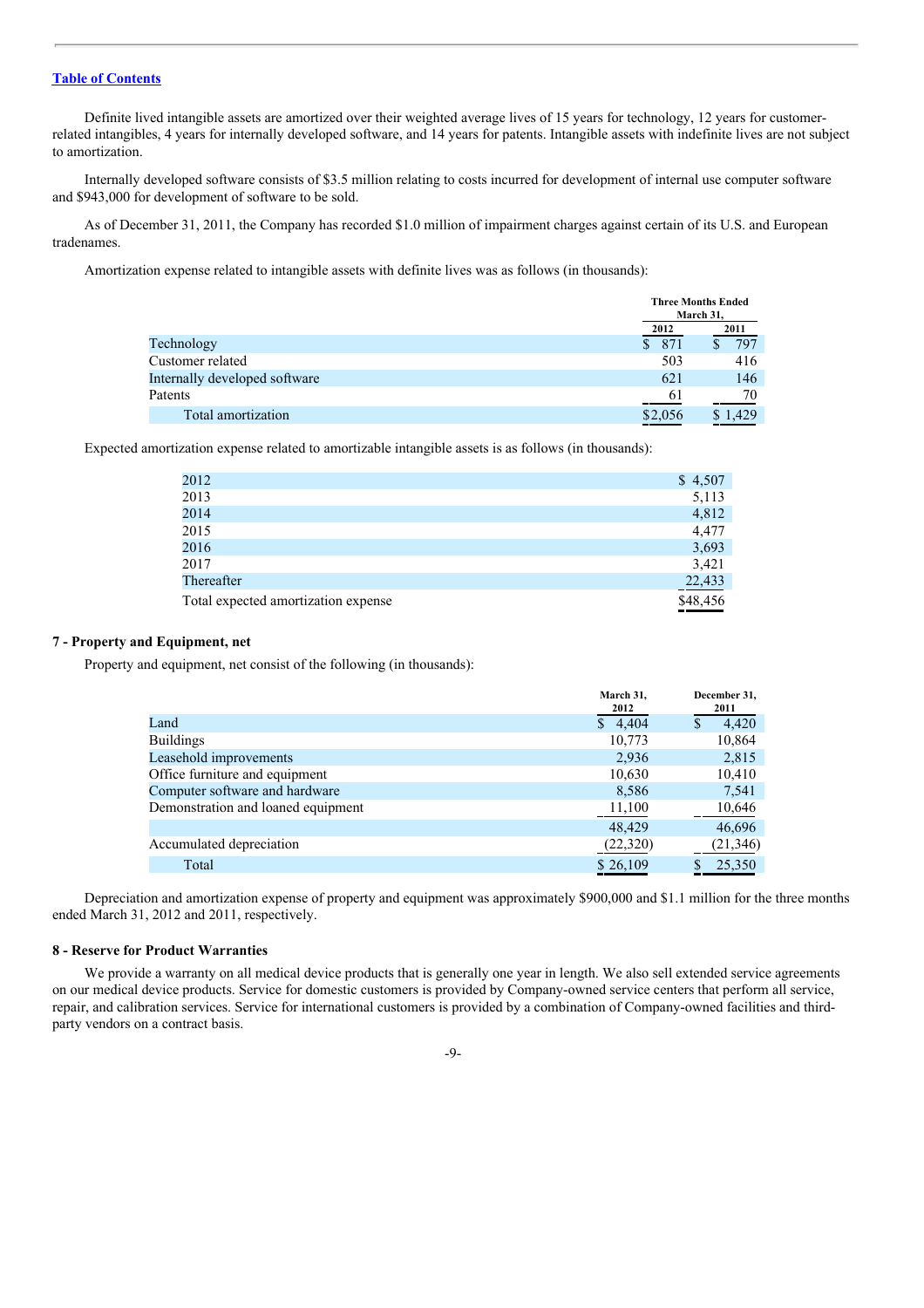We have accrued a warranty reserve, included in accrued liabilities on the accompanying balance sheets, for the expected future costs of servicing products during the initial warranty period. We base the liability on actual warranty costs incurred to service those products. On new products, additions to the reserve are based on a combination of factors including the percentage of service department labor applied to warranty repairs, as well as actual service department costs, and other judgments, such as the degree to which the product incorporates new technology. The reserve is reduced as costs are incurred to honor existing warranty obligations or when current facts indicate that the original estimates of expected future costs of servicing products were overstated.

The details of activity in the warranty reserve are as follows (in thousands):

|                                 |         | <b>Three Months Ended</b><br>March 31, |  |
|---------------------------------|---------|----------------------------------------|--|
|                                 | 2012    | 2011                                   |  |
| Balance, beginning of period    | \$2.157 | 696                                    |  |
| Warranty accrued for the period | 224     | 569                                    |  |
| Repairs for the period          | (106)   | (213)                                  |  |
| Balance, end of period          | \$2,275 | 1,052                                  |  |

The estimates we use in projecting future product warranty costs may prove to be incorrect. Any future determination that our product warranty reserves are understated could result in increases to our cost of sales and reductions in our operating profits and results of operations.

# **9 - Stockholders' Equity**

The details of changes in stockholders' equity are as follows (in thousands):

|                                               | <b>Three Months Ended</b><br>March 31, |           |
|-----------------------------------------------|----------------------------------------|-----------|
|                                               | 2012                                   | 2011      |
| Balance, beginning of period                  | \$257,728                              | \$263,255 |
| Net income                                    | 358                                    | 3,104     |
| Proceeds from stock option exercises and ESPP | 130                                    | 326       |
| Share-based compensation expense              | 1,157                                  | 1,524     |
| Tax effect of option exercises                | (107)                                  | 75        |
| Foreign currency translation adjustment       | 411                                    | 1,371     |
| Balance, end of period                        | \$259,677                              | \$269,655 |

#### **10 - Share-Based Compensation**

At March 31, 2012, we have two plans that give rise to share-based compensation, the 2011 Stock Awards Plan and the 2011 Employee Stock Purchase Plan. The terms of awards granted during the three months ended March 31, 2012 and our methods for determining grant-date fair value of the awards were consistent with those described in the consolidated financial statements included in our Annual Report on Form 10-K for the year ended December 31, 2011.

Detail of share-based compensation expense is as follows (in thousands):

|                            |         | <b>Three Months Ended</b><br>March 31, |      |
|----------------------------|---------|----------------------------------------|------|
|                            | 2012    |                                        | 2011 |
| Cost of revenue            | 50      |                                        | 70   |
| Marketing and sales        | 252     |                                        | 369  |
| Research and development   | 105     |                                        | 137  |
| General and administrative | 751     |                                        | 948  |
| Total                      | \$1,158 |                                        | .524 |

-10-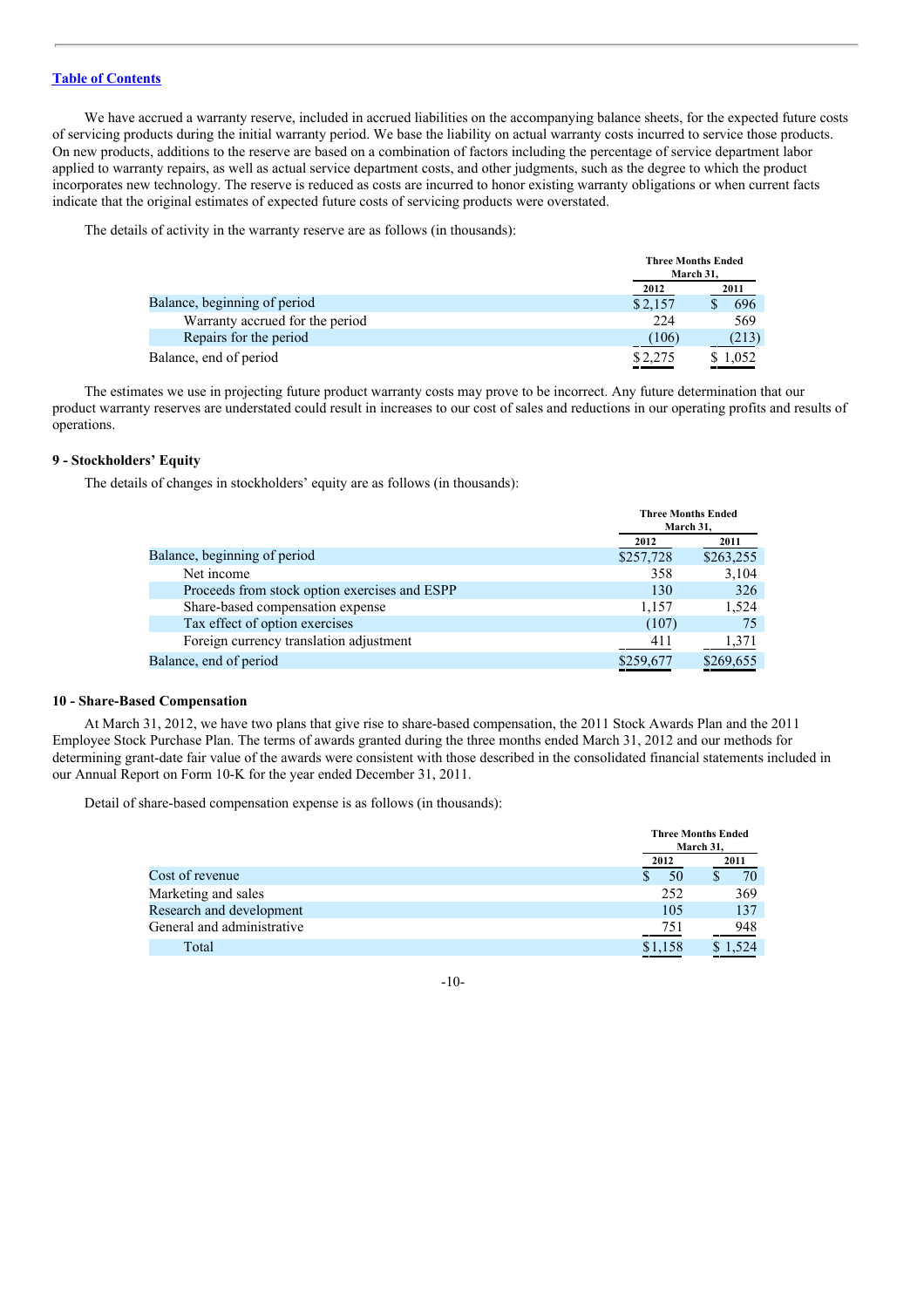As of March 31, 2012, unrecognized compensation expense related to the unvested portion of our stock options and other stock awards was approximately \$4.8 million, which is expected to be recognized over a weighted average period of 2.3 years.

### **Stock Options**

Activity in our stock options during the three months ended March 31, 2012 is as follows:

|                                            |               | Weighted-                                       |                                                     |                                              |
|--------------------------------------------|---------------|-------------------------------------------------|-----------------------------------------------------|----------------------------------------------|
|                                            | <b>Shares</b> | Weighted<br>Average<br><b>Exercise</b><br>Price | average<br>remaining<br>contractual life<br>(years) | Aggregate<br>intrinsic<br>value<br>(S 000's) |
| Outstanding, beginning of period           | 3,789,866     | \$11.57                                         |                                                     |                                              |
| Granted                                    | 19.780        | \$11.02                                         |                                                     |                                              |
| Exercised                                  | (12,330)      | \$10.51                                         |                                                     |                                              |
| Cancelled                                  | (90,629)      | \$14.79                                         |                                                     |                                              |
| Outstanding, end of period                 | 3,706,687     | \$11.50                                         | 2.80                                                | \$8,803                                      |
| Exercisable, end of period                 | 2,873,227     | \$10.55                                         | 2.30                                                | \$ 8,509                                     |
| Vested and expected to vest, end of period | 3,620,115     | \$11.41                                         | 2.75                                                | \$8,774                                      |

The intrinsic value of options exercised during the three months ended March 31, 2012 was \$16,000.

# **Restricted Stock Awards**

Activity in our restricted stock awards during the three months ended March 31, 2012 is as follows:

|                               | <b>Shares</b> | Weighted-<br>average<br>grant date<br>fair value | Remaining<br>cost<br>expected<br>to be<br>recognized<br>$(S\ 000's)$ |
|-------------------------------|---------------|--------------------------------------------------|----------------------------------------------------------------------|
| Unvested, beginning of period | 588,807       | \$15.37                                          |                                                                      |
| Granted                       | 9.890         | \$11.02                                          |                                                                      |
| Vested                        | (2,757)       | \$14.74                                          |                                                                      |
| Forfeited                     | (15,400)      | \$15.42                                          |                                                                      |
| Unvested, end of period       | 580,540       | \$15.30                                          | 6.874<br>S.                                                          |

We award restricted stock awards ("RSA's") to U.S. employees of the Company that vest 50% upon the second anniversary of the vesting start date and 25% upon each of the third and fourth anniversaries of the vesting start date. We also award RSA's to non-employee directors of the Company that vest on the first anniversary of the grant date.

At March 31, 2012 the fair market value of outstanding RSA's was \$6.9 million and the weighted average remaining recognition period was 2.3 years. At December 31, 2011 the fair market value of outstanding RSA's was \$5.6 million and the weighted average remaining recognition period for unvested RSA's was 2.5 years. The intrinsic value of RSA's equals their fair market value.

# **Restricted Stock Units**

Activity in our restricted stock units during the three months ended March 31, 2012 is as follows:

|                                  |               | Weighted-<br>average<br>remaining<br>contractual | Aggregate<br>intrinsic<br>value |
|----------------------------------|---------------|--------------------------------------------------|---------------------------------|
|                                  | <b>Shares</b> | life (years)                                     | (S 000's)                       |
| Outstanding, beginning of period | 56,525        |                                                  |                                 |
| Awarded                          |               |                                                  |                                 |
| Released                         |               |                                                  |                                 |
| Forfeited                        | (5,350)       |                                                  |                                 |
| Outstanding, end of period       | 51,175        | 2.90                                             | 606                             |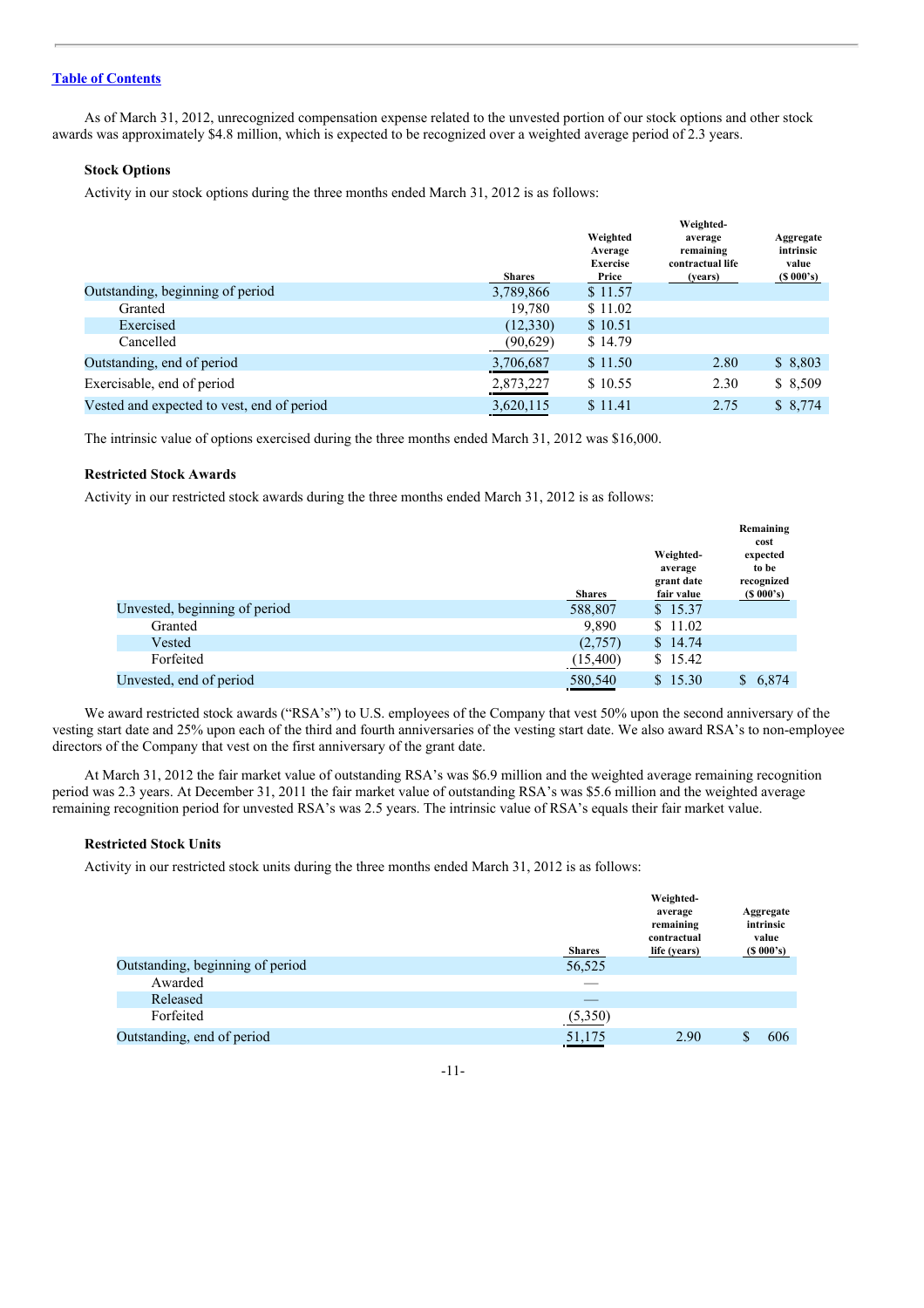We award restricted stock units ("RSU's") to non-U.S. employees of the Company that vest 50% upon the second anniversary of the vesting start date and 25% upon each of the third and fourth anniversaries of the vesting start date.

At March 31, 2012 the weighted average remaining recognition period was 2.9 years. At December 31, 2011 the aggregate intrinsic value of outstanding RSU's was \$538,000 and the weighted average remaining recognition period for unvested RSU's was 1.9 years.

#### **11 - Other income (expense), net**

Other income (expense), net consisted of (in thousands):

|                                       |      | <b>Three Months Ended</b><br>March 31, |
|---------------------------------------|------|----------------------------------------|
|                                       | 2012 | 2011                                   |
| Investment income                     | 4    |                                        |
| Interest expense                      | (8)  | (48)                                   |
| Foreign currency exchange gain (loss) | 249  | (174)                                  |
| Other                                 |      | 67                                     |
| Total other income (expense), net     | 168  | 145                                    |

# **12 - Income Taxes**

# **Provision (Benefit) for Income Tax**

We recorded a provision for income tax benefit of \$29,000 for the three months ended March 31, 2012. Our effective tax rate (benefit) was 8.8 % for the three months ended March 31, 2012. The effective rate was lower than the statutory rate primarily because of a tax benefit derived from the reversal of tax reserves resulting from the expiration of the statute of limitations on uncertain tax positions that were recorded as a component of income tax expense in prior years. This release of these reserves resulted in a decrease of unrecognized tax benefits of \$1.6 million. We expect additional unrecognized tax benefits may be recognized or released in the remainder of 2012 upon settlement of audits of tax returns currently in progress and/or the expiration of the statute of limitations on other returns.

We recorded a provision for income tax of \$1.8 million for the three months ended March 31, 2011. Our effective tax rate was 36.6% for the three months ended March 31, 2011.

Our tax returns remain open to examination as follows: U.S. Federal, 2007 through 2011; U.S. states, generally 2006 through 2010; significant foreign jurisdictions, generally 2007 through 2010.

#### **13 - Restructuring Reserve**

In January 2012, we adopted a reorganization plan that was designed to further improve efficiencies in our U.S. operations. This restructuring was substantially completed in the first quarter of 2012.

In January 2011, we adopted a reorganization plan that was designed to improve efficiencies in the operations of Medix, which we acquired in October 2010. This restructuring was substantially completed in the fourth quarter of 2011.

The balance of the reserve is included in accrued liabilities on the accompanying balance sheets. Employee termination benefits expensed are included as a part of general and administrative expenses. Detail of activity in the restructuring reserve is as follows, (in thousands):

|                                        | <b>Three Months Ended</b><br>March 31, |      |
|----------------------------------------|----------------------------------------|------|
|                                        | 2012                                   | 2011 |
| Balance, beginning of period           | 774                                    | 87   |
| Employee termination benefits expensed | 719                                    |      |
| Amounts paid                           | (747)                                  | (81) |
| Accrual reversal                       | (64)                                   | (6)  |
| Balance, end of period                 | 682                                    |      |

-12-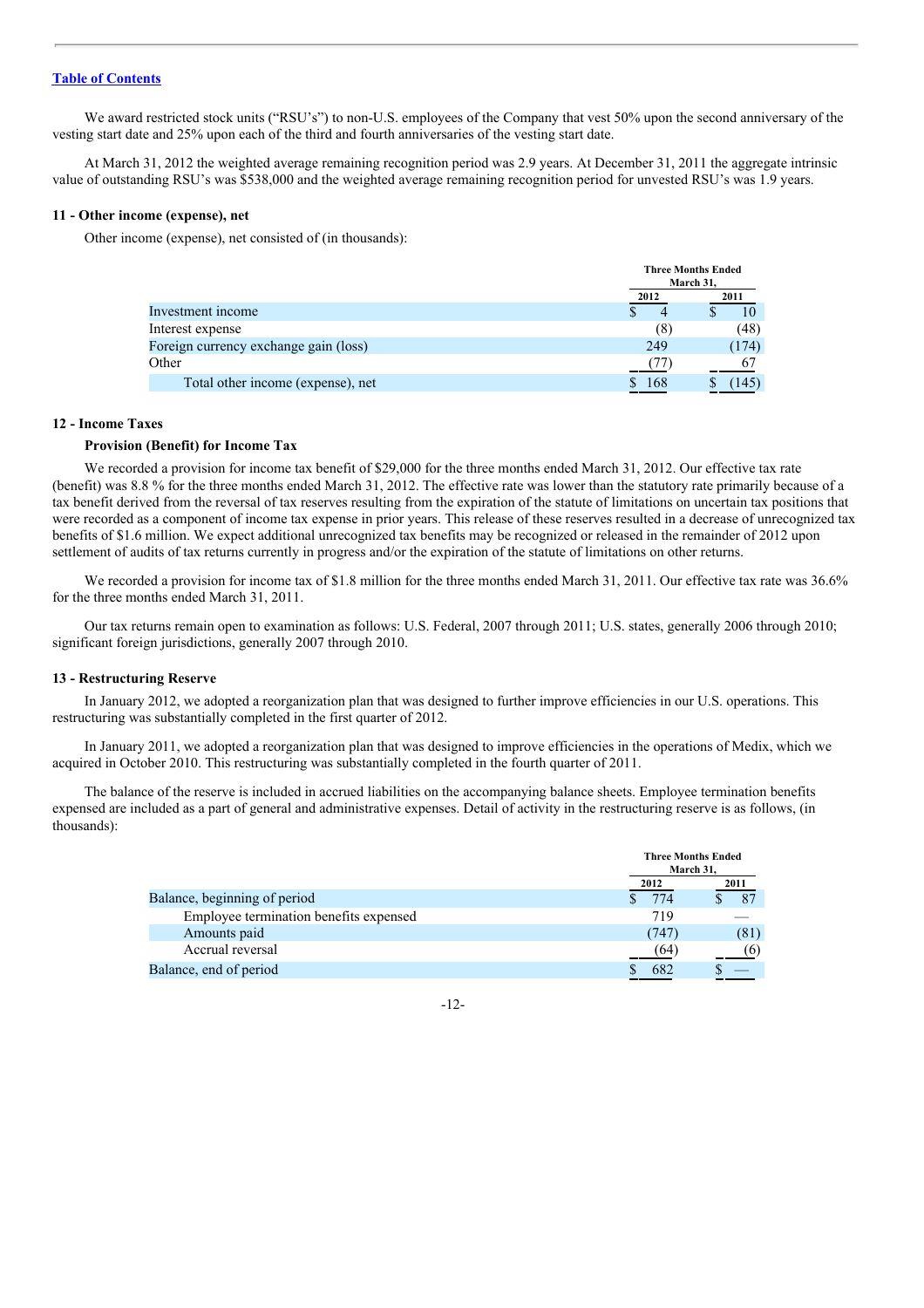# **14 - Debt and Credit Arrangements**

Long-term borrowings are comprised of the following (2012 and 2011 columns in thousands):

|                                                                                                                                                                                                                                                                                                      | March 31.<br>2012 | December 31,<br>2011 |
|------------------------------------------------------------------------------------------------------------------------------------------------------------------------------------------------------------------------------------------------------------------------------------------------------|-------------------|----------------------|
| Term Ioan \$2.9 million Canadian ("CAD"), interest at cost of funds plus 2.5%, due September 15, 2014<br>with principle repayable in monthly installments of \$16,000 until August 15, 2014 and one final<br>payment of \$404,000 collateralized by a first lien on land and building owned by Xltek | 870               | 898                  |
| Total long-term debt (including current portion)                                                                                                                                                                                                                                                     | 870               | 898                  |
| Less: current portion of long-term debt                                                                                                                                                                                                                                                              | (195)             | (188)                |
| Total long-term debt                                                                                                                                                                                                                                                                                 | 675               | 710.                 |

At March 31, 2012 the Company had a \$50 million revolving credit facility with Wells Fargo Bank, National Association ("Wells Fargo"). The revolving credit facility contains covenants, including covenants relating to liquidity and other financial measurements, and provides for events of default, including failure to pay any interest when due, failure to perform or observe covenants, bankruptcy or insolvency events and the occurrence of a material adverse effect and restricts our ability to pay dividends. We have granted Wells Fargo a security interest in substantially all of our assets. We did not draw on the facility during the first three months of 2012 or during 2011. We have no other significant credit facilities.

At March 31, 2012 and December 31, 2011, the carrying value of total debt approximates fair market value. The fair value of the Company's debt is considered a Level 2 measurement.

#### **15 - Segment, Customer and Geographic Information**

We operate in one reportable segment in which we provide healthcare products used for the screening, detection, treatment, monitoring and tracking of common medical ailments in newborn care, hearing impairment, neurological dysfunction, epilepsy, sleep disorders, and balance and mobility disorders.

Our end-user customer base includes hospitals, clinics, laboratories, physicians, nurses, audiologists, and governmental agencies. Most of our international sales are to distributors who resell our products to end-users or sub-distributors.

Revenue and long-lived asset information by geographic region is as follows (in thousands):

|                      |                   | <b>Three Months Ended</b><br>March 31, |  |
|----------------------|-------------------|----------------------------------------|--|
|                      | 2012              | 2011                                   |  |
| Revenue:             |                   |                                        |  |
| <b>United States</b> | \$30,440          | \$32,706                               |  |
| Foreign countries    | 29,070            | 26,402                                 |  |
| Totals               | \$59,510          | \$59,108                               |  |
|                      | March 31,<br>2012 | December 31,<br>2011                   |  |
| Long-lived assets:   |                   |                                        |  |
| <b>United States</b> | \$10,303          | \$<br>9,428                            |  |
| Foreign countries    | 15,806            | 15,922                                 |  |
| Totals               | \$26,109          | 25,350<br>S                            |  |

Long-lived assets consist principally of net property and equipment. During the three months ended March 31, 2012 and 2011, no single customer or foreign country contributed to more than 10% of revenue, and revenue from services was less than 10% of revenue.

### -13-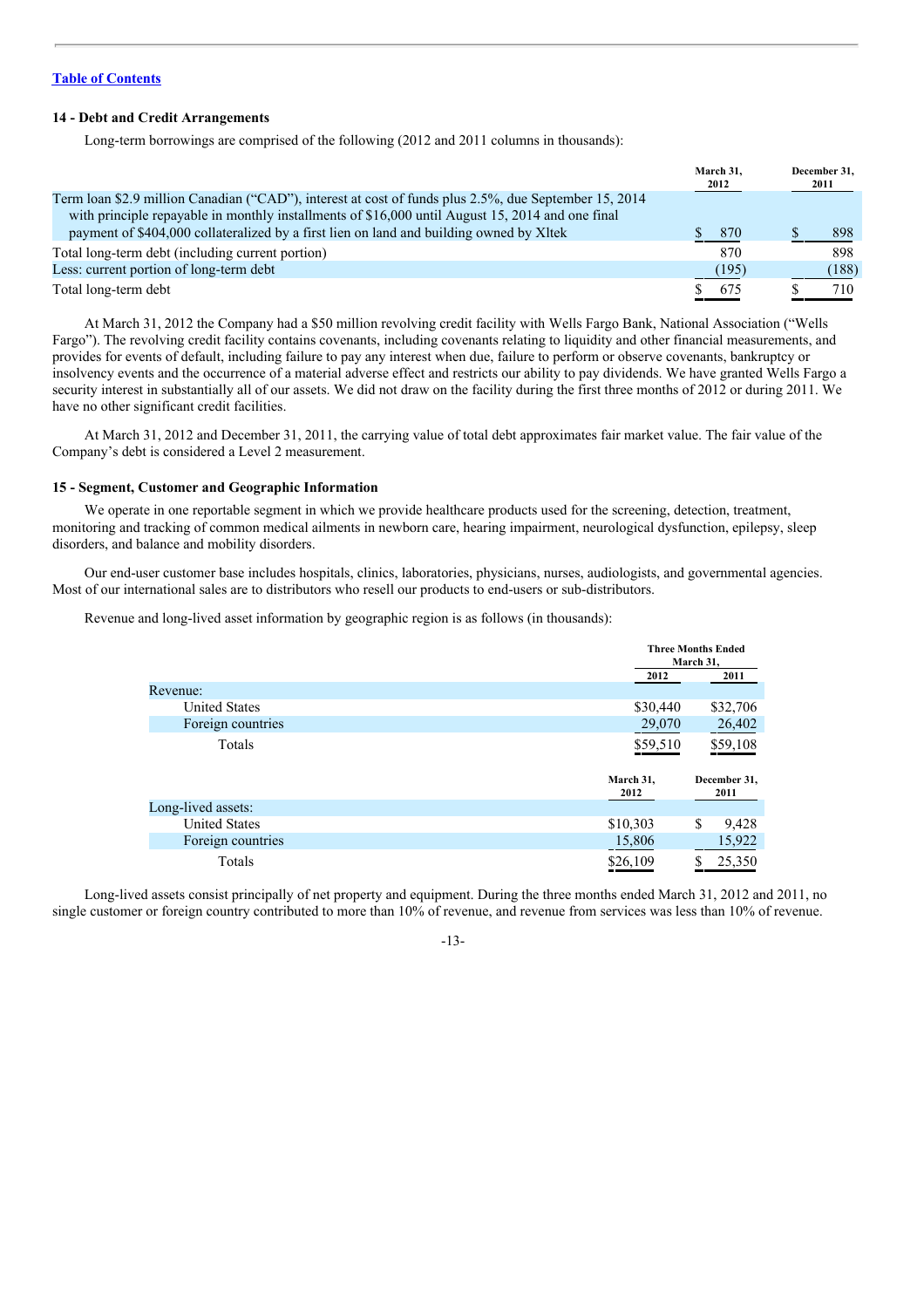During the three months ended March 31, 2012 and 2011, respectively, revenue from devices and systems was \$38.1 and \$39.7 million, while revenue from supplies and services was \$20.6 and \$18.4 million, respectively.

#### **16 - Fair Value Measurements**

The fair value of our assets and liabilities subject to fair value measurements are as follows (in thousands):

|                               | <b>Fair Value</b><br>as of<br>March 31, 2012    |         | <b>Fair Value Measurements as of</b><br>March 31, 2012<br><b>Using Fair Value Hierarchy</b>    |         |
|-------------------------------|-------------------------------------------------|---------|------------------------------------------------------------------------------------------------|---------|
|                               |                                                 | Level 1 | Level 2                                                                                        | Level 3 |
| Bank money market investments | \$<br>1,148                                     |         | \$1,148                                                                                        |         |
| Total                         | 1,148                                           |         | \$1,148                                                                                        |         |
|                               | <b>Fair Value</b><br>as of<br>December 31, 2011 |         | <b>Fair Value Measurements as of</b><br>December 31, 2011<br><b>Using Fair Value Hierarchy</b> |         |
|                               |                                                 | Level 1 | Level 2                                                                                        | Level 3 |
| Bank money market investments | 1,148                                           |         | \$1,148                                                                                        |         |
| Total                         | 1,148                                           |         | \$1,148                                                                                        |         |

Level 1 valuations are based on quoted prices in active markets for identical assets or liabilities that the Company has the ability to access. Level 2 valuations are based on quoted prices in markets that are not active or for which all significant inputs are observable, either directly or indirectly. Bank money market accounts have a net asset value of \$1.00 per share and consist principally of commercial paper with a rating of A-1/A-1+. Level 3 valuations are based on inputs that are not unobservable and significant to the overall fair value measurement.

# **17 - Subsequent Event**

On April 20, 2012, we entered into a Share and Asset Purchase Agreement with subsidiaries of CareFusion Corporation to acquire for a cash purchase price of \$58 million all of the outstanding common shares of CareFusion subsidiaries comprising the Nicolet business in the United States, Ireland, and the United Kingdom, and certain assets and liabilities of Nicolet sales divisions principally in China, Brazil, Germany, Italy, the Netherlands, and Spain.

The Nicolet business develops clinically differentiated neurodiagnostic and monitoring products, including a portfolio of electroencephalography (EEG) and electromyography (EMG) systems and related accessories, as well as vascular and obstetric Doppler sensors and connectivity products.

It is expected that the transaction contemplated by the Purchase Agreement will be consummated in July 2012.

#### -14-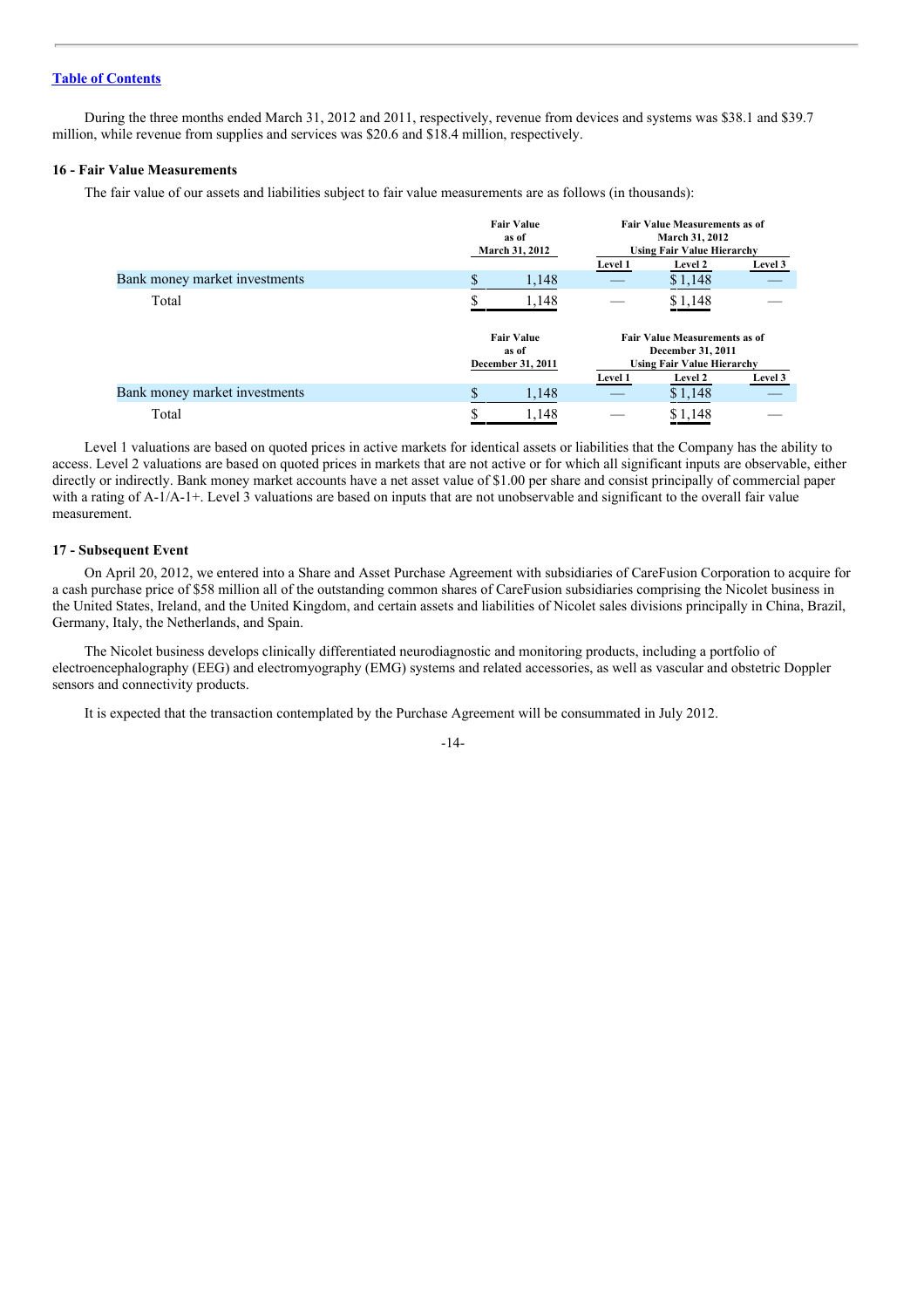# **ITEM 2. Management's Discussion and Analysis of Financial Condition and Results of Operations**

Natus®, AABR®, ABaer®, ALGO®, AOAE®, AuDX®, Balance Manager®, Balance Master®, Biliband®, Bio-logic®, Ceegraph®, CHAMP®, Cochlea Scan®, Cool Cap®, Ear Couplers®, Echo Screen®, Embla®, Embletta®, Enterprise®, EquiTest®, Fischer-Zoth®, Flexicoupler®, Gumdrop®, Keypoint®, Keypoint AU®, Keypoint EU®, Keypoint JP®, MASTER®, Medix®, MedixI.C.S.A®, Navigator®, Neatnick®, neoBLUE®, Neuromax®, NeuroWorks®, Oxydome®, REMbrandt®, REMlogic®, Sandman®, Sleeprite®, Sleepscan®, Smart Scale®, Tootsweet®, Traveler®, Warmette® and VAC PAC®, Xact Trace®, are registered trademarks of Natus Medical Incorporated and its subsidiaries. Accuscreen™, Bili *Lite Pad™, Bili-Lite™, Biomark™, Circumstraint™, Coherence™, Deltamed™, inVision™, Medix MediLED™, MiniMuf s™, NATUS* NatalCare™, Neometrics™ and Smartpack™ are non-registered trademarks of Natus and its subsidiaries. Solutions for Newborn CareSM *is a non-registered service mark of Natus.*

#### **Overview**

The following Management's Discussion and Analysis of Financial Condition and Results of Operations ("MD&A") supplements the MD&A in the Annual Report on Form 10-K for the year ended December 31, 2011 of Natus Medical Incorporated ("Natus," "we," "us," or "our Company"), and presumes that readers have read or have access to the discussion and analysis in our Annual Report. Management's discussion and analysis should be read in conjunction with our condensed consolidated financial statements and accompanying footnotes, the discussion of certain risks and uncertainties contained in Part II, Item 1A of this report, and the cautionary information regarding forward-looking statements at the end of this section. MD&A includes the following sections:

- Our Business. A general description of our business;
- 2012 First Quarter Overview. A summary of key information concerning the financial results for the three months ended March 31, 2012;
- Application of Critical Accounting Policies. A discussion of the accounting policies that are most important to the portrayal of our financial condition and results of operations and that require significant estimates, assumptions, and judgments;
- Results of Operations. An analysis of our results of operations for the periods presented in the financial statements;
- Liquidity and Capital Resources. An analysis of capital resources, sources and uses of cash, investing and financing activities, off-balance sheet arrangements, contractual obligations and interest rate hedging;
- Recent Accounting Pronouncements. See Note 1 to our Condensed Consolidated Financial Statements for a discussion of new accounting pronouncements that affect us; and
- Cautionary Information Regarding Forward-Looking Statements. Cautionary information about forward-looking statements.

#### **Our Business**

Natus is a leading provider of healthcare products used for the screening, detection, treatment, monitoring and tracking of common medical ailments in newborn care, hearing impairment, neurological dysfunction, epilepsy, sleep disorders, and balance and mobility disorders. Product offerings include computerized neurodiagnostic systems for audiology, neurology, polysomnography, and neonatology, as well as newborn care products such as hearing screening systems, phototherapy devices for the treatment of newborn jaundice, headcooling products for the treatment of brain injury in newborns, incubators to control the newborn's environment, and software systems for managing and tracking disorders and diseases for public health laboratories.

We have completed a number of acquisitions since 2003, consisting of either the purchase of a company, substantially all of the assets of a company, or individual products or product lines. The businesses we have acquired are Neometrics in 2003, Fischer-Zoth in 2004, Bio-logic, Deltamed, and Olympic Medical in 2006, Xltek in 2007, Sonamed, Schwarzer Neurology, and Neurocom in 2008, Hawaii Medical and Alpine Biomed in 2009, Medix in 2010, and Embla in 2011.

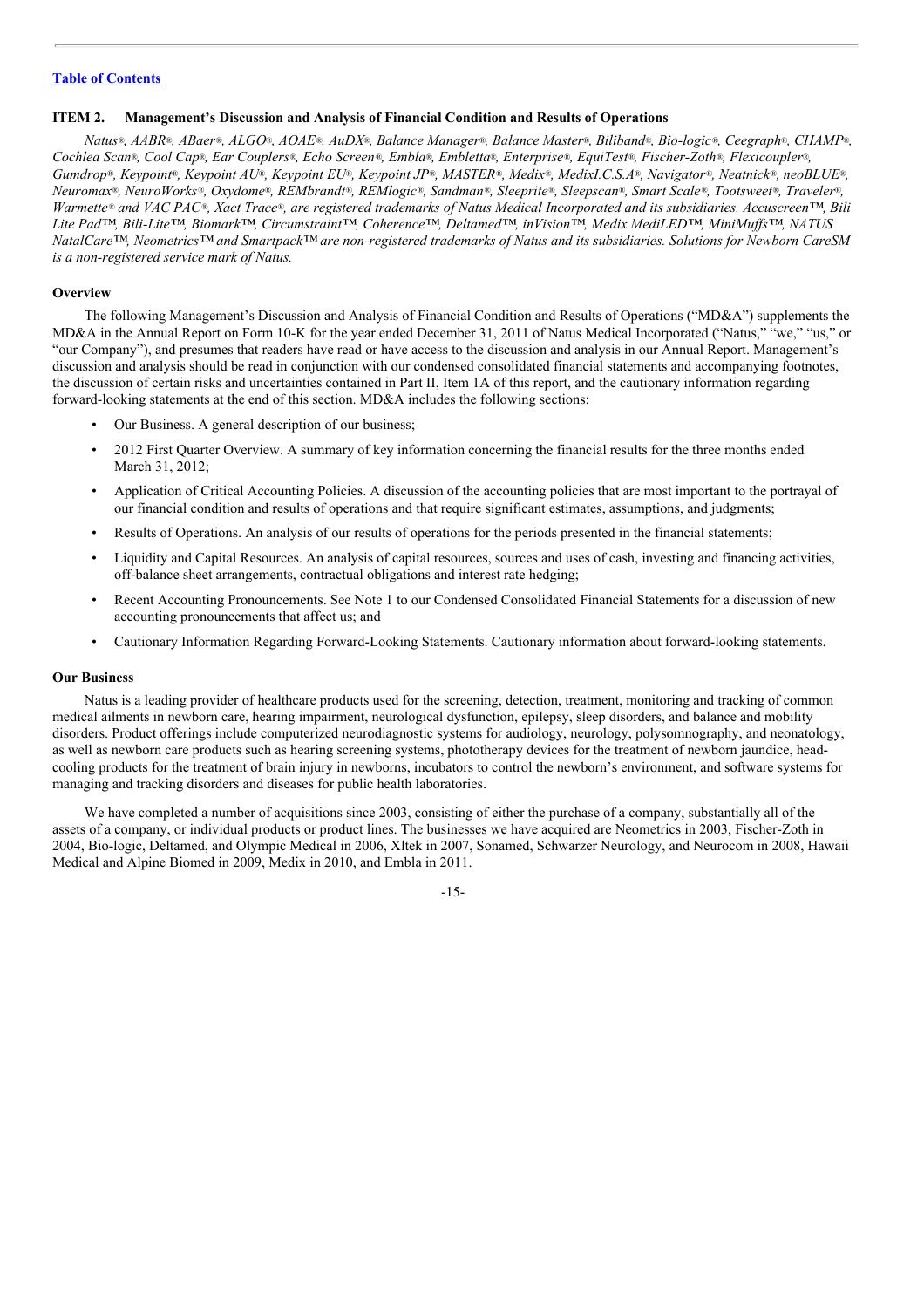#### *Product Families*

We categorize our products into the following product families, which are more fully described in our Annual Report on Form 10-K for the year ended December 31 2011:

- Hearing Includes products for newborn hearing screening and diagnostic hearing assessment.
- Neurology *–* Includes products for diagnostic electroencephalography (EEG), electromyography (EMG), intra-operative monitoring (IOM), diagnostic sleep analysis, or polysomnography (PSG), newborn brain monitoring, and assessment of balance and mobility disorders.
- Newborn Care Includes thermoregulation devices and products for the treatment of brain injury and jaundice in newborns.

#### *Segment and Geographic Information*

We operate in one reportable segment in which we provide healthcare products used for the screening, detection, treatment, monitoring and tracking of common medical ailments in newborn care, hearing impairment, neurological dysfunction, epilepsy, sleep disorders and balance and mobility disorders.

Our end-user customer base includes hospitals, clinics, laboratories, physicians, nurses, audiologists, and governmental agencies. Most of our international sales are to distributors who resell our products to end-users or sub-distributors.

Information regarding our sales and long-lived assets in the U.S. and in countries outside the U.S. is contained in Note 15–*Segment, Customer and Geographic Information* of our condensed consolidated financial statements included in this report.

#### *Revenue by Product Category*

We generate our revenue either from sales of Devices and Systems, which are generally non-recurring, and from related Supplies and Services, which are generally recurring. Other revenue consists primarily of freight revenue. The products that are attributable to these categories are described in our Annual Report on Form 10-K for the year ended December 31, 2011. Revenue from Devices and Systems and Supplies and Services, as a percent of total revenue for the three months ended March, 2012 and 2011 is as follows:

| 2012  | 2011                                   |
|-------|----------------------------------------|
| 64%   | 67%                                    |
| 35%   | 31%                                    |
| $1\%$ | $2\%$                                  |
| 100%  | $100\%$                                |
|       | <b>Three Months Ended</b><br>March 31, |

During the three months ended March 31, 2012 and 2011, no single customer or foreign country contributed to more than 10% of revenue, and revenue from services was less than 10% of revenue.

#### **2012 First Quarter Overview**

Our business and operating results have been and continue to be affected by worldwide economic conditions. Our sales are significantly dependent on both capital spending by hospitals in the United States and healthcare spending by ministries of health within the European Union.

Our consolidated revenue increased \$400,000 in the first quarter ended March 31, 2012 to \$59.5 million compared to the \$59.1 million in the first quarter of the previous year. Embla, acquired in 2011, contributed to \$6.8 million of incremental revenue in 2012. While we fulfilled a \$2.3 million dollar order for Medix incubators in the first quarter of 2012 with the Republic of Iraq Ministry of Health, we also experienced revenue declines across other business units in the United States, Europe and Canada.

Net income was \$358,000 or \$0.01 per diluted share in the three months ended March 31, 2012, compared with net income of \$3.1 million or \$0.11 per diluted share in the same period in 2011. Gross profit was 2.6 percentage points lower for the first quarter of 2012 compared to the first quarter of 2011, reflecting declining profit margins from Xltek products coupled with lower profit margins from Medix and Natus France products.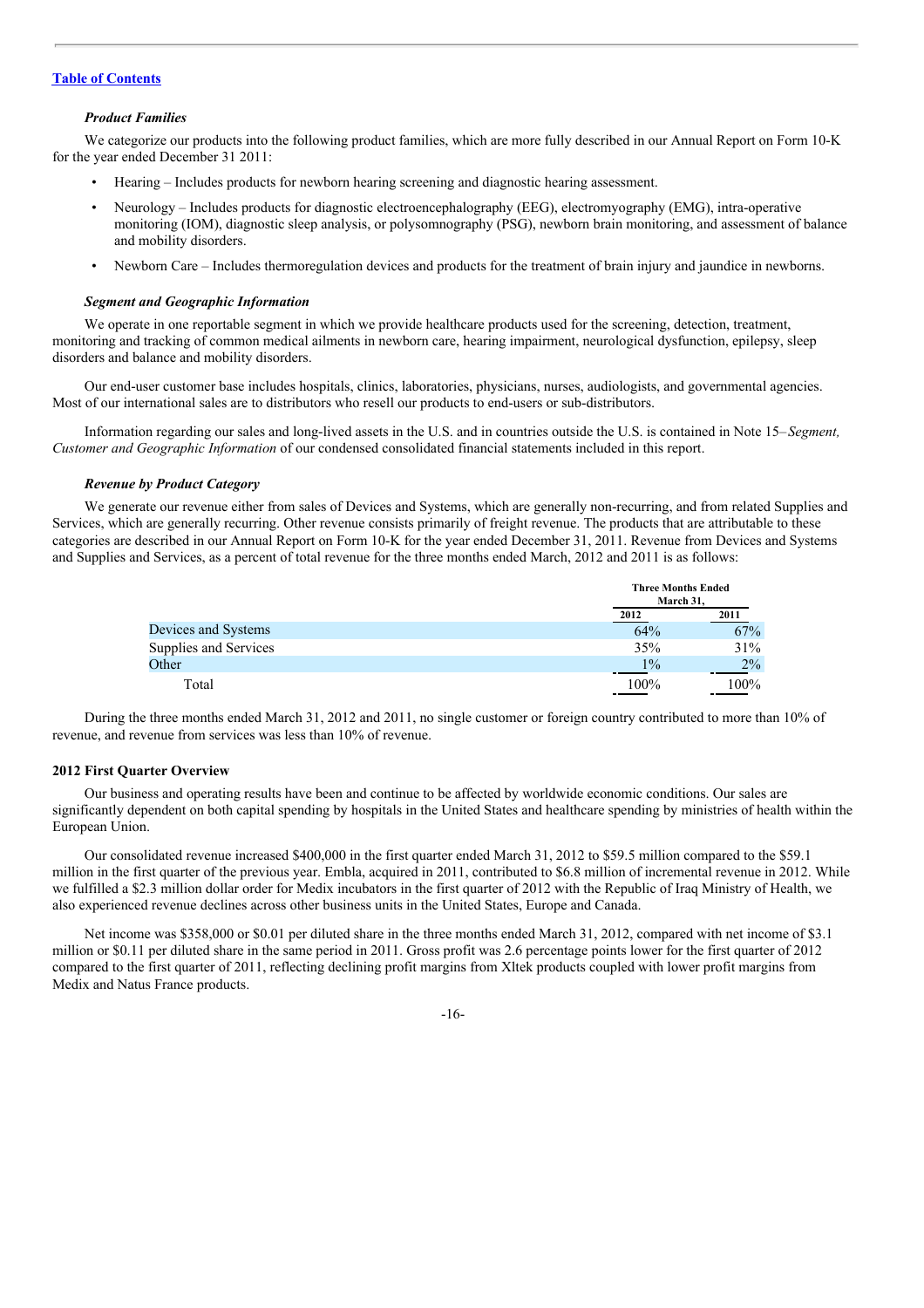During the first quarter of 2012, we spent \$655,000 on restructuring activities to improve efficiencies in our worldwide operations for which there was no comparable charge during the first quarter of 2011.

# **Application of Critical Accounting Policies**

We prepare our financial statements in accordance with accounting principles generally accepted in the United States of America ("GAAP"). In so doing, we must often make estimates and use assumptions that can be subjective, and, consequently, our actual results could differ from those estimates. For any given individual estimate or assumption we make, there may also be other estimates or assumptions that are reasonable.

We believe that the following critical accounting policies require the use of significant estimates, assumptions, and judgments. The use of different estimates, assumptions, or judgments could have a material effect on the reported amounts of assets, liabilities, revenue, expenses, and related disclosures as of the date of the financial statements and during the reporting period:

- Revenue recognition
- Inventory is carried at the lower of cost or market value
- Carrying value of intangible assets and goodwill
- Liability for product warranties
- Share-based compensation

These critical accounting policies are described in more detail in our Annual Report on Form 10-K for the year ended December 31, 2011, under Item 7, *Management's Discussion and Analysis of Financial Condition and Results of Operations*. There have been no changes to these policies during the three months ended March 31, 2012.

### **Results of Operations**

The following table sets forth, for the periods indicated selected consolidated statements of operations data as a percentage of total revenue. Our historical operating results are not necessarily indicative of the results for any future period.

|                                                  | <b>Three Months Ended</b><br>March 31, |        |
|--------------------------------------------------|----------------------------------------|--------|
|                                                  | 2012                                   | 2011   |
| Revenue                                          | 100.0%                                 | 100.0% |
| Cost of revenue                                  | 43.8                                   | 41.2   |
| Gross profit                                     | 56.2                                   | 58.8   |
| Operating expenses:                              |                                        |        |
| Marketing and selling                            | 28.6                                   | 24.3   |
| Research and development                         | 11.3                                   | 10.6   |
| General and administrative                       | 16.0                                   | 15.3   |
| Total operating expenses                         | 55.9                                   | 50.2   |
| Income from operations                           | 0.3                                    | 8.6    |
| Other income (expense), net                      | 0.3                                    | (0.2)  |
| Income before provision (benefit) for income tax | 0.6                                    | 8.4    |
| Provision (benefit) for income tax               | (0.0)                                  | 3.0    |
| Net income                                       | $0.6\%$                                | 5.4%   |

We acquired Embla in September 2011. Where significant, we have noted the impact of this acquisition on our results of operations for the three months ended March 31, 2012, as compared to the same period in 2011.

# -17-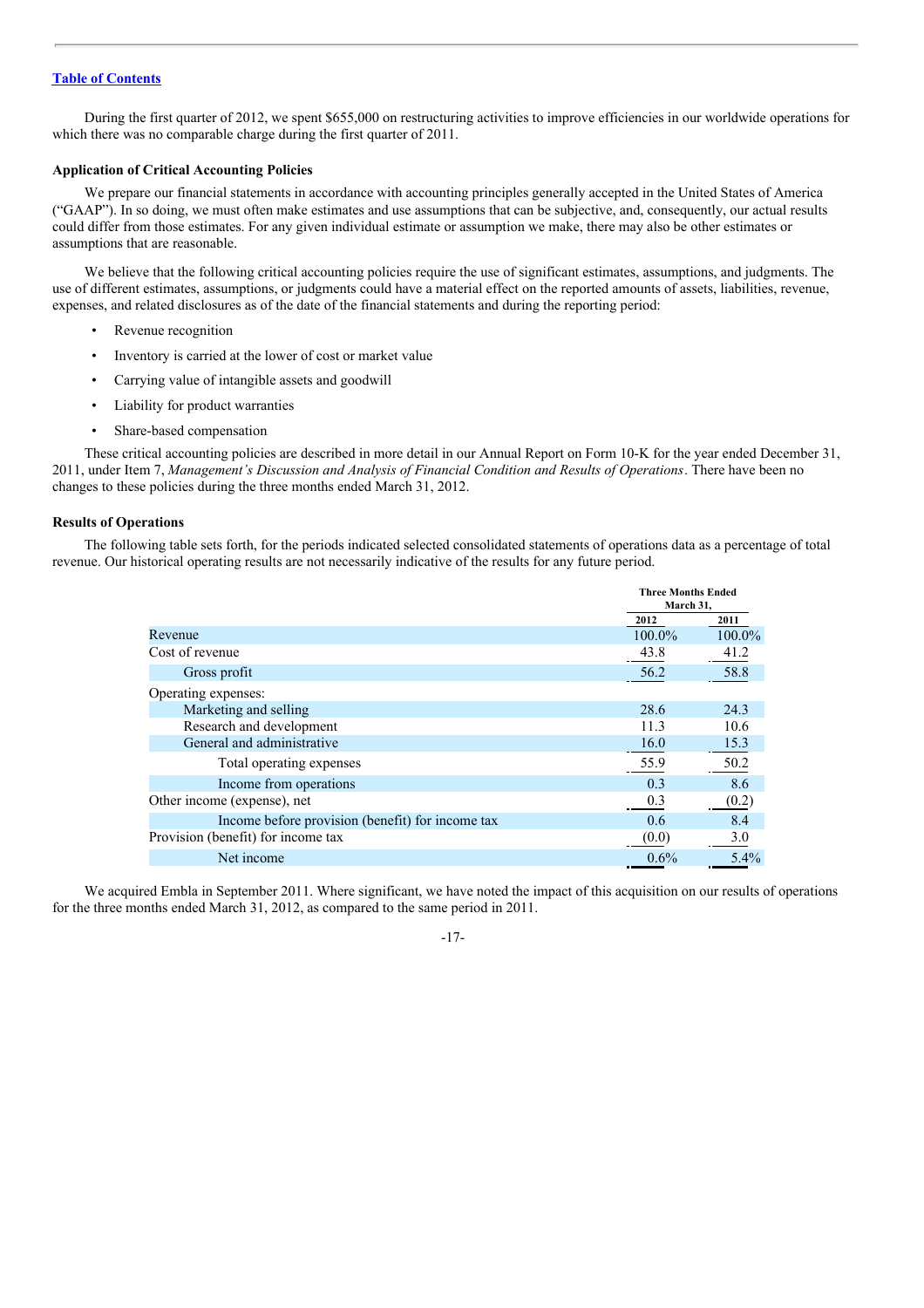## **Three Months Ended March 31, 2012 and 2011**

Our revenue increased \$400,000, or 0.7%, to \$59.5 million for the three month period ended March 31, 2012 compared to \$59.1 million in the comparable 2011 period. Embla contributed \$6.8 million of revenue during the 2012 quarter. Revenue from our newborn care products increased \$1.0 million while neurology products other than from Embla decreased \$4.0 million and revenue from our hearing products decreased \$3.4 million in the quarter.

During the first quarter of 2012 we fulfilled a \$2.3 million order for Medix incubators from the Republic of Iraq Ministry of Health; we had no similar large international order in the first quarter of 2011.

Revenue from devices and systems decreased \$1.5 million, or 3.9% to \$38.1 million in the first quarter of 2012 compared to \$39.7 million in the same period in 2011. Embla contributed \$3.2 million of device and system revenue during the 2012 quarter. Devices and systems revenue from our neurology and other diagnostic products other than Embla decreased \$3.6 million or 18% to \$16.2 million and devices and systems revenue from newborn hearing screening coupled with newborn care and other device products decreased \$1.1 million. Revenue from devices and systems was 64% of total revenue in the three months ended March 31, 2012 compared to 67% of total revenue for the first quarter of 2011.

Revenue from supplies and services increased \$2.2 million, or 12%, to \$20.6 million in the first quarter of 2012 compared to \$18.4 million in the same period in 2011. Embla contributed \$3.6 million of supplies and services revenue in the first quarter of 2012. Revenue from newborn care supplies increased by \$200,000 while hearing supplies decreased by \$1.0 million and revenue from neurology supplies and services other than Embla decreased by \$600,000. Revenue from supplies and services was 35% of total revenue in the three months ended March 31, 2012 compared to 31% of total revenue for the first quarter of 2011.

Revenue from sales outside the U.S. increased 10%, or \$2.7 million to \$29.1 million in the first quarter of 2012 compared to \$26.4 million for the same period in 2011. Embla contributed \$3.6 million of international revenue, while revenue from neurology and hearing products other than Embla decreased by \$1.2 million and international revenue from newborn care products increased by \$300,000.

Gross profit as a percentage of revenue was 56.2% for the three months ended March 31, 2012 compared to 58.8% for the corresponding 2011 period, reflecting higher trade materials and manufacturing overhead predominately impacting Xltek products. Gross profit decreased \$1.3 million or 4% to \$33.4 million in 2012 from \$34.7 million in 2011.

Total operating costs increased by \$3.6 million or 12%, to \$33.3 million in the three months ended March 31, 2012, compared to \$29.7 million in the same period in 2011. Operating expenses of Embla were \$2.7 million.

Marketing and selling expenses increased \$2.6 million, or 18%, to \$17.0 million in the three months ended March 31, 2012, compared to \$14.4 million in the same period in 2011. Marketing and selling expenses of Embla were \$1.1 million. The remainder of the increase was primarily attributable to higher commissions and payroll related costs.

Research and development expenses increased \$500,000, or 7%, to \$6.8 million for the three months ended March 31, 2012, compared to \$6.3 million in the same period of 2011. Research and development expenses of Embla were \$800,000, partially offset by lower compensation costs.

General and administrative expenses increased \$500,000, or 5%, to \$9.5 million in the three months ended March 31, 2012, compared to \$9.0 million in the same period in 2011. General and administrative expenses of Embla were \$800,000. In addition, we had an increase in restructuring costs in the 2012 quarter, partially offset by lower compensation related and travel costs.

Other income (expense), net, consists of investment income from our investment portfolio, interest expense, net currency exchange gains and losses, and other miscellaneous income and expenses. We reported net other income of \$168,000 in the three months ended March 31, 2012, compared to net other expense of \$145,000 in the same period in 2011. We recognized \$249,000 of foreign exchange gains and \$174,000 of net foreign currency exchange losses during the three months ended March 31, 2012 and 2011, respectively.

We recorded a provision for income tax benefit of \$29,000 in the three months ended March 31, 2012, compared to a provision for income tax expense of \$1.8 million in the same period in 2011. The benefit recorded in the 2012 period was related to the reversal of tax reserves resulting from the expiration of the statute of limitation on uncertain tax positions that were recorded as a component of income tax expense in prior years. This release of reserves resulted in a decrease of unrecognized tax benefits of \$1.6 million. We expect additional unrecognized tax benefits may be recognized or released in the remainder of 2012 upon settlement of audits of tax returns currently in progress and/or the expiration of the statute of limitations on other returns.

-18-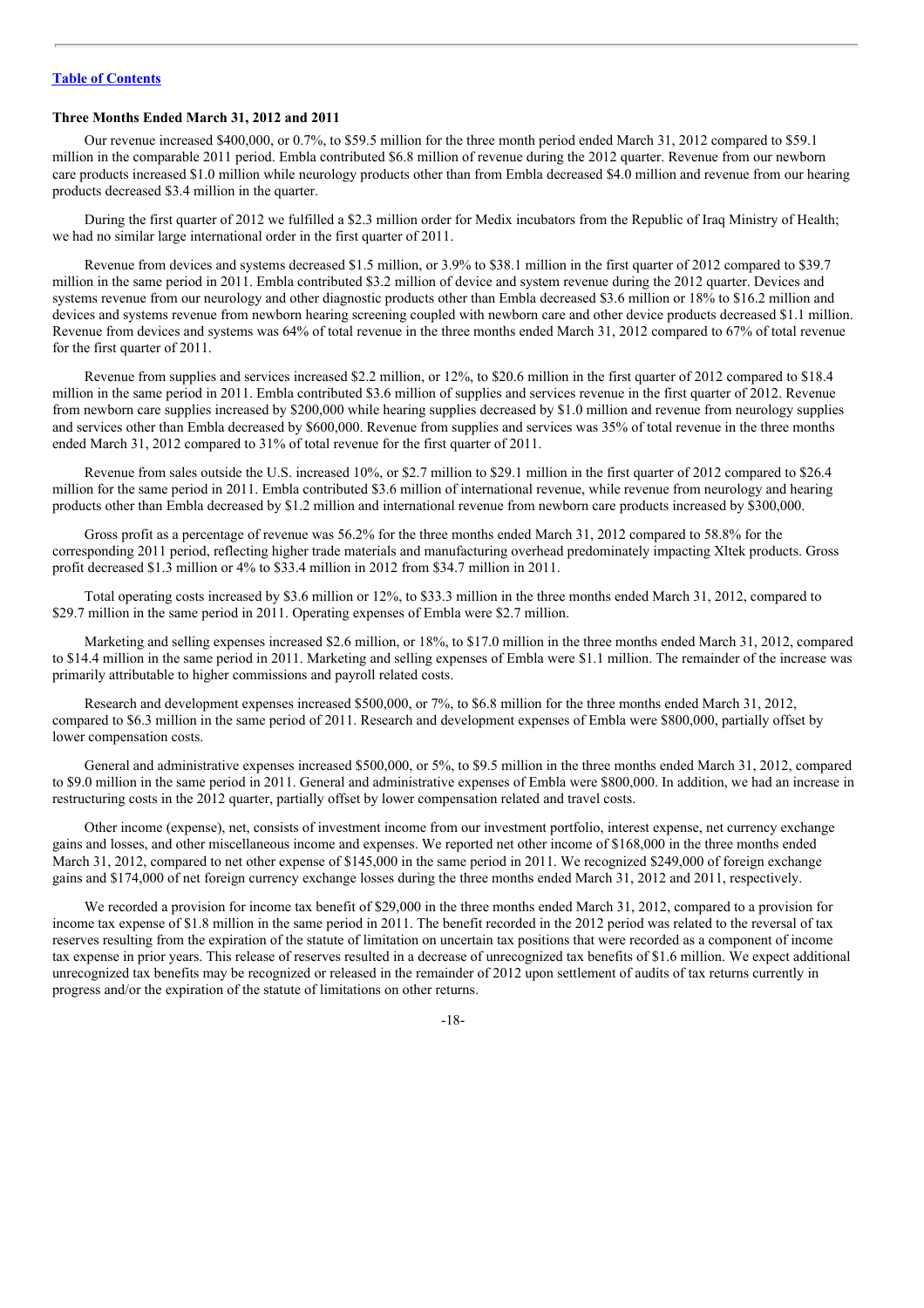# **Liquidity and Capital Resources**

Liquidity is our ability to generate sufficient cash flows from operating activities to meet our obligations and commitments. In addition, liquidity includes the ability to obtain appropriate financing and to raise capital. Therefore, liquidity cannot be considered separately from capital resources that consist of our current funds and the potential to increase those funds in the future. We plan to use these resources in meeting our commitments and in achieving our business objectives.

As of March 31, 2012, we had cash and cash equivalents of \$37.4 million, stockholders' equity of \$259.7 million, and working capital of \$92.3 million, compared with cash and cash equivalents of \$32.8 million, stockholders' equity of \$257.7 million, and working capital of \$90.5 million as of December 31, 2011.

As of March 31, 2012, we had cash and cash equivalents outside the U.S. in certain of our foreign operations of approximately \$25.6 million. We currently intend to permanently reinvest the cash held by our foreign subsidiaries. If, however, a portion of these funds were needed for and distributed to our operations in the United States, we would be subject to additional U.S. income taxes and foreign withholding taxes. The amount of taxes due would depend on the amount and manner of repatriation, as well as the location from where the funds are repatriated.

In April 2012, we entered into a Share and Asset Purchase Agreement with subsidiaries of CareFusion Corporation to acquire for a cash purchase price of \$58 million all of the outstanding common shares of CareFusion subsidiaries comprising the Nicolet business in the United States, Ireland, and the United kingdom, and certain assets and liabilities of Nicolet sales divisions principally in China, Brazil, Germany, Italy, the Netherlands, and Spain. This transaction is expected to close in July 2012. We plan to finance this acquisition with a combination of cash on hand and borrowings under our revolving credit facility with Wells Fargo Bank, National Association ("Wells Fargo").

We believe that our current cash and cash equivalents and any cash generated from operations will be sufficient to meet our ongoing operating requirements for the foreseeable future. We plan to complete the Nicolet acquisition from CareFusion in 2012, and completed the acquisition of Embla in 2011, Medix in 2010, two acquisitions in 2009, four acquisitions in 2008, one in 2007, and three in 2006. We intend to continue to acquire additional technologies, products, or businesses and these acquisitions could be significant. These actions would likely affect our future capital requirements and the adequacy of our available funds. In order to finance future acquisitions, we may be required to raise additional funds through public or private financings, strategic relationships or other arrangements. Any equity financing may be dilutive to stockholders, and debt financing, if available, may involve restrictive covenants and increase our cost of capital.

We have a \$50 million revolving credit facility with Wells Fargo. The revolving credit facility contains covenants, including covenants relating to liquidity and other financial measurements, and provides for events of default, including failure to pay any interest when due, failure to perform or observe covenants, bankruptcy or insolvency events and the occurrence of a material adverse effect, and restricts our ability to pay dividends. We have granted Wells Fargo a security interest in substantially all of our assets. We did not draw on the facility during the first three months of 2012 and there was no balance outstanding under the facility at December 31, 2011. We have no other significant credit facilities.

Cash provided by operations increased by \$2.7 million for the three months ended March 31, 2012 to \$6.1 million, compared to \$3.4 million for the same period in 2011. The sum of our net income and certain non-cash expense items, such as reserves, depreciation and amortization, and share based compensation was approximately \$5.0 million in the 2012 period, compared to \$7.7 million in 2011. The overall impact of changes in certain operating assets and liabilities on total operating cash flows resulted in a cash inflow of \$1.1 million in 2012 compared with a cash outflow of \$4.2 million in 2011. In particular, our cash flow from operations in the first three months of 2012 was positively impacted by a \$3.9 million decrease in inventory offset by a \$1.8 million increase in accounts receivable.

Cash used in investing activities was \$1.2 million for the three months ended March 31, 2012, compared to cash provided by investing activities of \$131,000 for the same period in 2011. We used \$1.2 million and \$900,000 of cash to acquire property and equipment during the three months ended March 31, 2012 and 2011, respectively. We received \$1.0 million for sale of marketable securities during the three months ended March 31, 2011.

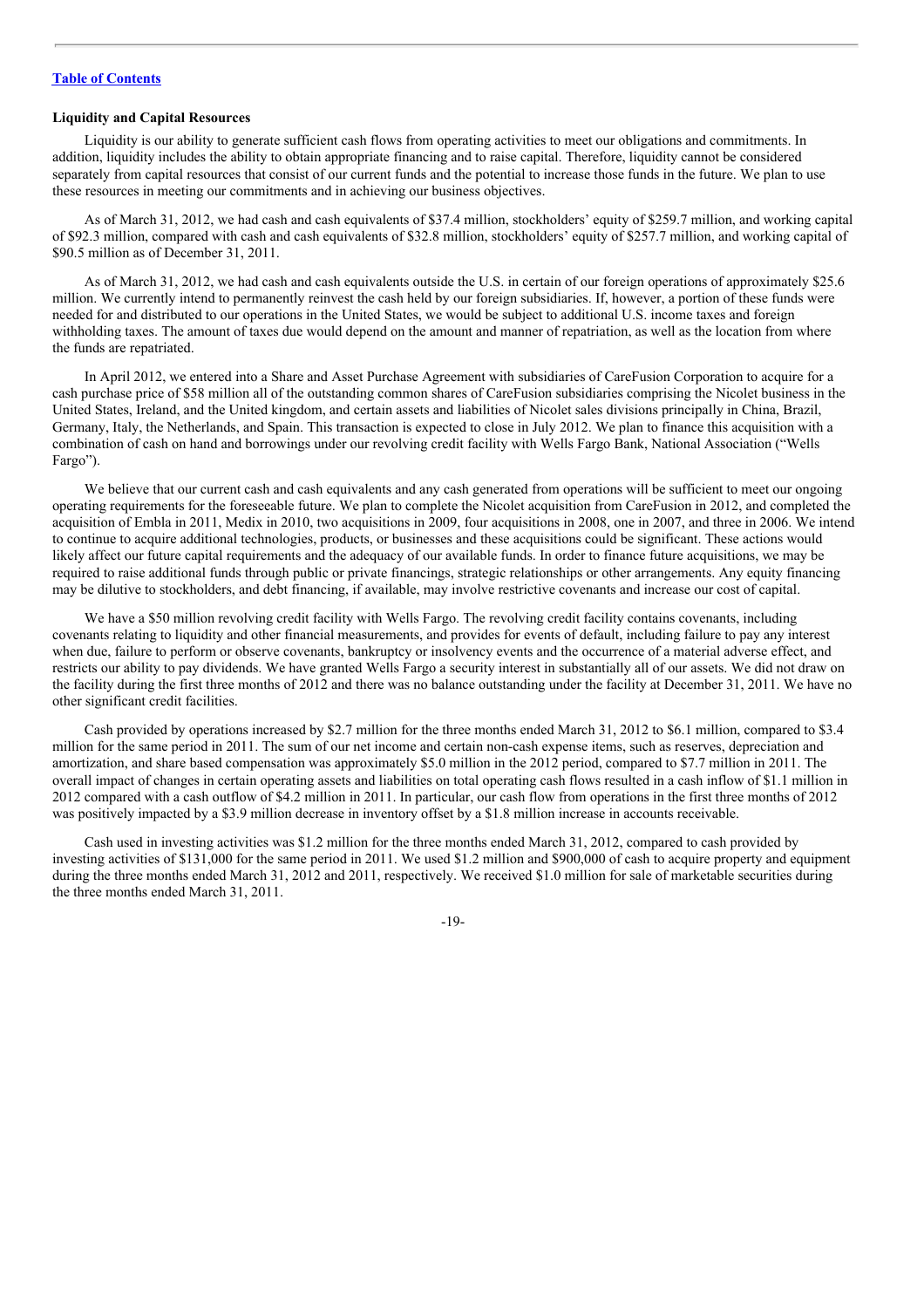Cash used in financing activities was \$17,000 in the three months ended March 31, 2012 and provided by financing activities of \$1.5 million in the three months ended March 31, 2011. We received cash from sales of our stock pursuant to exercise of stock options and contributions to our employee stock purchase plan in the amount of \$130,000 and \$326,000 in the three months ended March 31, 2012 and 2011, respectively. In 2011, a subsidiary had short-term borrowings of \$1.2 million and we realized an excess tax benefit of \$75,000 on the exercise of employee stock options that was recorded as an increase to stockholders' equity, as compared with tax expense of \$107,000 that was recorded as a decrease to stockholders' equity in the first three months of 2012.

Our future liquidity and capital requirements will depend on numerous factors, including the:

- Extent to which we make acquisitions;
- Amount and timing of revenue;
- Extent to which our existing and new products gain market acceptance;
- Cost and timing of product development efforts and the success of these development efforts;
- Cost and timing of marketing and selling activities; and
- Availability of borrowings under line of credit arrangements and the availability of other means of financing.

#### **Commitments and Contingencies**

In the normal course of business, we enter into obligations and commitments that require future contractual payments. The commitments result primarily from firm, noncancellable purchase orders placed with contract vendors that manufacture some of the components used in our medical devices and related disposable supply products, as well as commitments for leased office, manufacturing, and warehouse facilities. There have been no material changes to the table of contractual obligations presented in Item 7, *Management's Discussion and Analysis of Financial Condition and Results of Operations*, of our Annual Report on Form 10-K for the year ended December 31, 2011.

Under our bylaws, we have agreed to indemnify our officers and directors for certain events or occurrences arising as a result of the officer or director's serving in such capacity. We have a directors and officers' liability insurance policy that limits our exposure and enables us to recover a portion of any future amounts paid resulting from the indemnification of our officers and directors. In addition, we enter into indemnification agreements with other parties in the ordinary course of business. In some cases we have obtained liability insurance providing coverage that limits our exposure for these other indemnified matters. We have not incurred material costs to defend lawsuits or settle claims related to these indemnification agreements. We believe the estimated fair value of these indemnification agreements is minimal and have not recorded a liability for these agreements

#### **Recent Accounting Pronouncements**

See Note 1 to our Condensed Consolidated Financial Statements for a discussion of new accounting pronouncements that affect us.

#### **Cautionary Information Regarding Forward Looking Statements**

This report contains forward-looking statements within the meaning of Section 27A of the Securities Act of 1933 and Section 21E of the Securities Exchange Act of 1934 about Natus Medical Incorporated. These statements include, among other things, statements concerning our expectations, beliefs, plans, intentions, future operations, financial condition and prospects, and business strategies. The words "may," "will," "continue," "estimate," "project," "intend," "believe," "expect," "anticipate," and other similar expressions generally identify forward-looking statements. Forward-looking statements in this Item 2 include, but are not limited to, statements regarding the following: our belief that the recovery from the worldwide economic downturn has continued, our expectation regarding expansion of our international operations, our expectations regarding our new products, the sufficiency of our current cash, cash equivalents, and short-term investment balances, and any cash generated from operations to meet our ongoing operating and capital requirements for the foreseeable future, the use of debt to fund acquisitions, our expectations of earnout arrangements related to *acquisitions, and our intent to acquire additional technologies, products, or businesses.*

Forward-looking statements are not guarantees of future performance and are subject to substantial risks and uncertainties that could cause the actual results predicted in the forward-looking statements as well as our future financial condition and results of *operations to dif er materially from our historical results or currently anticipated*

-20-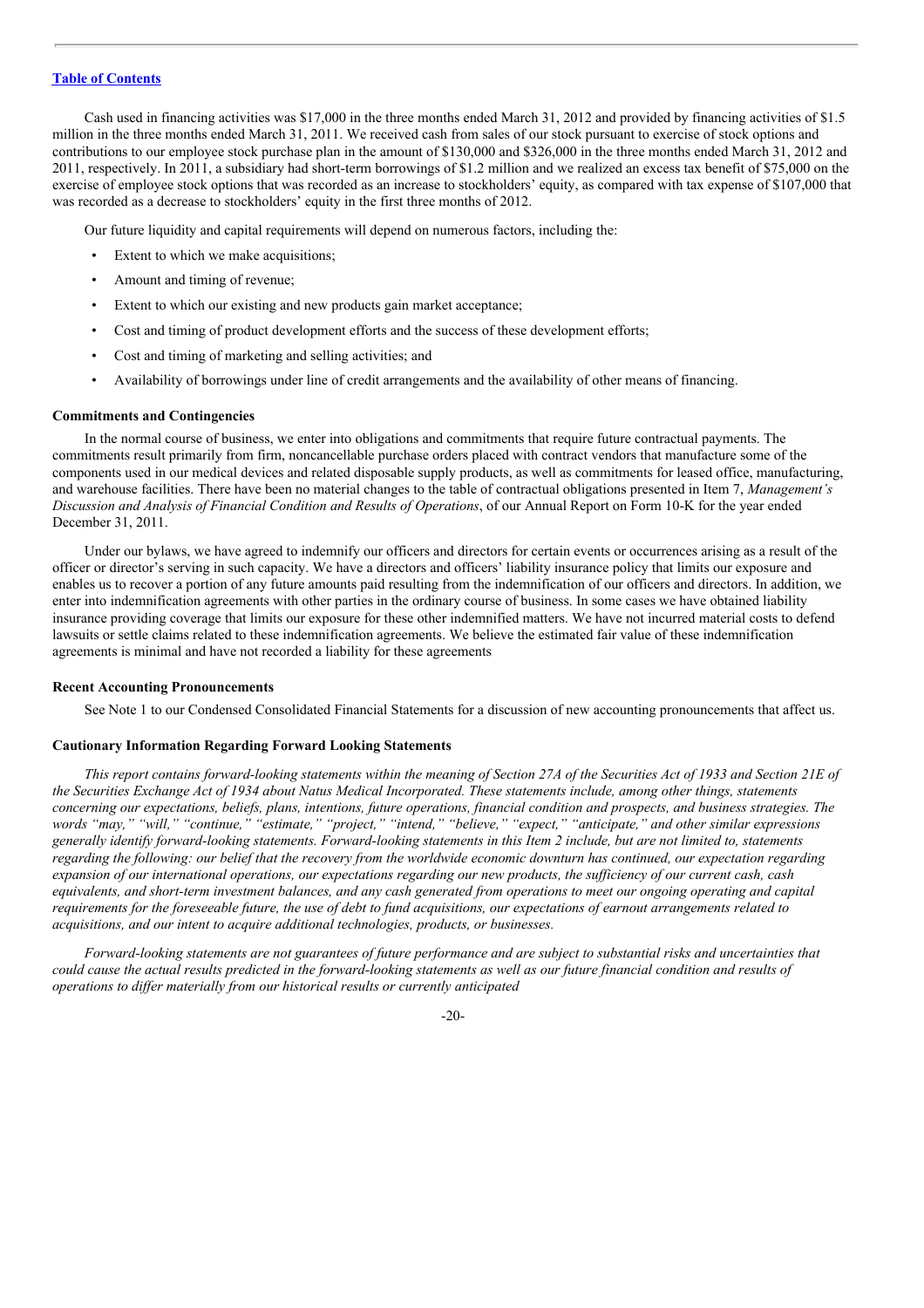results. Investors should carefully review the information contained under the caption "Risk Factors" contained in Part II. Item 1A of this report for a description of risks and uncertainties. All forward-looking statements are based on information available to us on the date *hereof, and we assume no obligation to update forward-looking statements.*

#### <span id="page-20-0"></span>**ITEM 3. Quantitative and Qualitative Disclosures about Market Risk**

We develop products in the U.S., Canada, Argentina, and Europe and sell those products into more than 100 countries throughout the world. As a result, our financial results could be affected by factors such as changes in foreign currency exchange rates or weak economic conditions in foreign markets. Most of our sales in Europe and Asia are denominated in U.S. Dollars and Euros and with the acquisitions of Xltek in November 2007 and Medix in 2010, a small portion of our sales are now denominated in Canadian dollars and Argentine pesos. As our sales in currencies other than the U.S. Dollar increase, our exposure to foreign currency fluctuations may increase.

In addition, changes in exchange rates also may affect the end-user prices of our products compared to those of our foreign competitors, who may be selling their products based on local currency pricing. These factors may make our products less competitive in some countries.

If the U.S. Dollar uniformly increased or decreased in strength by 10% relative to the currencies in which our sales were denominated, our net income would have correspondingly increased or decreased by an immaterial amount for the three months ended March 31, 2012. Our interest income is sensitive to changes in the general level of interest rates in the U.S. However, because current market conditions have resulted in historically low rates of return on our investments, a hypothetical decrease of 10% in market interest rates would not result in a material decrease in interest income earned on our investments held as of March 31, 2012.

When able, we invest excess cash in bank money-market funds or discrete short-term investments. The fair value of short-term investments and cash equivalents ("investments") is sensitive to changes in the general level of interest rates in the U.S., and the fair value of these investments will fall if market interest rates increase. However, since we generally have the ability to hold the investments to maturity, these declines in fair value may never be realized. If market interest rates were to increase by 10% from levels at March 31, 2012, the fair value of our investments would decline by an immaterial amount.

All of the potential changes noted above are based on sensitivity analyses performed on our financial position as of March 31, 2012. Actual results may differ as our analysis of the effects of changes in interest rates does not account for, among other things, sales of securities prior to maturity and repurchase of replacement securities, the change in mix or quality of the investments in the portfolio, and changes in the relationship between short-term and long-term interest rates.

## <span id="page-20-1"></span>**ITEM 4. Controls and Procedures**

#### *Evaluation of Disclosure Controls and Procedures*

Under the rules of the Securities and Exchange Commission, "disclosure controls and procedures" are controls and other procedures that are designed to ensure that information required to be disclosed in the reports that we file or submit under the Securities Exchange Act of 1934 is recorded, processed, summarized and reported within the time periods specified in the rules and forms of the Securities and Exchange Commission. Disclosure controls and procedures include, without limitation, controls and procedures designed to ensure that information required to be disclosed by us in our reports that we file or submit under the Securities Exchange Act of 1934 is accumulated and communicated to our management, including our chief executive officer and chief financial officer, as appropriate, to allow timely decisions regarding required disclosure.

Our management, with the participation of our chief executive officer and our chief financial officer, has evaluated the effectiveness of our disclosure controls and procedures as of March 31, 2012. Our chief executive officer and chief financial officer determined that as of March 31, 2012 our disclosure controls and procedures were effective for the purpose set forth above.

# *Changes in Internal Control over Financial Reporting*

Under the rules of the Securities and Exchange Commission, "internal control over financial reporting" is defined as a process designed by, or under the supervision of, an issuer's principal executive and principal financial officers, and effected by the issuer's board of directors, management and other personnel, to provide reasonable assurances regarding the reliability of financial reporting and the preparation of financial statements for external purposes in accordance with generally accepted accounting principles.

 $-21$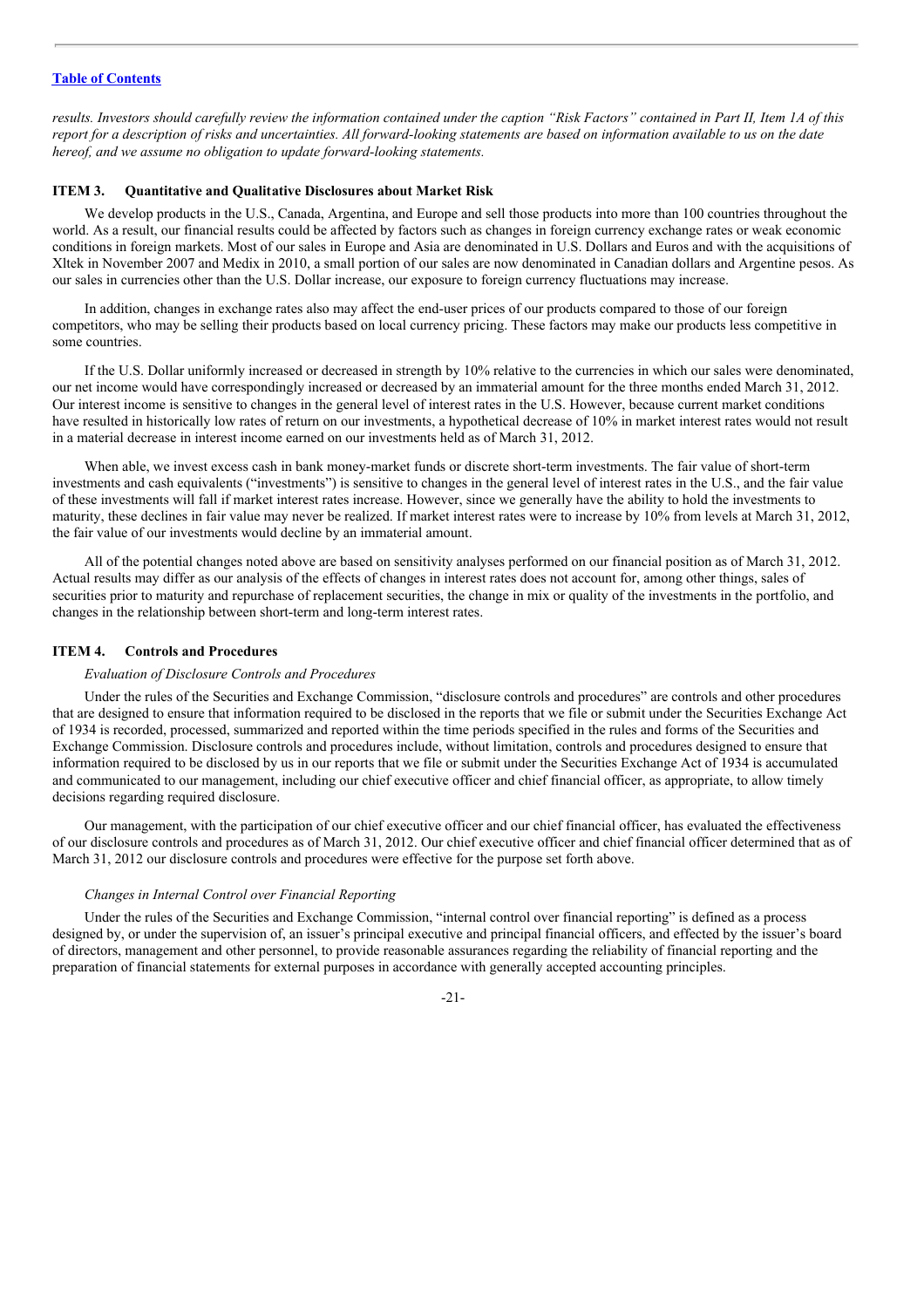There was no change in our internal control over financial reporting that occurred during the fiscal quarter ended March 31, 2012, that has materially affected, or is reasonably likely to materially affect, our internal control over financial reporting.

# <span id="page-21-0"></span>**PART II. OTHER INFORMATION**

#### <span id="page-21-1"></span>**ITEM 1. Legal Proceedings**

We may from time to time become a party to various legal proceedings or claims that arise in the ordinary course of business. Our management reviews these matters if and when they arise and believes that the resolution of any such matters currently known will not have a material effect on our results of operations or financial position.

#### <span id="page-21-2"></span>**ITEM 1A. Risk Factors**

# We have completed a number of acquisitions and expect to complete additional acquisitions in the future. There are numerous **risks associated with acquisitions and we may not achieve the expected benefit of any of our acquisitions**

Our acquisitions of products, technology assets, or businesses may have a negative impact on our business if we fail to achieve the anticipated financial, strategic, and other benefits of acquisitions or investments, and our operating results may suffer because of this.

Our significant acquisitions are as follows: Neometrics in 2003; Fischer-Zoth in 2004; Bio-logic, Deltamed, and Olympic in 2006; Xltek in 2007; Sonamed, Schwarzer Neurology, and Neurocom in 2008; Hawaii Medical and Alpine Biomed in 2009, Medix in 2010, and Embla in 2011. In April 2012 we agreed to acquire the Nicolet business of CareFusion.

We expect to continue to pursue opportunities to acquire other businesses in the future. The acquisitions that we have completed may not result in improved operating results for us, or in our achieving a financial condition superior to that which we would have achieved had we not completed them. Our results of operations may be adversely impacted by costs associated with our acquisitions, including one-time charges associated with restructurings. Further, our acquisitions could fail to produce the benefits that we anticipate, or could have other adverse effects that we currently do not foresee. In addition, some of the assumptions that we have relied upon, such as achievement of operating synergies, may not be realized. In this event, one or more of the acquisitions could result in reduced earnings of Natus as compared to the earnings that would have been achieved by Natus if the acquisition had not occurred.

We have assumed contingent obligations associated with earnout provisions in some of our acquisitions. We believe these provisions help us to negotiate mutually agreeable purchase terms between us and the sellers. However, a disagreement between us and a seller about the terms of an earnout provision could result in our paying more for an acquisition than we intended. For example, such disagreements arose in connection with our acquisitions of Alpine Biomed and Schwarzer Neurology. Although we resolved these disputes under terms that were not unfavorable to us, we cannot be assured of such outcomes in the future.

We will use a significant portion of our existing cash resources, in addition to borrowing under our credit facility, to complete the acquisition of the Nicolet business from CareFusion. This usage of cash will have an adverse impact on our liquidity, and will force us to place more reliance on cash flow from operations for our liquidity. If our cash flow from operations is not sufficient for our needs, our business could be adversely impacted.

If our cash flow from operations is not sufficient for our needs, our business could be adversely affected. If we are required to seek additional external financing to support our need for cash to fund future acquisitions, we may not have access to financing on terms that are acceptable to us, or at all. Alternatively, we may feel compelled to access additional financing on terms that are dilutive to existing holders of our common stock or that include covenants that restrict our business, or both. If the recent lack of liquidity in credit markets persists into the future, our ability to obtain debt financing for future acquisitions may be impaired.

If we fail to successfully manage the combined operations of Natus and the businesses we have acquired, we may not realize the potential benefits of our acquisitions. Our corporate headquarters are located in San Carlos, California. We also have the following operating divisions: Olympic in Washington; Neurocom in Oregon; Bio-logic in Illinois; Neometrics in New York; Embla in Colorado; Xltek in Canada; Medix in Argentina; Alpine Biomed in Denmark; Fischer-Zoth, Schwarzer Neurology, IT-Med, and Alpine Biomed Germany (collectively "Natus Europe") in Germany; and Deltamed and Alpine Biomed France (collectively "Natus France") in France. If we fail to manage these disparate operations effectively, our results of operations could be harmed, employee morale could decline, key employees could leave, and customers could cancel existing orders or choose not to place new ones. In addition, we may not achieve the

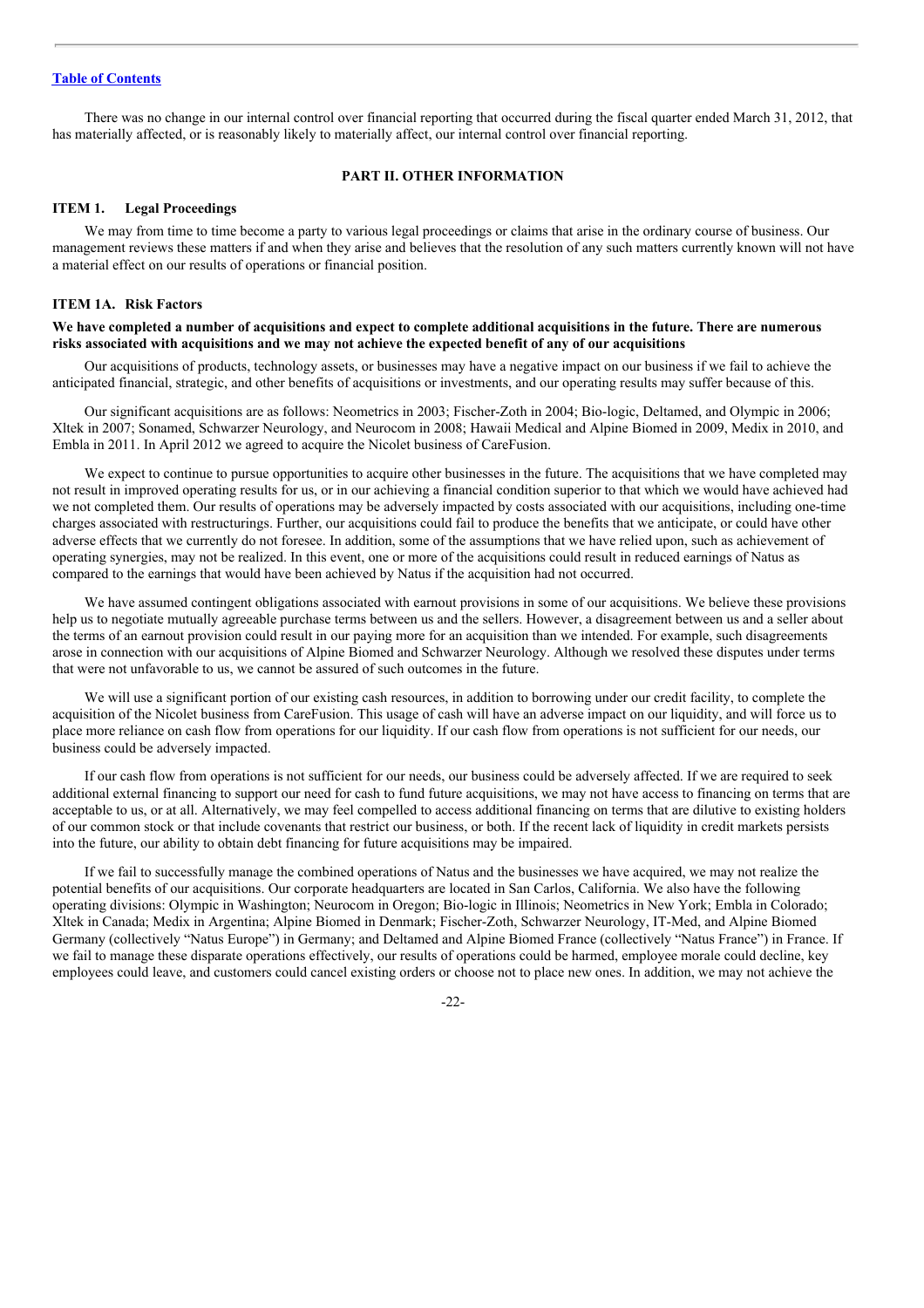synergies or other benefits of these and future acquisitions that we anticipate. We may encounter the following additional difficulties and delays involved in integrating and managing these operations, and the operations of companies we may acquire:

- Failure of customers to continue using the products and services of the combined company;
- Failure to successfully develop the acquired technology into the desired products or enhancements;
- Assumption of unknown liabilities;
- Failure to understand products or technologies with which we have limited previous experience;
- Failure to compete effectively in new markets;
- Decreased liquidity, restrictive bank covenants, and incremental financing costs associated with debt we may incur to complete future acquisitions; and
- Diversion of the attention of management from other ongoing business concerns.

Our reported operating results may suffer because of impairment charges incurred to write down the carrying amount of intangible assets, including goodwill, generated as a result of the acquisitions.

# Our growth in recent years has depended substantially on the completion of acquisitions and we may not be able to complete acquisitions of this nature or of a relative size in the future to support a similar level of growth

The acquisitions that we have completed have been the primary source of our growth in revenue in recent years. We expend considerable effort in seeking to identify attractive acquisition candidates and, upon doing so, to convince the potential target to consider a sale to us and, ultimately, to negotiate mutually agreeable acquisition terms. If we are not successful in these efforts in the future, our growth rate will not increase at a rate corresponding to that which we have achieved in recent years. Further, as we grow larger it will be necessary to complete the acquisition of larger companies and product lines to support a growth similar to that which we have achieved in the past. The market for attractive acquisitions is competitive and others with greater financial resources than we have may be better positioned than we are to acquire desirable targets. Further, we may not be able to negotiate acquisition terms with target companies that will allow us to achieve positive financial returns from the transaction.

#### **Adverse economic conditions in markets in which we operate may harm our business**

Unfavorable changes in U.S. and international economic environments may adversely affect our business and financial results. Economic conditions in the countries in which we operate and sell products worsened and global financial markets subsequently experienced significant volatility and declines throughout much of 2009. Although these conditions improved somewhat in 2010, unfavorable conditions continue to impact the U.S. and European economies. We are unable to foresee when, or if, these factors might return to historical levels. During challenging economic times, and in tight credit markets, our customers may delay or reduce capital expenditures. This could result in reductions in sales of our products, longer sales cycles, difficulties in collection of accounts receivable, slower adoption of new technologies, and increased price competition, all of which could impact our results of operations and financial condition. In addition, we expect these factors will cause us to be more cautious in evaluating potential acquisition opportunities, which could hinder our ability to grow through acquisition while these conditions persist.

# We have initiated changes to our information systems that could disrupt our business and our financial results.

We plan to continuously improve our information systems to support the form, functionality, and scale of our business. These types of transitions frequently prove disruptive to the underlying business of an enterprise and may cause us to incur higher costs than we anticipate. Failure to manage a smooth transition to the new systems and the ongoing operations and support of the new systems could materially harm our business operations.

For example, we are currently in the process of implementing the rollout of world-wide, single-platform enterprise resource planning ("ERP") solution including customer relationship management, product lifecycle management, demand management, and business intelligence. Until we have completed this world-wide implementation, we will be dependent on multiple platforms. We may experience difficulties in implementing the ERP and we may fail to gain the efficiencies the implementation is designed to produce within the anticipated timeframe. The implementation could also be disruptive to our operations, including the ability to timely ship and track product orders to customers, project inventory requirements, manage our supply chain and otherwise adequately service our customers.

 $-23$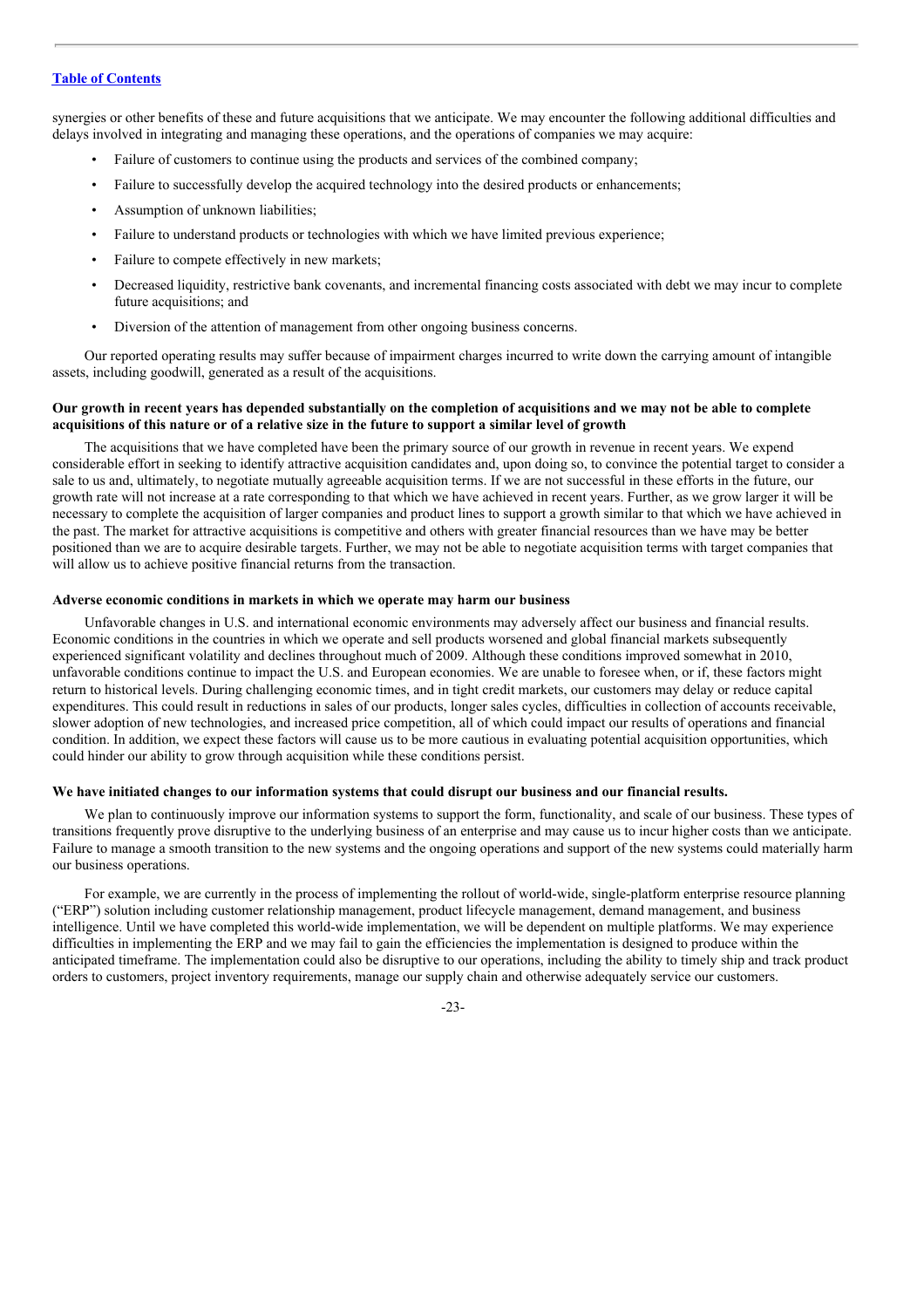# Future changes in technology or market conditions could result in adjustments to our recorded asset balance for intangible assets. **including goodwill, resulting in additional charges that could significantly impact our operating results**

Our balance sheet includes significant intangible assets, including goodwill and other acquired intangible assets. The determination of related estimated useful lives and whether these assets are impaired involves significant judgment. Our ability to accurately predict future cash flows related to these intangible assets might be hindered by events over which we have no control. Due to the highly competitive nature of the medical device industry, new technologies could impair the value of our intangible assets if they create market conditions that adversely affect the competitiveness of our products. Further, declines in our market capitalization may be an indicator that our intangible assets or goodwill carrying values exceed their fair values which could lead to potential impairment charges that could impact our operating results. For example, in 2011 we recorded a \$20 million goodwill impairment charge related to our European reporting unit.

### We may not be able to preserve the value of our intellectual property because we may not be able to protect access to it or we may **lose our intellectual property rights due to expiration of our licenses or patents**

If we fail to protect our intellectual property rights or if our intellectual property rights do not adequately cover the technology we employ, other medical device companies could sell products with features similar to ours, and this could reduce demand for our products. We protect our intellectual property through a combination of patent, copyright, trade secret and trademark laws. Despite our efforts to protect our proprietary rights, others may attempt to copy or otherwise improperly obtain and use our products or technology. Policing unauthorized use of our technology is difficult and expensive, and we cannot be certain that the steps we have taken will prevent misappropriation. Our means of protecting our proprietary rights may be inadequate. Enforcing our intellectual property rights could be costly and time consuming and may divert our management's attention and resources. Failing to enforce our intellectual property rights could also result in the loss of those rights.

# If health care providers are not adequately reimbursed for procedures conducted with our devices or supplies, or if reimbursement **policies change adversely, we may not be successful marketing and selling our products or technologies**

Clinicians, hospitals, and government agencies are unlikely to purchase our products if they are not adequately reimbursed for the procedures conducted with our devices or supplies. Unless a sufficient amount of conclusive, peer-reviewed clinical data about our products has been published, third-party payors, including insurance companies and government agencies, may refuse to provide reimbursement. Furthermore, even if reimbursement is provided, it may not be adequate to fully compensate the clinicians or hospitals. Some third-party payors may impose restrictions on the procedures for which they will provide reimbursement. If health care providers cannot obtain sufficient reimbursement from third-party payors for our products or the screenings conducted with our products, we may not achieve significant market acceptance of our products. Acceptance of our products in international markets will depend upon the availability of adequate reimbursement or funding within prevailing healthcare payment systems. Reimbursement, funding, and healthcare payment systems vary significantly by country. We may not obtain approvals for reimbursement in a timely manner or at all.

Adverse changes in reimbursement policies in general could harm our business. We are unable to predict changes in the reimbursement methods used by third-party health care payors, particularly those in countries and regions outside the U.S. For example, some payors are moving toward a managed care system in which providers contract to provide comprehensive health care for a fixed cost per person. In a managed care system, the cost of our products may not be incorporated into the overall payment for patient care or there may not be adequate reimbursement for our products separate from reimbursement for other procedures.

# Healthcare reforms, changes in healthcare policies, and changes to third-party reimbursements for our products may affect **demand for our products**

In March 2010 the U. S. government signed into law the *Patient Protection and Affordable Care Act* and the *Health Care & Education Reconciliation Act*. These laws are intended to, among other things, curb rising healthcare costs, including those that could significantly affect reimbursement for our products. The policies supporting these laws

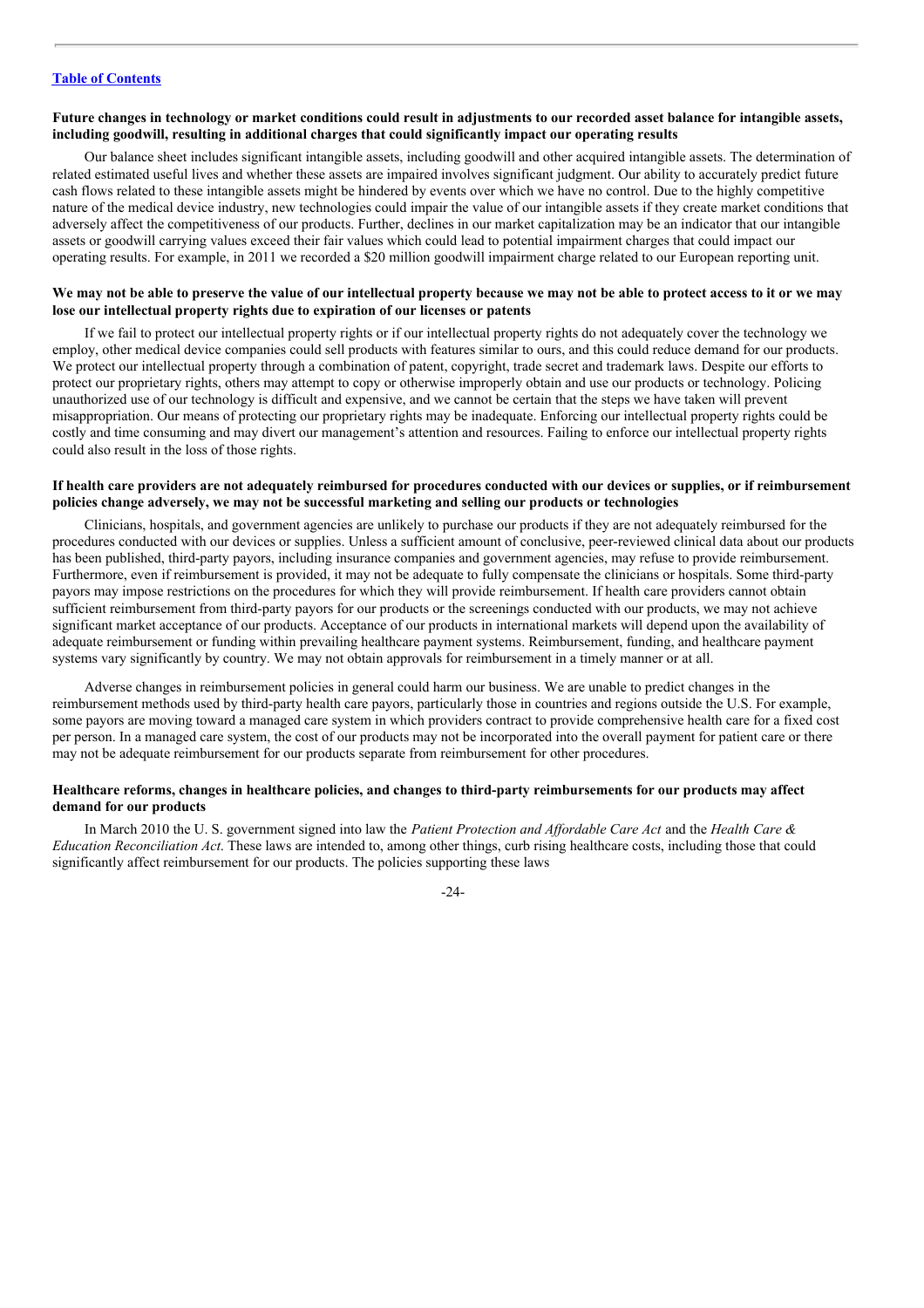include: basing reimbursement policies and rates on clinical outcomes; the comparative effectiveness and costs of different treatment technologies and modalities; imposing price controls; and other measures. Future significant changes in the healthcare systems in the United States or elsewhere could also have a negative impact on the demand for our current and future products. These include changes that may reduce reimbursement rates for our products and changes that may be proposed or implemented by the U.S. Presidential administration or Congress.

There are numerous steps required to implement these laws. Because of the unsettled nature of these reforms, we cannot predict what additional healthcare reforms will be implemented at the federal or state level, or the effect that any future legislation or regulation will have on our business. There is also considerable uncertainty of the impact of these reforms on the medical device market as a whole. If we fail to effectively react to the implementation of health care reform, our business may be adversely affected. In addition, if the excise tax on the sale of medical devices is imposed as enacted, this could increase our costs and have an adverse effect on our results of operations, financial position, and cash flows.

### If we fail in our efforts to educate clinicians, government agency personnel, and third-party payors on the effectiveness of our **products, we may not achieve future sales growth**

It is critical to the success of our sales efforts that we educate a sufficient number of clinicians, hospital administrators, and government agencies about our products and the costs and benefits of their use. The commercial success of our products depends upon clinician, government agency, and other third-party payer confidence in the economic and clinical benefits of our products as well as their comfort with the efficacy, reliability, sensitivity and specificity of our products. We believe that clinicians will not use our products unless they determine, based on published peer-reviewed journal articles and experience, that our products provide an accurate and cost-effective alternative to other means of testing or treatment. Our customers may choose to use competitive products, which may be less expensive or may provide faster results than our devices. Clinicians are traditionally slow to adopt new products, testing practices and clinical treatments, partly because of perceived liability risks and the uncertainty of third-party reimbursement. If clinicians, government agencies and hospital administrators do not adopt our products, we may not maintain profitability. Factors that may adversely affect the medical community's acceptance of our products include:

- Publication of clinical study results that demonstrate a lack of efficacy or cost-effectiveness of our products;
- Changing governmental and physician group guidelines;
- Actual or perceived performance, quality, price, and total cost of ownership deficiencies of our products relative to other competitive products;
- Our ability to maintain and enhance our existing relationships and to form new relationships with leading physicians, physician organizations, hospitals, state laboratory personnel, and third-party payers;
- Changes in state and third-party payer reimbursement policies for our products; and
- Repeal of laws requiring universal newborn hearing screening and metabolic screening.

# Sales through group purchasing organizations and sales to high volume purchasers may reduce our average selling prices, which **could reduce our operating margins**

We have entered, and expect in the future to enter into agreements with customers who purchase high volumes of our products. Our agreements with these customers may contain discounts from our normal selling prices and other special pricing considerations, which could cause our operating margins to decline. In addition, we have entered into agreements to sell our products to members of GPOs, which negotiate volume purchase prices for medical devices and supplies for member hospitals, group practices and other clinics. While we make sales directly to GPO members, the GPO members receive volume discounts from our normal selling price and may receive other special pricing considerations from us. Sales to members of all GPOs accounted for approximately 12%, 18% and 24% of our total revenue during 2011, 2010 and 2009, respectively, and sales to members of one GPO, Novation, accounted for approximately 2%, 6% and 8% of our total revenue in 2011, 2010 and 2009, respectively. Other of our existing customers may be members of GPOs with which we do not have agreements. Our sales efforts through GPOs may conflict with our direct sales efforts to our existing customers. If we enter into agreements with new GPOs and some of our existing customers begin purchasing our products through those GPOs, our operating margins could decline.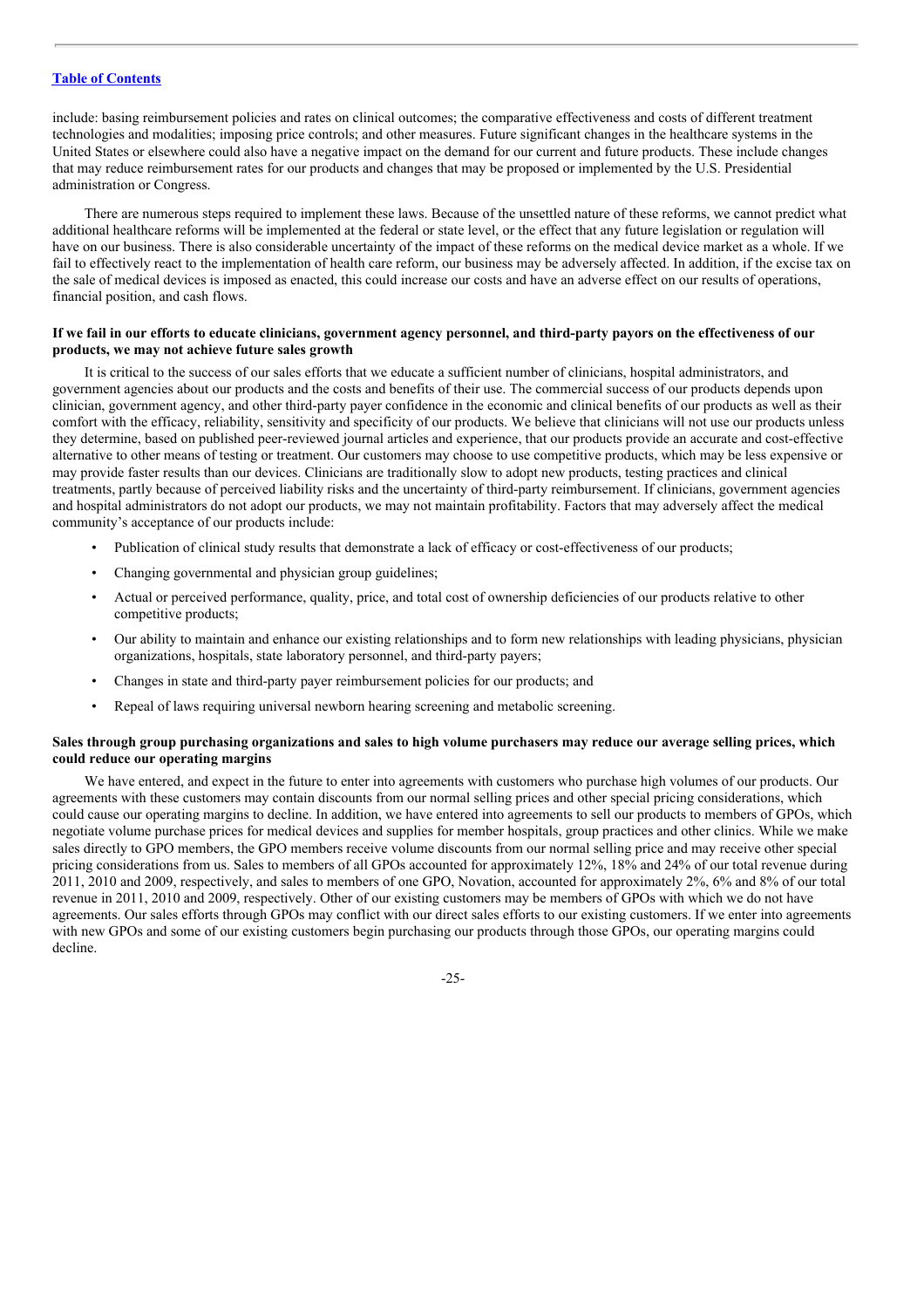# Demand for some of our products depends on the capital spending policies of our customers, and changes in these policies could **harm our business**

A majority of customers for our products are hospitals, physician offices, and clinics. Many factors, including public policy spending provisions, available resources, and economic cycles have a significant effect on the capital spending policies of these entities and therefore the amount that they can spend on our equipment products. If budget resources limit the capital spending of our customers, they will be unlikely to either purchase any new equipment from us or upgrade to any of our newer equipment products. Lack of liquidity in credit markets and uncertainty about future economic conditions can have an adverse effect on the spending patterns of our customers. These factors can have a significant adverse effect on the demand for our products.

#### Our markets are very competitive and in the United States we sell certain of our products in a mature market

We face competition from other companies in all of our product lines. Our competitors range from small privately held companies to multinational corporations and their product offerings vary in scope and breadth. We do not believe that any single competitor is dominant in any of our product lines.

The markets for certain of our products in the U.S., including the newborn hearing screening and EEG monitoring markets, are mature and we are unlikely to see significant growth for such products in the U.S. In the U.S. we derive a significant portion of our revenue from the sale of disposable supplies that are used with our hearing screening devices. Because these disposable supply products can generate high margins, we expect that our products, particularly our hearing screening disposable supply products, could face increasing competition, including competitors offering lower prices, which could have an adverse effect on our revenue and margins.

Our competitors may have certain competitive advantages, which include the ability to devote greater resources to the development, promotion, and sale of their products. Consequently, we may need to increase our efforts, and related expenses for research and development, marketing, and selling to maintain or improve our position.

We expect recurring sales to our existing customers to generate a majority of our revenue in the future, and if our existing customers do not continue to purchase products from us, our revenue may decline.

# Our operating results may decline if we do not succeed in developing, acquiring, and marketing additional products or improving **our existing products**

We intend to develop additional products and technologies, including enhancements of existing products, for the screening, detection, treatment, monitoring and tracking of common medical ailments. Developing new products and improving our existing products to meet the needs of current and future customers requires significant investments in research and development. If we fail to successfully sell new products, update our existing products, or timely react to changes in technology, our operating results may decline as our existing products reach the end of their commercial life cycles.

#### Our plan to expand our international operations will result in increased costs and is subject to numerous risks; if our efforts are **not successful, this could harm our business**

We have expanded our international operations through acquisitions and plan to expand our international sales and marketing efforts to increase sales of our products in foreign countries. We may not realize corresponding growth in revenue from growth in international unit sales, due to the lower average selling prices we receive on sales outside of the U.S. Even if we are able to successfully expand our international selling efforts, we cannot be certain that we will be able to create or increase demand for our products outside of the U.S. Our international operations are subject to other risks, which include:

- Impact of possible recessions in economies outside the U.S.;
- Political and economic instability, including instability related to war and terrorist attacks;
- Contractual provisions governed by foreign law, such as local law rights to sales commissions by terminated distributors;
- Decreased healthcare spending by foreign governments that would reduce international demand for our products;

#### -26-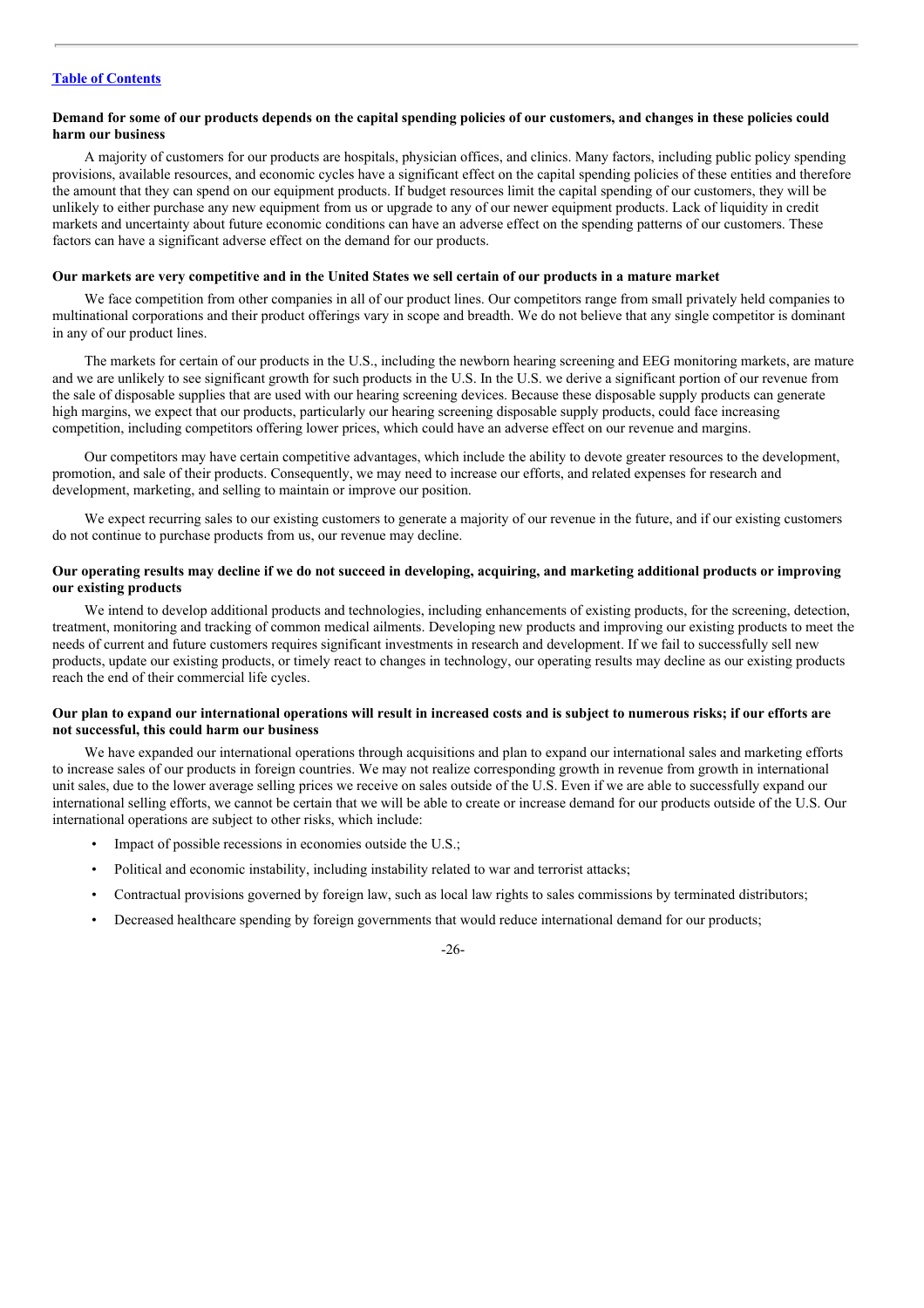- Continued strengthening of the U.S. dollar relative to foreign currencies that could make our products less competitive because approximately half of our international sales are denominated in U.S. dollars;
- Greater difficulty in accounts receivable collection and longer collection periods;
- Difficulties of staffing and managing foreign operations;
- Reduced protection for intellectual property rights in some countries and potentially conflicting intellectual property rights of third parties under the laws of various foreign jurisdictions;
- Difficulty in obtaining and maintaining foreign regulatory approval;
- Attitudes by clinicians, and cost reimbursement policies, towards use of disposable supplies that are potentially unfavorable to our business.
- Complying with U.S. regulations that apply to international operations, including trade laws, the U.S. Foreign Corrupt Practices Act, and anti-boycott laws, as well as international laws such as the U.K. Bribery Act;
- Loss of business through government tenders that are held annually in many cases; and
- Potentially negative consequences from changes in tax laws, including legislative changes concerning taxation of income earned outside of the U.S.

In particular, our international sales could be adversely affected by a strengthening of the U.S. dollar relative to other foreign currencies, which makes our products more costly to international customers for sales denominated in U.S. dollars.

### **Our operating results may suffer because of our exposure to foreign currency exchange rate fluctuations**

Substantially all of our sales contracts with our U.S. based customers provide for payment in U.S. dollars. With the exception of our Canadian operations, substantially all of the revenue and expenses of our foreign subsidiaries are denominated in the applicable foreign currency. To date we have executed only limited foreign currency contracts to hedge these currency risks. Our future revenue and expenses may be subject to volatility due to exchange rate fluctuations that could result in foreign exchange gains and losses associated with foreign currency transactions and the translation of assets and liabilities denominated in foreign currencies.

Substantially all our sales from our U.S. operations to our international distributors provide for payment in U.S. dollars. A strengthening of the U.S. dollar relative to other foreign currencies could increase the effective cost of our products to our international distributors as their functional currency is typically not the U.S. dollar. This could have a potential adverse effect on our ability to increase or maintain average selling prices of our products to our foreign-based customers.

# If guidelines mandating universal newborn hearing screening do not continue to develop in foreign countries and governments do not mandate testing of all newborns as we anticipate, or if those guidelines have a long phase-in period, our sales of newborn **hearing screening products may not achieve the revenue growth we have achieved in the past**

We estimate that approximately 95% of the children born in the U.S. are currently being tested for hearing impairment prior to discharge from the hospital. To date, there has been only limited adoption of newborn hearing screening prior to hospital discharge by foreign governments, and when newborn hearing screening programs are enacted by foreign governments there can be a phase-in period spanning several years. The widespread adoption of guidelines depends, in part, on our ability to educate foreign government agencies, neonatologists, pediatricians, third-party payors, and hospital administrators about the benefits of universal newborn hearing screening as well as the use of our products to perform the screening and monitoring. Our revenue from our newborn hearing screening product lines may not grow if foreign governments do not require universal newborn hearing screening prior to hospital discharge, if physicians or hospitals are slow to comply with those guidelines, or if governments provide for a lengthy phase-in period for compliance.

-27-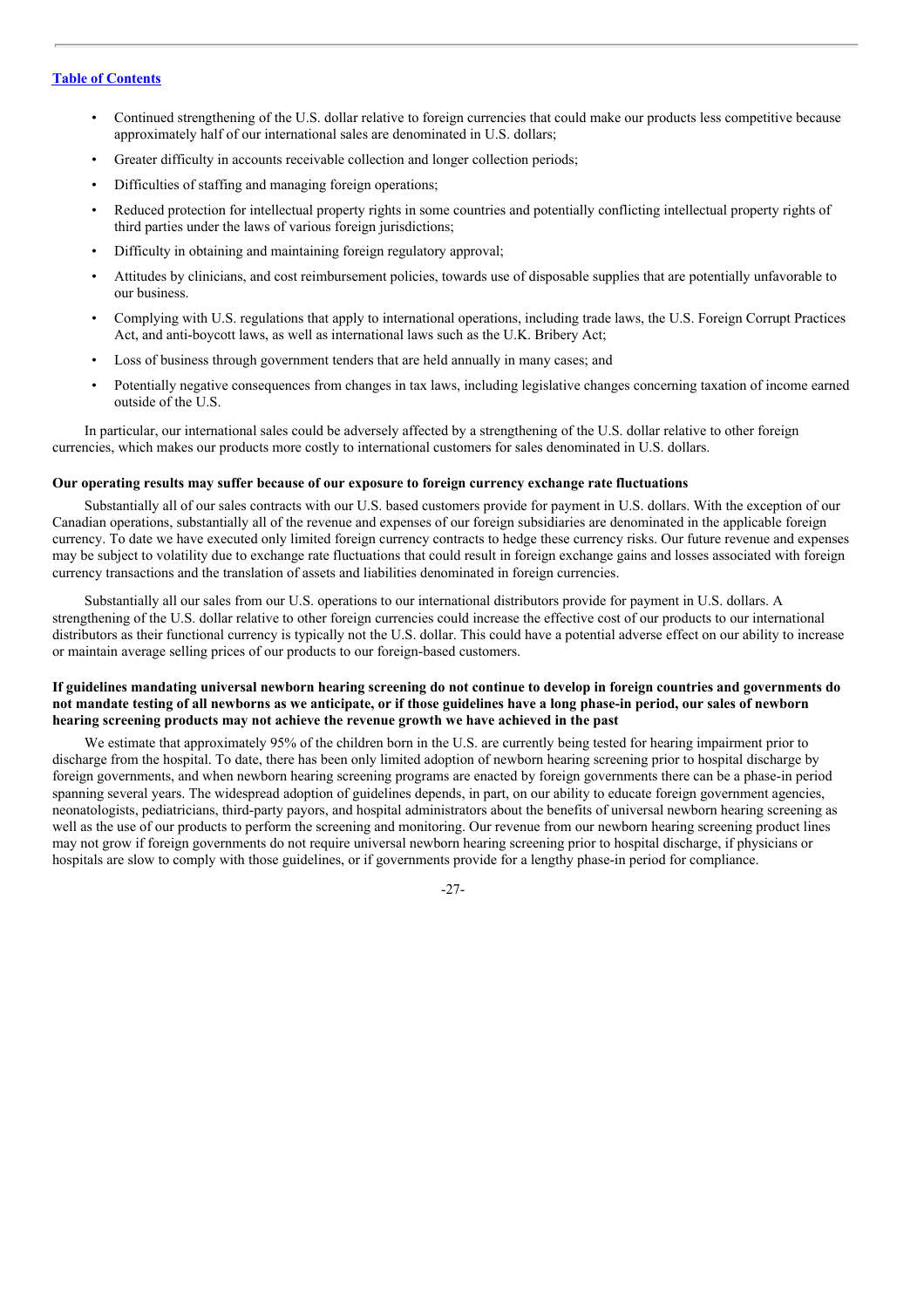# Because we rely on distributors or sub-distributors to sell our products in most of our markets outside of the U.S., our revenue could decline if our existing distributors reduce the volume of purchases from us, or if our relationship with any of these **distributors is terminated**

We currently rely on our distributors or sub-distributors for a majority of our sales outside the U.S. Some distributors also assist us with regulatory approvals and education of clinicians and government agencies. We intend to continue our efforts to increase our sales in Europe, Japan, and other developed countries. If we fail to sell our products through our international distributors, we would experience a decline in revenues unless we begin to sell our products directly in those markets. We cannot be certain that we will be able to attract new international distributors to market our products effectively or provide timely and cost-effective customer support and service. Even if we are successful in selling our products through new distributors, the rate of growth of our revenue could be harmed if our existing distributors do not continue to sell a large dollar volume of our products. None of our existing distributors are obligated to continue selling our products.

We may be subject to foreign laws governing our relationships with our international distributors. These laws may require us to make payments to our distributors if we terminate our relationship for any reason, including for cause. Some countries require termination payments under local law or legislation that may supersede our contractual relationship with the distributor. Any required payments would adversely affect our operating results.

# If we lose our relationship with any supplier of key product components or our relationship with a supplier deteriorates or key components are not available in sufficient quantities, our manufacturing could be delayed and our business could suffer

We contract with third parties for the supply of some of the components used in our products and the production of our disposable products. Some of our suppliers are not obligated to continue to supply us. We have relatively few sources of supply for some of the components used in our products and in some cases we rely entirely on sole-source suppliers. In addition, the lead-time involved in the manufacturing of some of these components can be lengthy and unpredictable. If our suppliers become unwilling or unable to supply us with components meeting our requirements, it might be difficult to establish additional or replacement suppliers in a timely manner, or at all. This would cause our product sales to be disrupted and our revenue and operating results to suffer.

Replacement or alternative sources might not be readily obtainable due to regulatory requirements and other factors applicable to our manufacturing operations. Incorporation of components from a new supplier into our products may require a new or supplemental filing with applicable regulatory authorities and clearance or approval of the filing before we could resume product sales. This process may take a substantial period of time, and we may not be able to obtain the necessary regulatory clearance or approval. This could create supply disruptions that would harm our product sales and operating results.

### We depend upon key employees in a competitive market for skilled personnel, and, without additional employees, we cannot grow **or maintain profitability**

Our products and technologies are complex, and we depend substantially on the continued service of our senior management team. The loss of any of our key employees could adversely affect our business and slow our product development process. Our future success also will depend, in part, on the continued service of our key management personnel, software engineers, and other research and development employees, and our ability to identify, hire, and retain additional personnel, including customer service, marketing, and sales staff. Demand for these skilled employees in our industry is very competitive due to the limited number of people available with the necessary technical skills and understanding of our product technologies. We may be unable to attract and retain personnel necessary for the development of our business.

### Our ability to market and sell products depends upon receipt of domestic and foreign regulatory approval of our products and manufacturing operations. Our failure to obtain or maintain regulatory approvals and compliance could negatively affect our **business**

Our products and manufacturing operations are subject to extensive regulation in the United States by the FDA and by similar regulatory agencies in other countries. Our products are classified as medical devices. Medical devices are subject to extensive regulation by the FDA pursuant to regulations that are wide ranging and govern, among other things: design and development; manufacturing and testing; labeling; storage and record keeping; advertising, promotion, marketing, sales distribution and export; and surveillance and reporting of deaths or serious injuries.

-28-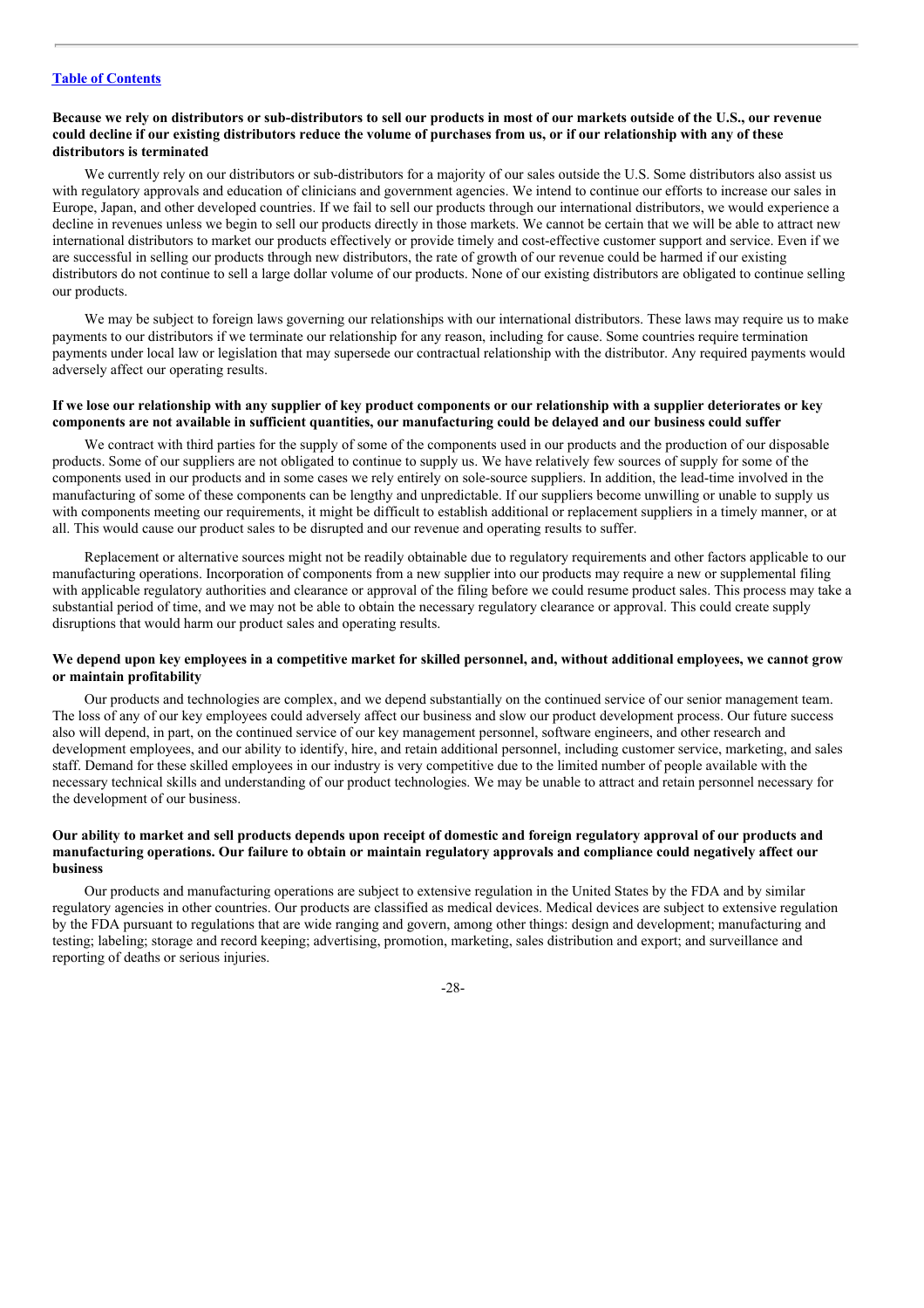Unless an exemption applies, each medical device that we propose to market in the U.S. must first receive one of the following types of FDA premarket review authorizations:

- Clearance via Section 510(k) of the Food, Drug, and Cosmetics Act of 1938, as amended; or
- Premarket approval via Section 515 of the Food, Drug, and Cosmetics Act if the FDA has determined that the medical device in question poses a greater risk of injury.

The FDA will clear marketing of a medical device through the  $510(k)$  process if it is demonstrated that the new product is substantially equivalent to other 510(k)-cleared products. The premarket approval application process is much more costly, lengthy and uncertain than the 510(k) process, and must be supported by extensive data from preclinical studies and human clinical trials. The FDA may not grant either 510(k) clearance or premarket approval for any product we propose to market. Further, any modification to a 510(k) cleared device that could significantly affect its safety or effectiveness, or that would constitute a major change in its intended use, design or manufacture, requires a new 510(k) clearance or, possibly, approval of a premarket approval application. The FDA requires every manufacturer to make this determination in the first instance, but the FDA may review any manufacturer's decision. If the FDA requires us to seek 510(k) clearance or premarket approval for modification of a previously cleared product for which we have concluded that new clearances or approvals are unnecessary, we may be required to cease marketing or to recall the modified product until we obtain clearance or approval, and we may be subject to significant regulatory fines or penalties. Further, our products could be subject to recall if the FDA determines, for any reason, that our products are not safe or effective.

Delays in receipt of, or failure to receive, clearances or approvals, the loss of previously received clearances or approvals, or the failure to comply with existing or future regulatory requirements could adversely impact our operating results. If the FDA finds that we have failed to comply with these requirements, the Agency can institute a wide variety of enforcement actions, ranging from a public warning letter to more severe sanctions such as:

- Fines, injunctions and civil penalties;
- Recall or seizure of our products;
- Issuance of public notices or warnings;
- Imposition of operating restrictions, partial suspension, or total shutdown of production;
- Refusal of our requests for Section 510(k) clearance or premarket approval of new products;
- Withdrawal of Section 510(k) clearance or premarket approvals already granted; or
- Criminal prosecution.

Domestic regulation of our products and manufacturing operations, other than that which is administered by the FDA, includes the Environmental Protection Act, the Occupational Safety and Health Act, and state and local counterparts to these Acts.

### Our business would be harmed if the FDA determines that we have failed to comply with applicable regulations governing the **manufacture of our products and/or we do not pass an inspection**

We and our suppliers are required to demonstrate and maintain compliance with the FDA's Quality System Regulation. The Quality System Regulation sets forth the FDA's requirements for good manufacturing practices of medical devices and includes requirements for, among other things, the design, testing, production processes, controls, quality assurance, labeling, packaging, storage and shipping of such products. In addition, we and our suppliers must engage in extensive recordkeeping and reporting and must make available our manufacturing facility and records for periodic unscheduled inspections by federal, state and foreign agencies, including the FDA. We cannot assure you that we and our suppliers are or will continue to be in full compliance with the Quality System Regulation, and that we will not encounter any manufacturing difficulties.

Failure of our third party suppliers and manufacturers or us to comply with applicable regulations could result in sanctions being imposed on us, including, among other things, fines, injunctions, civil penalties, failure of regulatory authorities to grant marketing approval of our products, delays, suspension or withdrawal of approvals, seizures or recalls of products and manufacturing restrictions, any of which could harm our business.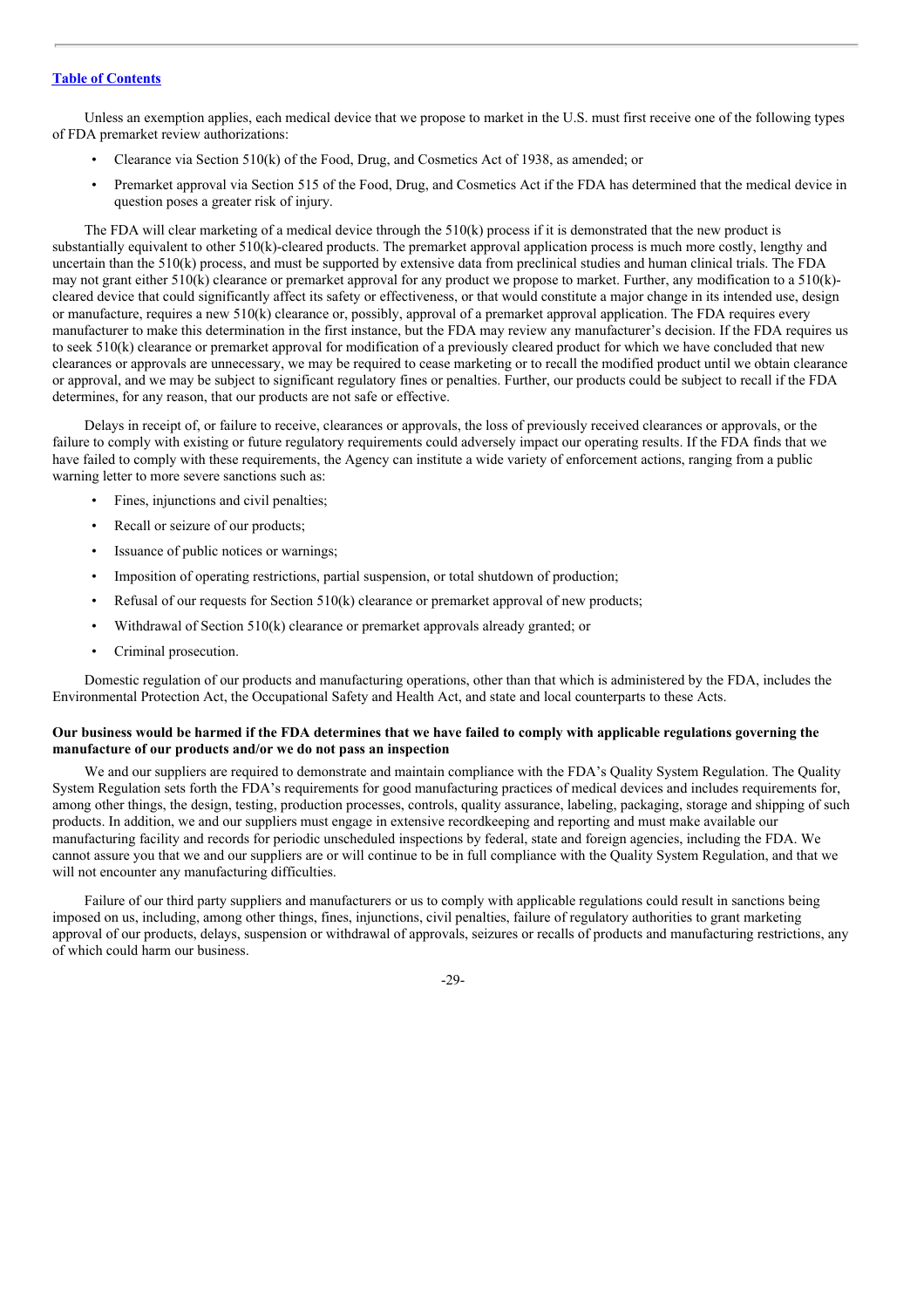# **Our Olympic Cool-Cap product is subject to greater products liability exposure and FDA regulation**

The FDA classifies medical devices into one of three classes depending on the degree of risk associated with each medical device and the extent of controls that are needed to ensure safety and effectiveness. Devices deemed to pose lower risk are placed in either Class I or Class II. Devices deemed by the FDA to pose the greatest risk, such as life-sustaining, life supporting or implantable devices, or a device deemed to not be substantially equivalent to a previously cleared 510(k) device are placed in class III, and generally require premarket approval from the FDA before they may be marketed.

Our Olympic Cool-Cap is a Class III minimally invasive medical device, and as such we may be subject to an increased product liability risk relative to our other Class I and Class II non-invasive products. In addition, this type of product is subject to greater FDA oversight than our other products and there is greater risk that sales of the product could be interrupted due to the premarket approval processes of the FDA and other regulatory bodies.

# Our business may suffer if we are required to revise our labeling or promotional materials, or if the FDA takes an enforcement **action against us for off-label uses**

We are prohibited by the FDA from promoting or advertising our medical device products for uses not within the scope of our clearances or approvals, or from making unsupported promotional claims about the benefits of our products. If the FDA determines that our claims are outside the scope of our clearances, or are unsupported, it could require us to revise our promotional claims or take enforcement action against us. If we were subject to such an action by the FDA, our sales could be delayed, our revenue could decline, and our reputation among clinicians could be harmed. Likewise, if we acquire new products, either through the purchase of products, technology assets, or businesses, that are subsequently deemed to have inadequate supporting data, we may be required to (i) obtain adequate data, which could be costly and impede our ability to market these products, or (ii) modify the labeling on these products, which could impair their marketability, as described above.

### If we deliver products with defects, we may incur costs to repair and, possibly, recall that product and market acceptance of our **products may decrease.**

The manufacturing and marketing of our products involve an inherent risk of our delivering a defective product or products that do not otherwise perform as we expect. We may incur substantial expense to repair any such products and may determine to recall such a product, even if not required to do so under applicable regulations. Any such recall would be time consuming and expensive. Product defects or recalls may adversely affect our customers' acceptance of the recalled and other of our products. As an example, in the second quarter of 2010 we discontinued selling the Sonamed Clarity newborn hearing screening product line and incurred costs associated with sales concessions awarded customers who traded in a Clarity device for one of our existing newborn hearing screening devices and the write-down of inventory. We also recorded an impairment charge to write-off the carrying value of the Sonamed and Clarity tradenames.

# If we fail to comply with healthcare regulations, we could face substantial penalties and our business, operations and financial **condition could be adversely affected.**

We do not provide healthcare services, control the referral of patients for healthcare services, nor bill Medicare, Medicaid or other third-party payors; however, due to the breadth of many healthcare laws and regulations, we could be subject to healthcare fraud regulation and enforcement by both the federal government and the states in which we conduct our business. The laws that may affect our ability to operate include: (i) the federal healthcare programs Anti-Kickback Law, which prohibits, among other things, persons from knowingly and willfully soliciting, receiving, offering or paying remuneration, directly or indirectly, in exchange for or to induce either the referral of an individual for, or the purchase, order or recommendation of, any good or service for which payment may be made under federal healthcare programs such as Medicare or Medicaid, (ii) federal false claims laws which prohibit, among other things, individuals or entities from knowingly presenting, or causing to be presented, claims for payment from Medicare, Medicaid, or other third-party payors that are false or fraudulent, and which may apply to entities like us which provide coding and billing advice to customers, and/or (iii) state law equivalents of each of the above federal laws, such as anti-kickback and false claims laws which may apply to items or services reimbursed by any third-party payor, including commercial insurers, many of which differ from their federal counterparts in significant ways, thus complicating compliance efforts.

If our operations are found to be in violation of any of the laws described above or any other governmental regulations that apply to us, we may be subject to penalties, including civil and criminal penalties, damages, fines and the curtailment or restructuring of our operations. Any penalties, damages, fines, curtailment or restructuring of our

 $-30$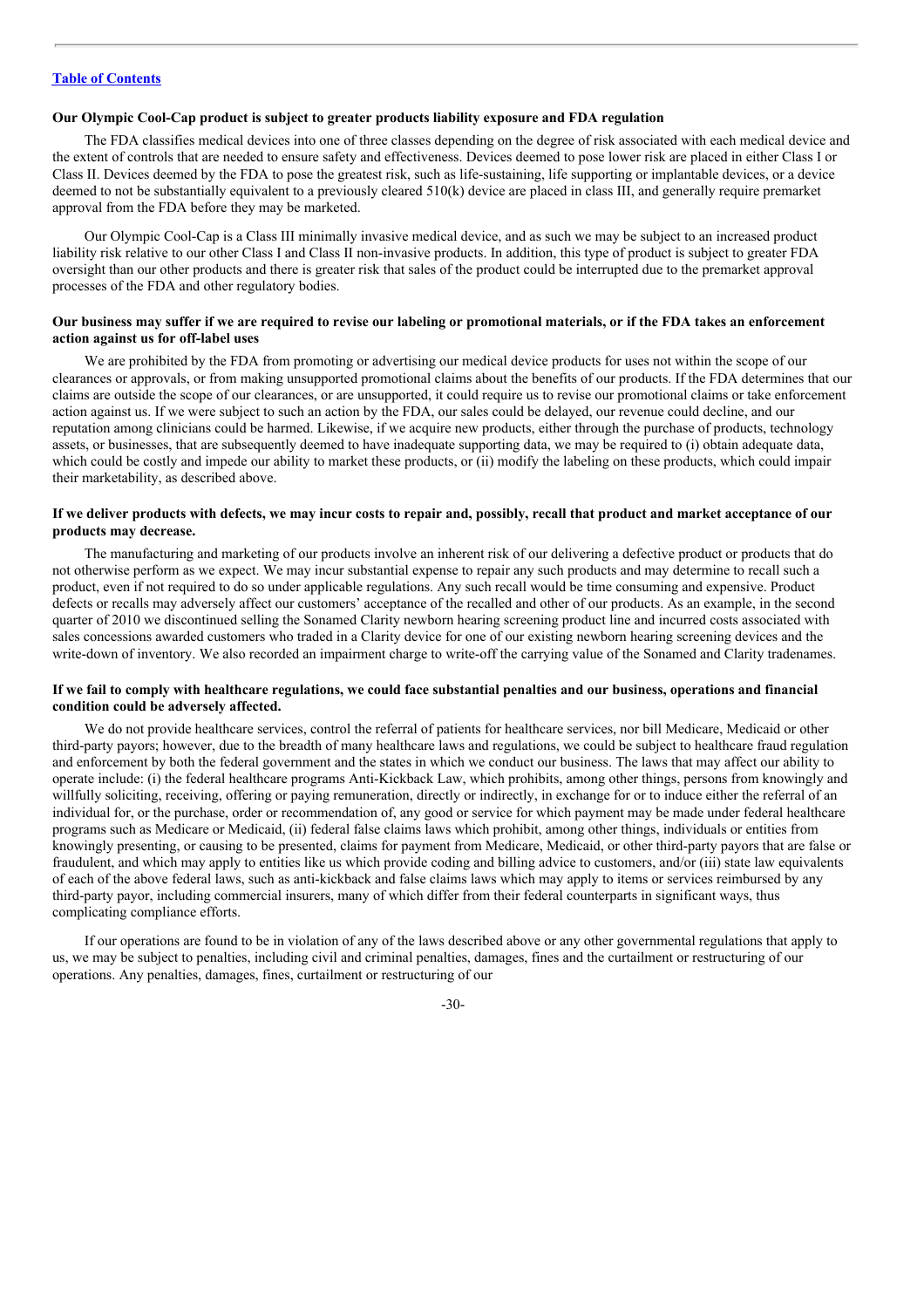operations could adversely affect our ability to operate our business and our financial results. The risk of our being found in violation of these laws is increased by the fact that their provisions are open to a variety of interpretations. Any action against us for violation of these laws, even if we successfully defend against it, could cause us to incur significant legal expenses and divert our management's attention from the operation of our business.

#### **Our operating results would suffer if we were subject to a protracted infringement claim**

The medical technology industry is characterized by a substantial amount of litigation and related administrative proceedings regarding patents and intellectual property rights. We expect that medical screening and diagnostic products may become increasingly subject to third-party infringement claims as the number of competitors in our industry grows and the functionality of products overlap. Third parties such as individuals, educational institutions, or other medical device companies may claim that we infringe their intellectual property rights. Any claims, with or without merit, could have any of the following negative consequences:

- Result in costly litigation and damage awards;
- Divert our management's attention and resources;
- Cause product shipment delays or suspensions; or
- Require us to seek to enter into royalty or licensing agreements.

A successful claim of infringement against us could result in a substantial damage award and materially harm our financial condition. Our failure or inability to license the infringed or similar technology, or design and build non-infringing products, could prevent us from selling our products and adversely affect our business and financial results.

We may also find it necessary to bring infringement actions against third parties to seek to protect our intellectual property rights. Litigation of this nature, even if successful, is often expensive and disruptive of our management's attention, and in any event may not lead to a successful result relative to the resources dedicated to any such litigation.

# We license intellectual property rights from third parties and would be adversely affected if our licensors do not appropriately defend their proprietary rights or if we breach any of the agreements under which we license commercialization rights to products **or technology from others**

We license rights from third parties for products and technology that are important to our business. If our licensors are unsuccessful in asserting and defending their proprietary rights, including patent rights and trade secrets, we may lose the competitive advantages we have through selling products that we license from third parties. Additionally, if it is found that our licensors infringe on the proprietary rights of others, we may be prohibited from marketing our existing products that incorporate those proprietary rights. Under our licenses, we are subject to commercialization and development, sublicensing, royalty, insurance and other obligations. If we fail to comply with any of these requirements, or otherwise breach a license agreement, the licensor may have the right to terminate the license in whole or to terminate the exclusive nature of the license.

# Product liability suits against us could result in expensive and time consuming litigation, payment of substantial damages, and an **increase in our insurance rates**

The sale and use of our products could lead to the filing of a product liability claim by someone claiming to have been injured using one of our products or claiming that one of our products failed to perform properly. A product liability claim could result in substantial damages and be costly and time consuming to defend, either of which could materially harm our business reputation or financial condition. Our product liability insurance may not protect our assets from the financial impact of defending a product liability claim. Any product liability claim brought against us, with or without merit, could increase our product liability insurance rates or prevent us from securing any coverage in the future.

# **We have experienced seasonality in the sale of our products**

We experience seasonality in our revenue. For example, our sales typically decline from our fourth fiscal quarter to our first fiscal quarter, due to patterns in the capital budgeting and purchasing cycles of our customers, many of which are government agencies, and the compensation arrangements of our direct sales employees, as those arrangements are tied to calendar-year sales plans. We may also experience declining sales in the third fiscal quarter due to summer holiday and vacation schedules. We anticipate that we will continue to experience these seasonal fluctuations, which may lead to fluctuations in our quarterly operating results. We believe that you should not rely on our results of operations for interim periods as an indication of our expected results in any future period.

-31-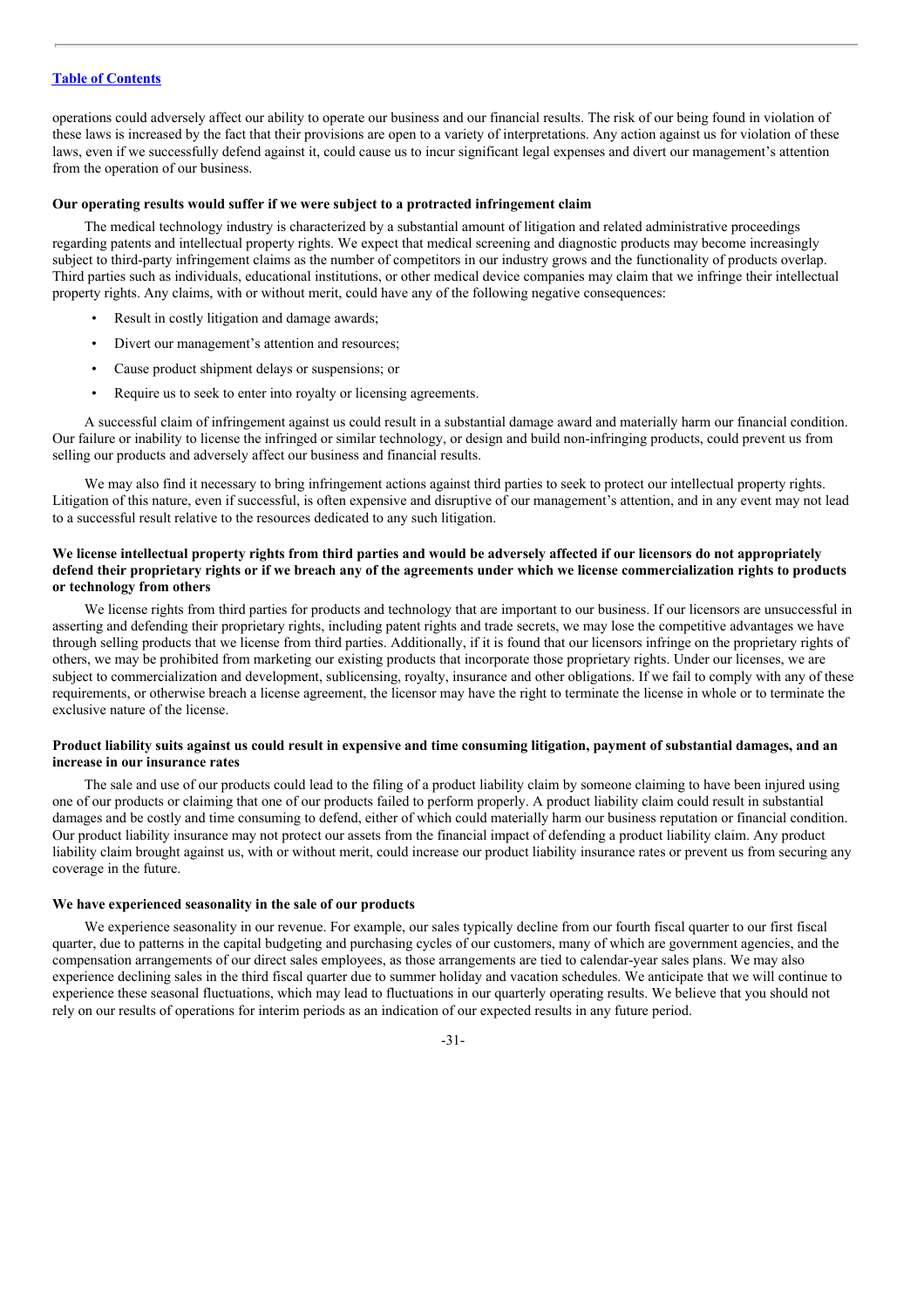# <span id="page-31-0"></span>**ITEM 6. Exhibits**

(a) Exhibits

|                    |                                                                                                                                                                                         | <b>Incorporated By Reference</b> |                |          |                     |
|--------------------|-----------------------------------------------------------------------------------------------------------------------------------------------------------------------------------------|----------------------------------|----------------|----------|---------------------|
| Exhibit<br>$N_0$ . | Exhibit                                                                                                                                                                                 | Filing                           | Exhibit<br>No. | File No. | <b>File Date</b>    |
| 3.1                | Amended By-Laws of Natus Medical Incorporated                                                                                                                                           |                                  |                |          |                     |
| 10.1               | Third Amended and Restated Credit Agreement dated as of March 2, 2012 between Natus<br>Medical Incorporated and Wells Fargo, National Association                                       | 8-K                              | 10.1           |          | 000-3301 03/05/2012 |
| 31.1               | Certification of Principal Executive Officer pursuant to Section 302 of the Sarbanes-Oxley<br>Act of 2002                                                                               |                                  |                |          |                     |
| 31.2               | Certification of Principal Financial Officer pursuant to Section 302 of the Sarbanes-Oxley<br>Act of 2002                                                                               |                                  |                |          |                     |
| 32.1               | Certification of Principal Executive Officer and Principal Financial Officer pursuant to 18<br>U.S.C. Section 1350 as adopted pursuant to Section 906 of the Sarbanes-Oxley Act of 2002 |                                  |                |          |                     |
| 101.INS            | <b>XBRL</b> Instance Document                                                                                                                                                           |                                  |                |          |                     |
| 101.SCH            | <b>XBRL Taxonomy Extension Schema Document</b>                                                                                                                                          |                                  |                |          |                     |
| 101.CAL            | <b>XBRL Taxonomy Calculation Linkbase Document</b>                                                                                                                                      |                                  |                |          |                     |
| 101.LAB            | XBRL Taxonomy Label Linkbase Document                                                                                                                                                   |                                  |                |          |                     |
| 101.PRE            | <b>XBRL Taxonomy Extension Presentation Linkbase Document</b>                                                                                                                           |                                  |                |          |                     |

-32-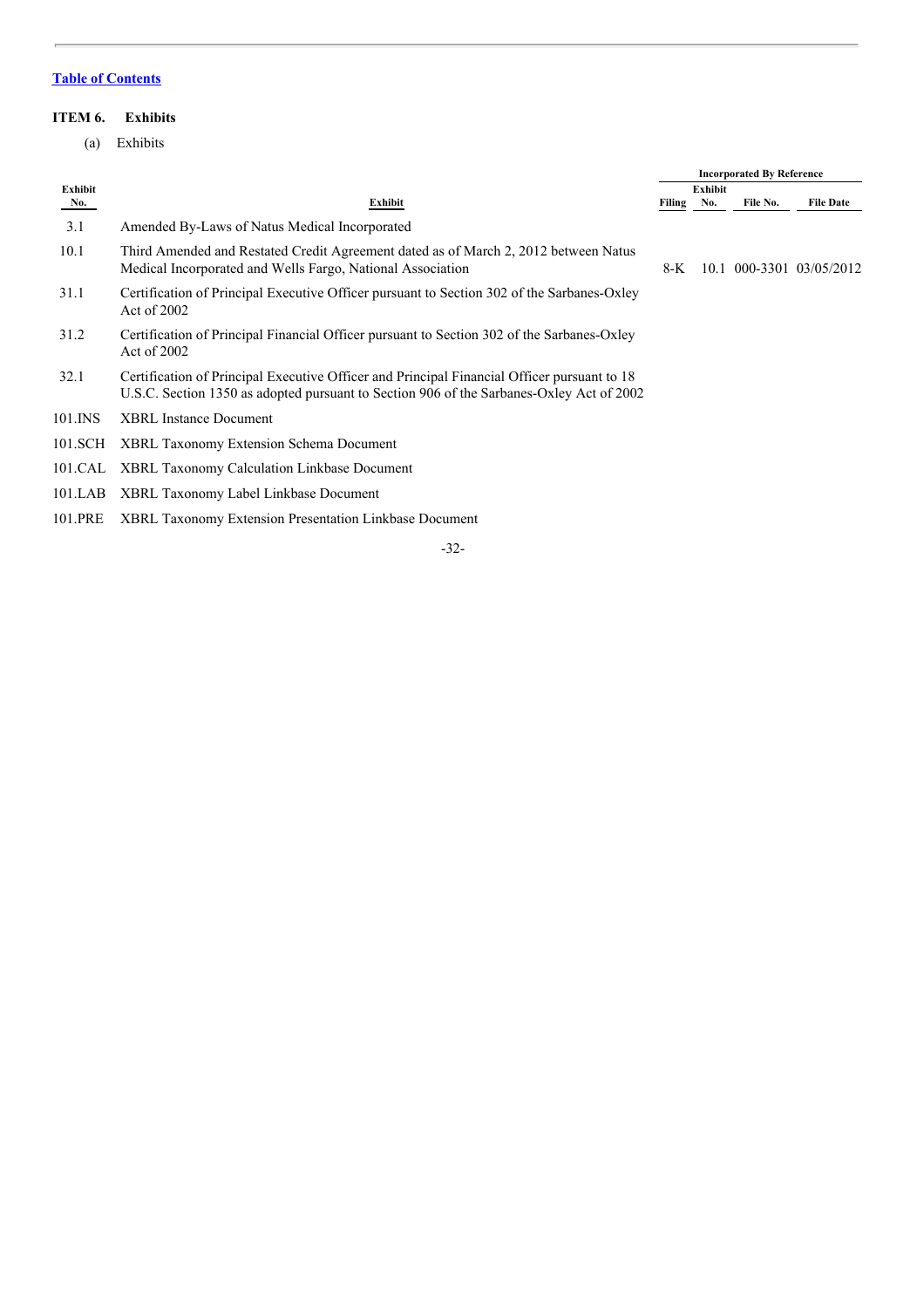# **SIGNATURES**

Pursuant to the requirements of the Securities Exchange Act of 1934, the registrant has duly caused this report to be signed on its behalf by the undersigned thereunto duly authorized.

NATUS MEDICAL INCORPORATED

Dated: May 9, 2012

By: /s/ James B. Hawkins

**James B. Hawkins Chief Executive Officer (Principal Executive Officer)**

Dated: May 9, 2012 By: /s/ Steven J. Murphy

> **Steven J. Murphy Vice President Finance and Chief Financial Officer (Principal Financial and Accounting Officer)**

-33-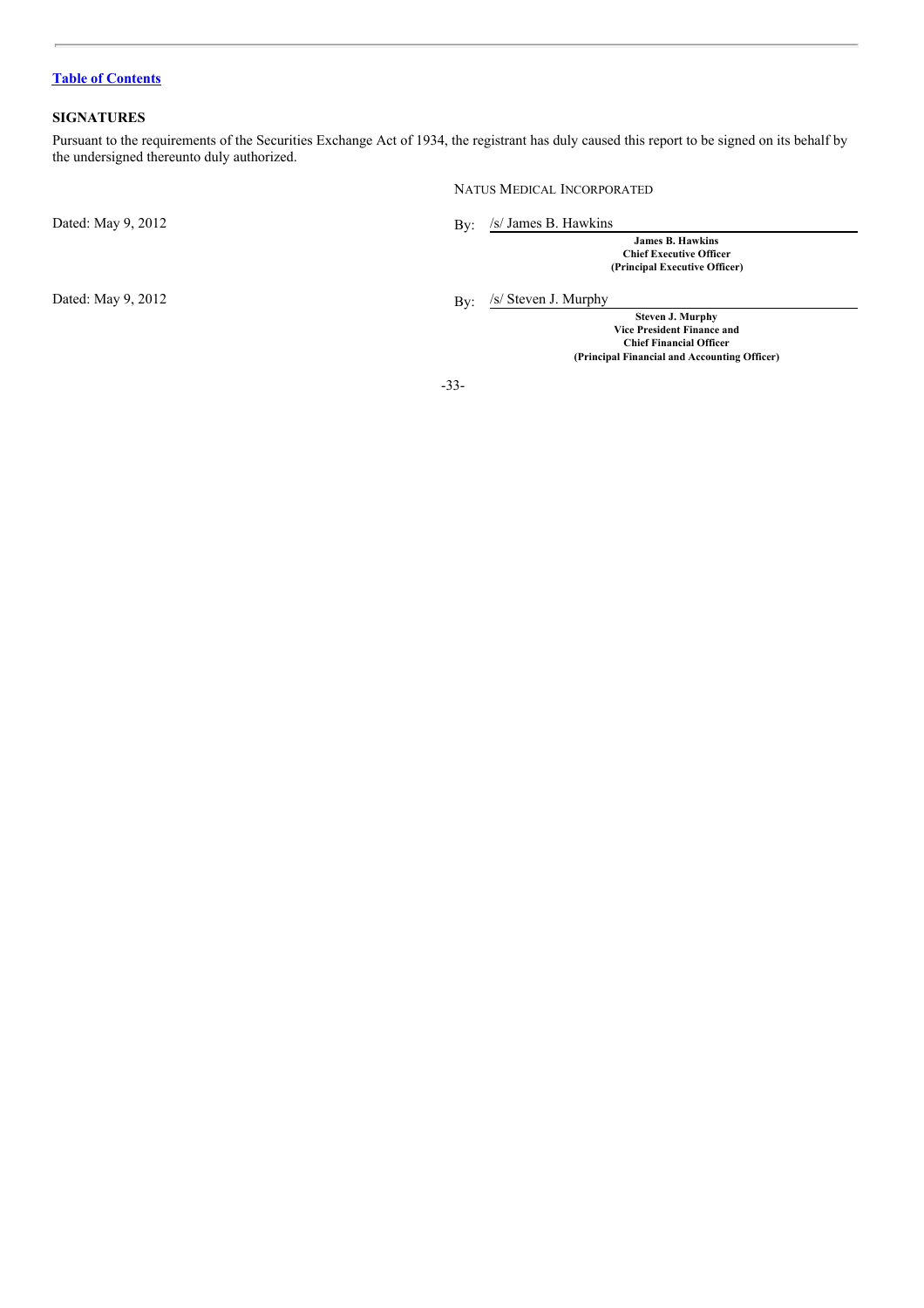# **NATUS MEDICAL INCORPORATED INDEX TO EXHIBITS**

|                |                                                                                                                                                                                         | <b>Incorporated By Reference</b> |      |          |                     |  |
|----------------|-----------------------------------------------------------------------------------------------------------------------------------------------------------------------------------------|----------------------------------|------|----------|---------------------|--|
| <b>Exhibit</b> |                                                                                                                                                                                         | Exhibit                          |      |          |                     |  |
| No.            | Exhibit                                                                                                                                                                                 | Filing                           | No.  | File No. | <b>File Date</b>    |  |
| 3.1            | Amended By-Laws of Natus Medical Incorporated                                                                                                                                           |                                  |      |          |                     |  |
| 10.1           | Third Amended and Restated Credit Agreement dated as of March 2, 2012 between Natus<br>Medical Incorporated and Wells Fargo, National Association                                       | 8-K                              | 10.1 |          | 000-3301 03/05/2012 |  |
| 31.1           | Certification of Principal Executive Officer pursuant to Section 302 of the Sarbanes-Oxley<br>Act of 2002                                                                               |                                  |      |          |                     |  |
| 31.2           | Certification of Principal Financial Officer pursuant to Section 302 of the Sarbanes-Oxley<br>Act of 2002                                                                               |                                  |      |          |                     |  |
| 32.1           | Certification of Principal Executive Officer and Principal Financial Officer pursuant to 18<br>U.S.C. Section 1350 as adopted pursuant to Section 906 of the Sarbanes-Oxley Act of 2002 |                                  |      |          |                     |  |
| 101.INS        | <b>XBRL</b> Instance Document                                                                                                                                                           |                                  |      |          |                     |  |
| 101.SCH        | <b>XBRL Taxonomy Extension Schema Document</b>                                                                                                                                          |                                  |      |          |                     |  |
| 101.CAL        | <b>XBRL Taxonomy Calculation Linkbase Document</b>                                                                                                                                      |                                  |      |          |                     |  |
| 101.LAB        | XBRL Taxonomy Label Linkbase Document                                                                                                                                                   |                                  |      |          |                     |  |
| 101.PRE        | XBRL Taxonomy Extension Presentation Linkbase Document                                                                                                                                  |                                  |      |          |                     |  |

-34-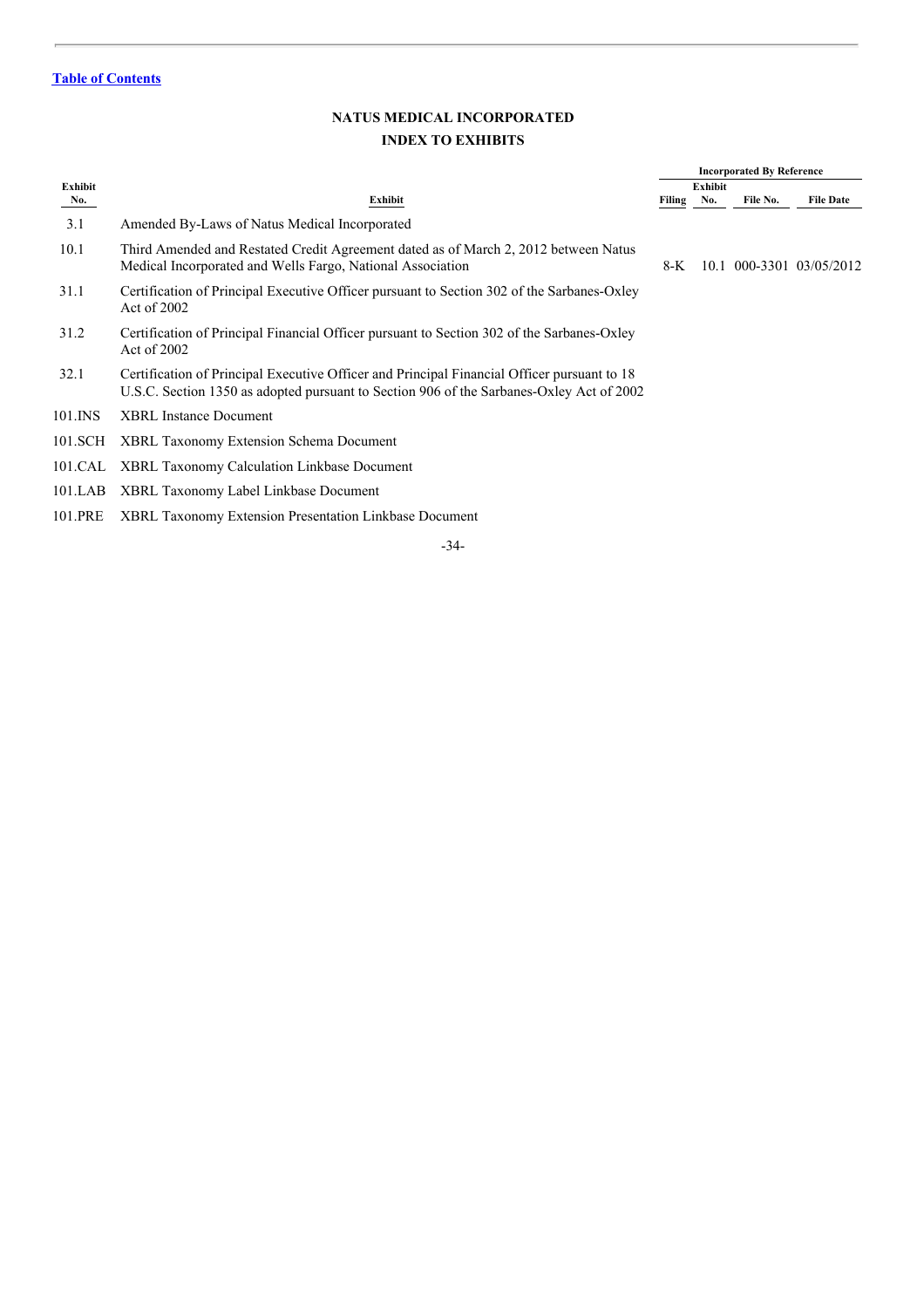# **AMENDED AND RESTATED BYLAWS OF NATUS MEDICAL INCORPORATED**

# **(As amended March 22, 2012)**

#### Article 1 Offices

Section 1.1. Registered Office. The registered office of the Corporation which is required by the state of Delaware to be maintained in the state of Delaware shall be the registered office named in the charter documents of the Corporation, or such other office as may be designated from time to time by the Board of Directors in the manner provided by law.

Section 1.2. Other Offices. The Corporation may also have offices at such other places both within and without the state of Delaware as the Board of Directors may from time to time determine or the business of the Corporation may require.

# Article 2

# Stockholders

Section 2.1. Place of Meetings. All meetings of the stockholders shall be held at the principal office of the Corporation, or at such other place within or without the state of Delaware as shall be specified or fixed in the notices or waivers of notice thereof.

Section 2.2. Quorum; Adjournment of Meetings. Unless otherwise required by law or provided in the charter documents of the Corporation or these Bylaws, (i) the holders of a majority of the stock issued and outstanding and entitled to vote thereat, present in person or represented by proxy, shall constitute a quorum at any meeting of stockholders for the transaction of business, (ii) in all matters other than election of directors, the affirmative vote of the holders of a majority of such stock so present or represented at any meeting of stockholders at which a quorum is present shall constitute the act of the stockholders, and (iii) where a separate vote by a class or classes is required, a majority of the outstanding shares of such class or classes, present in person or represented by proxy shall constitute a quorum entitled to take action with respect to that vote on that matter and the affirmative vote of the majority of the shares of such class or classes present in person or represented by proxy at the meeting shall be the act of such class. The stockholders present at a duly organized meeting may continue to transact business until adjournment, notwithstanding the withdrawal of enough stockholders to leave less than a quorum, subject to the provisions of clauses (ii) and (iii) above.

Notwithstanding the other provisions of the charter documents of the Corporation or these Bylaws, the chairman of the meeting or the holders of a majority of the issued and outstanding stock, present in person or represented by proxy and entitled to vote thereat, at any meeting of stockholders, whether or not a quorum is present, shall have the power to adjourn such meeting from time to time, without any notice other than announcement at the meeting of the time and place of the holding of the adjourned meeting. If the adjournment is for more than thirty (30) days, or if after the adjournment a new record date is fixed for the adjourned meeting, a notice of the adjourned meeting shall be given to each stockholder of record entitled to vote at such meeting. At such adjourned meeting at which a quorum shall be present or represented any business may be transacted which might have been transacted at the meeting as originally called.

Section 2.3. Annual Meeting. (a) An annual meeting of the stockholders, for the election of directors to succeed those whose terms expire and for the transaction of such other business as may properly come before the meeting, shall be held at such place (within or without the state of Delaware), on such date, and at such time as the Board of Directors shall fix and set forth in the notice of the meeting, which date shall be within thirteen (13) months subsequent to the last annual meeting of stockholders.

(b) At an annual meeting of stockholders, only such business shall be conducted as shall have been properly brought before the meeting. To be properly brought before an annual meeting, business must be: (A) specified in the notice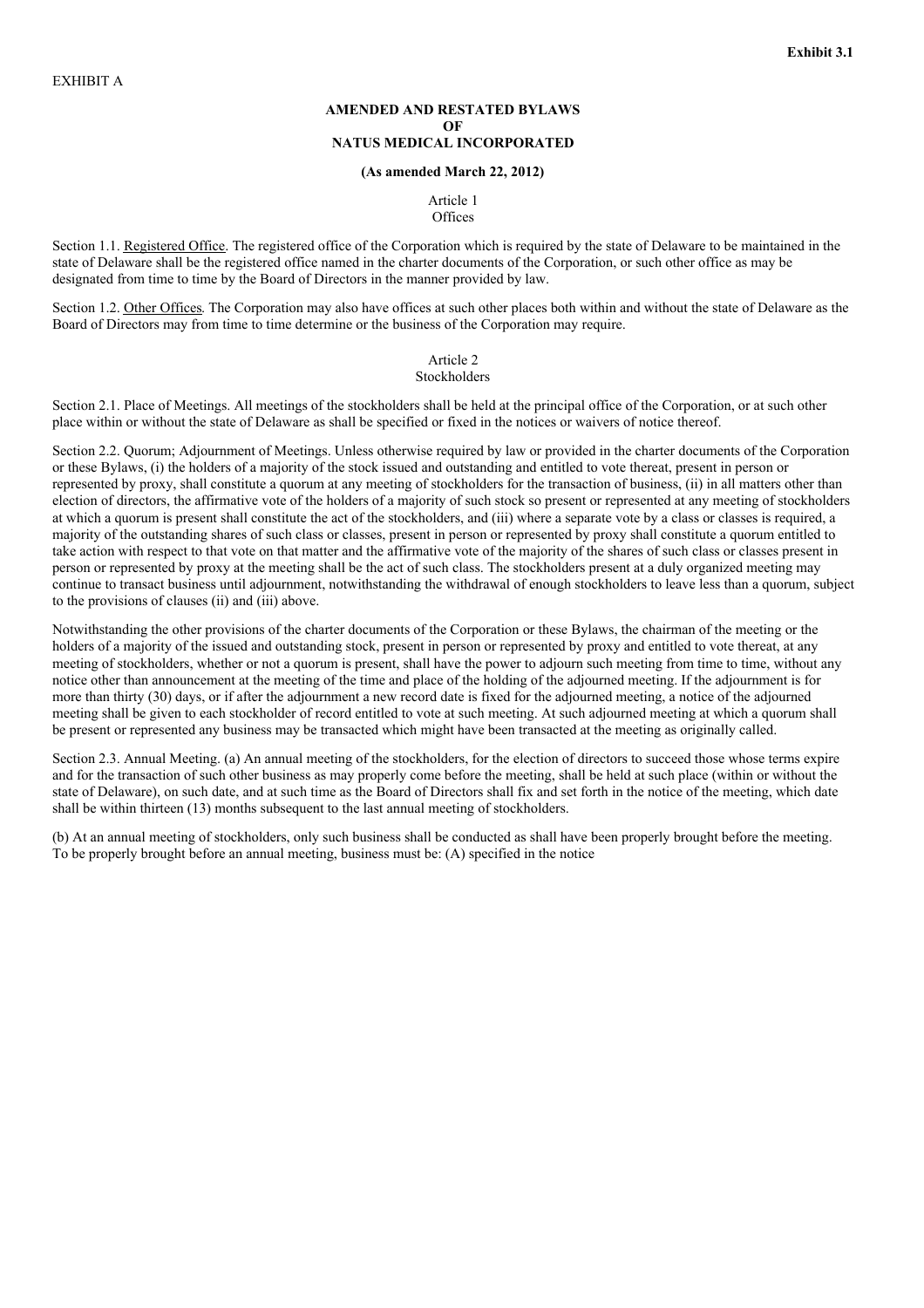of meeting (or any supplement thereto) given by or at the direction of the Board of Directors, (B) otherwise properly brought before the meeting by or at the direction of the Board of Directors, or (C) otherwise properly brought before the meeting by a stockholder. For business to be properly brought before an annual meeting by a stockholder, the stockholder must have given timely notice thereof in writing to the Secretary of the Corporation. To be timely, a stockholder's notice must be delivered to or mailed and received at the principal executive offices of the Corporation not less than sixty (60) calendar days in advance of the date specified in the Corporation's proxy statement released to stockholders in connection with the previous year's annual meeting of stockholders; provided, however, that in the event that no annual meeting was held in the previous year or the date of the annual meeting has been changed by more than thirty (30) days from the date contemplated at the time of the previous year's proxy statement, notice by the stockholder to be timely must be so received a reasonable time before the solicitation is made. A stockholder's notice to the Secretary shall set forth as to each matter the stockholder proposes to bring before the annual meeting: (i) a brief description of the business desired to be brought before the annual meeting and the reasons for conducting such business at the annual meeting, (ii) the name and address, as they appear on the Corporation's books, of the stockholder proposing such business, (iii) the class and number of shares of the Corporation which are beneficially owned by the stockholder, (iv) any material interest of the stockholder in such business and (v) any other information that is required to be provided by the stockholder pursuant to Regulation 14A under the Securities Exchange Act of 1934, as amended (the "1934 Act"), in his capacity as a proponent to a stockholder proposal. Notwithstanding the foregoing, in order to include information with respect to a stockholder proposal in the proxy statement and form of proxy for a stockholder's meeting, stockholders must provide notice as required by the regulations promulgated under the 1934 Act. Notwithstanding anything in these Bylaws to the contrary, no business shall be conducted at any annual meeting except in accordance with the procedures set forth in this paragraph (b). The chairman of the annual meeting shall, if the facts warrant, determine and declare at the meeting that business was not properly brought before the meeting and in accordance with the provisions of this paragraph (b), and, if he should so determine, he shall so declare at the meeting that any such business not properly brought before the meeting shall not be transacted.

(c) Only persons who are nominated in accordance with the procedures set forth in this paragraph (c) shall be eligible for election as Directors. Nominations of persons for election to the Board of Directors of the Corporation may be made at a meeting of stockholders by or at the direction of the Board of Directors or by any stockholder of the Corporation entitled to vote in the election of Directors at the meeting who complies with the notice procedures set forth in this paragraph (c). Such nominations, other than those made by or at the direction of the Board of Directors, shall be made pursuant to timely notice in writing to the Secretary of the Corporation in accordance with the provisions of paragraph (b) of this Section 2.3. Such stockholder's notice shall set forth (i) as to each person, if any, whom the stockholder proposes to nominate for election or re-election as a Director: (A) the name, age, business address and residence address of such person, (B) the principal occupation or employment of such person, (C) the class and number of shares of the Corporation which are beneficially owned by such person, (D) a description of all arrangements or understandings between the stockholder and each nominee and any other person or persons (naming such person or persons) pursuant to which the nominations are to be made by the stockholder, and (E) any other information relating to such person that is required to be disclosed in solicitations of proxies for elections of Directors, or is otherwise required, in each case pursuant to Regulation 14A under the 1934 Act (including without limitation such person's written consent to being named in the proxy statement, if any, as a nominee and to serving as a Director if elected); and (ii) as to such stockholder giving notice, the information required to be provided pursuant to paragraph (b) of this Section 2.3. At the request of the Board of Directors, any person nominated by a stockholder for election as a Director shall furnish to the Secretary of the Corporation that information required to be set forth in the stockholder's notice of nomination, which pertains to the nominee. No person shall be eligible for election as a Director of the Corporation unless nominated in accordance with the procedures set forth in this paragraph (c). The chairman of the meeting shall, if the facts warrants, determine and declare at the meeting that a nomination was not made in accordance with the procedures prescribed by these Bylaws, and if he should so determine, he shall so declare at the meeting, and the defective nomination shall be disregarded.

Section 2.4. Special Meetings. Special meetings of stockholders may be called at any time by a majority of the Board of Directors, by the Chairman of the Board, the Chief Executive Officer or by the holders of at least 10% of the shares of the Corporation's capital stock entitled to vote at such meeting, but such special meetings may not be called by any other person or persons; provided, however, that effective upon closing of the Corporation's initial public offering pursuant to an effective registration statement under the Securities Act of 1933, as amended,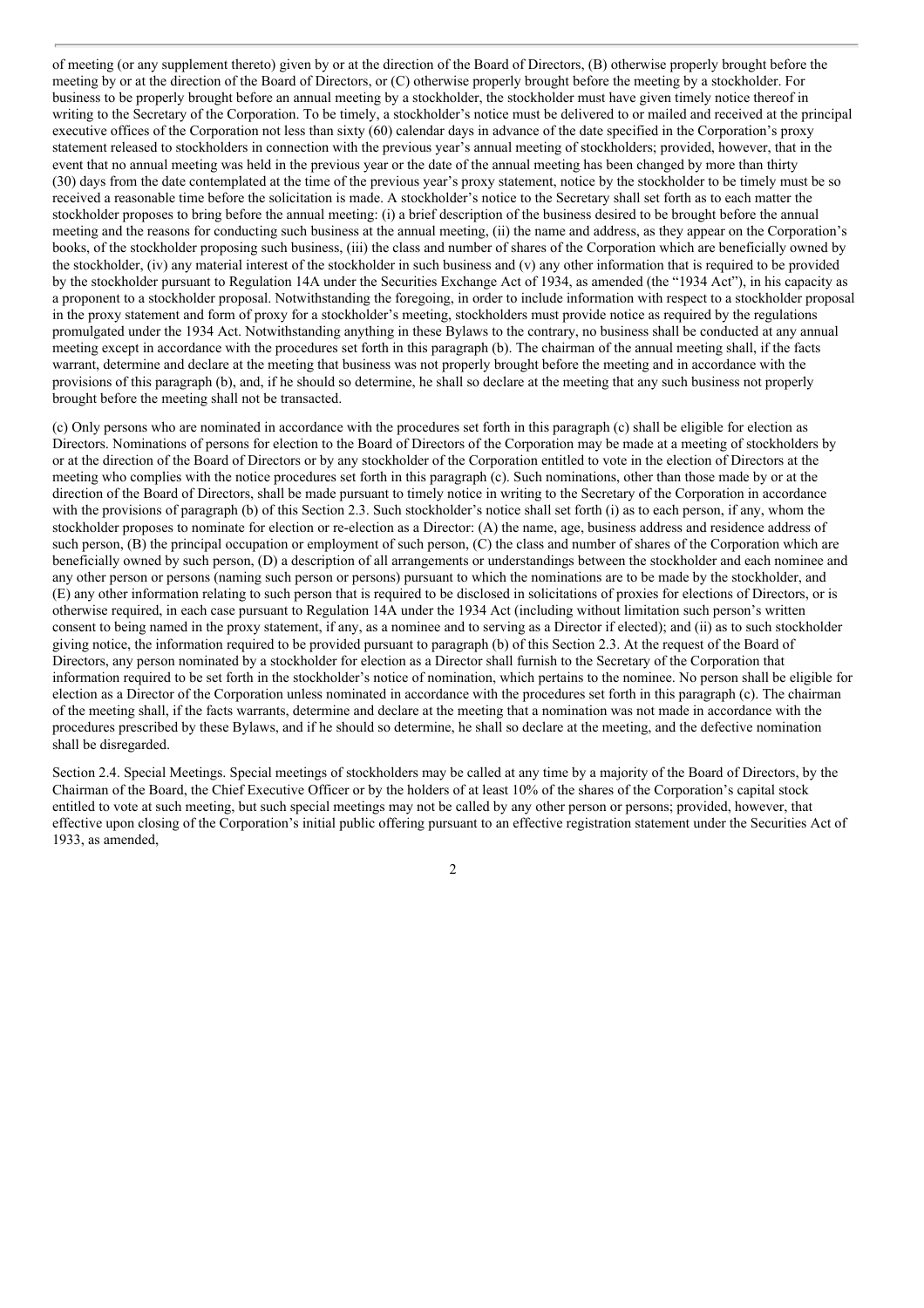covering the offer and sale of shares of its Common Stock for the account of the Corporation to the public (the "IPO") and the Corporation is no longer subject to Section 2115 of the California Corporation Code, special meetings of stockholders may be called at any time by a majority of the Board of Directors, by the Chairman of the Board, by the Chief Executive Officer or by the holders of at least 30% of the shares of the Corporation's capital stock entitled to vote at such meeting, but such special meetings may not be called by any other person or persons.

Section 2.5. Record Date. For the purpose of determining stockholders entitled to notice of or to vote at any meeting of stockholders, or any adjournment thereof, or entitled to receive payment of any dividend or other distribution or allotment of any rights, or entitled to exercise any rights in respect of any change, conversion or exchange of stock or for the purpose of any other lawful action, the Board of Directors of the Corporation may fix a date as the record date for any such of stockholders, which record date shall not precede the date on which the resolutions fixing the record date are adopted and which record date shall not be more than sixty (60) days nor less than ten (10) days before the date of such meeting of stockholders, nor more than sixty (60) days prior to any other action to which such record date relates.

If the Board of Directors does not fix a record date for any meeting of the stockholders, the record date for determining stockholders entitled to notice of or to vote at such meeting shall be at the close of business on the day next preceding the day on which notice is given, or, in accordance with Article 7, Section 7.3 of these Bylaws notice is waived, at the close of business on the day next preceding the day on which the meeting is held. The record date for determining stockholders for any other purpose (other than the consenting to corporate action in writing without a meeting) shall be at the close of business on the day on which the Board of Directors adopts the resolution relating thereto. A determination of stockholders of record entitled to notice of or to vote at a meeting of stockholders shall apply to any adjournment of the meeting; provided, however, that the Board of Directors may fix a new record date for the adjourned meeting.

For the purpose of determining the stockholders entitled to consent to corporate action in writing without a meeting, the Board of Directors may fix a record date, which record date shall not precede the date upon which the resolution fixing the record date is adopted by the Board of Directors, and which date shall not be more than ten (10) days after the date upon which the resolution fixing the record date is adopted by the Board of Directors. If the Board of Directors does not fix the record date, the record date for determining stockholders entitled to consent to corporate action in writing without a meeting, when no prior action by the Board of Directors is necessary, shall be the first date on which a signed written consent setting forth the action taken or proposed to be taken is delivered to the Corporation at its registered office in the state of incorporation of the Corporation or at its principal place of business. If the Board of Directors does not fix the record date, and prior action by the Board of Directors is necessary, the record date for determining stockholders entitled to consent to corporate action in writing without a meeting shall be at the close of business on the day on which the Board of Directors adopts the resolution taking such prior action.

Section 2.6. Notice of Meetings. Written notice of the place, date and hour of all meetings, and, in case of a special meeting, the purpose or purposes for which the meeting is called, shall be given by or at the direction of the President, the Secretary or the other person(s) calling the meeting to each stockholder entitled to vote thereat not less than ten (10) nor more than sixty (60) days before the date of the meeting. Such notice may be delivered either personally or by mail.

If mailed, notice is given when deposited in the United States mail, postage prepaid, directed to the stockholder at such stockholder's address as it appears on the records of the Corporation.

Section 2.7. Stockholder List. A complete list of stockholders entitled to vote at any meeting of stockholders, arranged in alphabetical order for each class of stock and showing the address of each such stockholder and the number of shares registered in the name of such stockholder, shall be open to the examination of any stockholder, for any purpose germane to the meeting, during ordinary business hours, for a period of at least ten (10) days prior to the meeting, either at a place within the city where the meeting is to be held, which place shall be specified in the notice of the meeting, or, if not so specified, at the place where the meeting is to be held. The stockholder list shall also be produced and kept at the time and place of the meeting during the whole time thereof, and may be inspected by any stockholder who is present.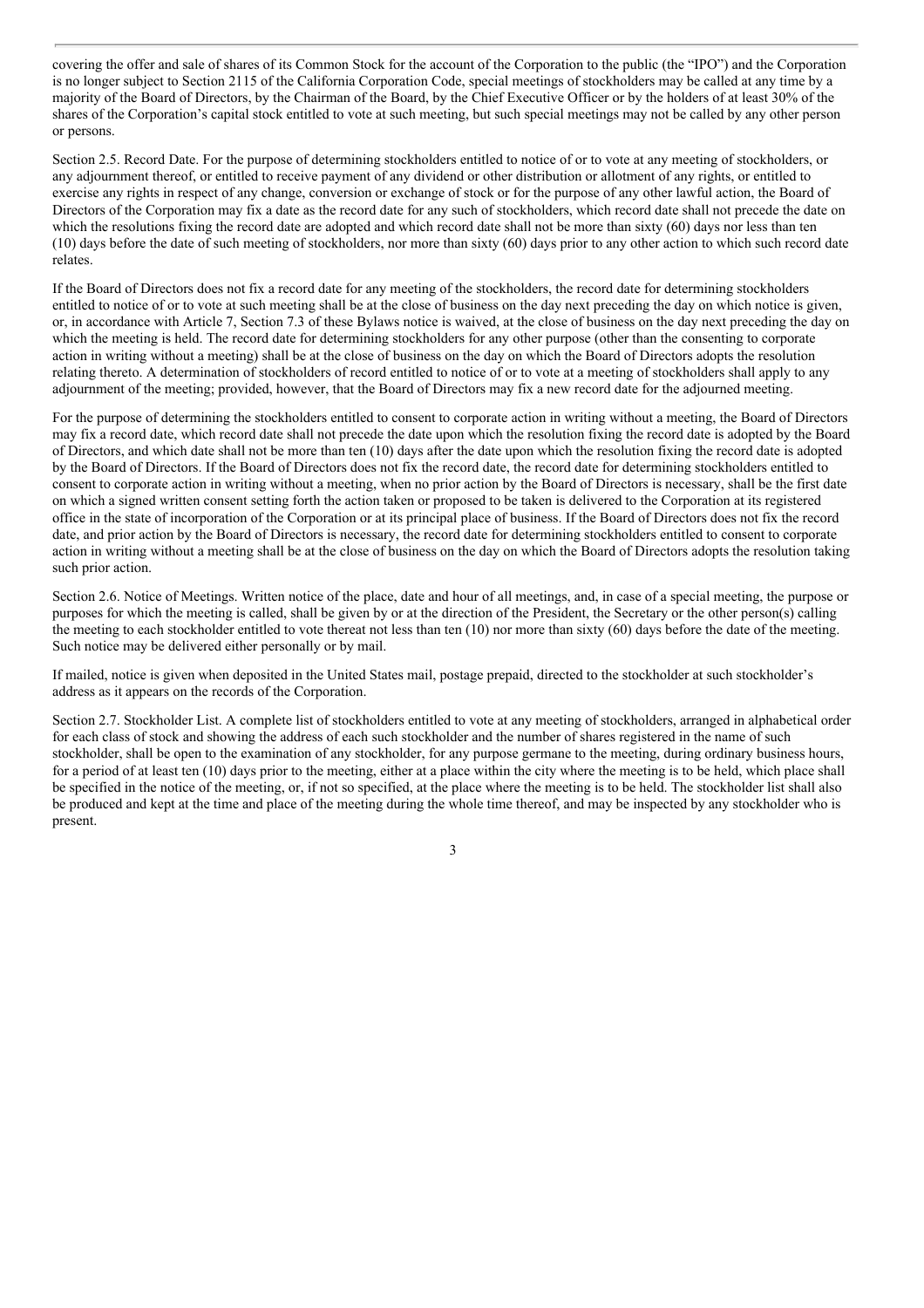Section 2.8. Proxies. Each stockholder entitled to vote at a meeting of stockholders or to express consent or dissent to a corporate action in writing without a meeting may authorize another person or persons to act for him by proxy. Proxies for use at any meeting of stockholders shall be filed with the Secretary, or such other officer as the Board of Directors may from time to time determine by resolution, before or at the time of the meeting. All proxies shall be received and taken charge of and all ballots shall be received and canvassed by the secretary of the meeting, who shall decide all questions touching upon the qualification of voters, the validity of the proxies, and the acceptance or rejection of votes, unless an inspector or inspectors shall have been appointed by the chairman of the meeting, in which event such inspector or inspectors shall decide all such questions.

No proxy shall be valid after three (3) years from its date, unless the proxy provides for a longer period. Each proxy shall be revocable unless expressly provided therein to be irrevocable and coupled with an interest sufficient in law to support an irrevocable power.

Should a proxy designate two or more persons to act as proxies, unless such instrument shall provide the contrary, a majority of such persons present at any meeting at which their powers thereunder are to be exercised shall have and may exercise all the powers of voting or giving consents thereby conferred, or if only one be present, then such powers may be exercised by that one; or, if an even number attend and a majority do not agree on any particular issue, each proxy so attending shall be entitled to exercise such powers in respect of such portion of the shares as is equal to the reciprocal of the fraction equal to the number of proxies representing such shares divided by the total number of shares represented by such proxies.

Section 2.9. Voting; Election; Inspectors. Unless otherwise required by law or provided for in the charter documents of the Corporation, each stockholder shall on each matter submitted to a vote at a meeting of stockholders have one vote for each share of the stock entitled to vote which is registered in his name on the record date for the meeting. For the purposes hereof, each election to fill a directorship shall constitute a separate matter. Shares registered in the name of another corporation, domestic or foreign, may be voted by such officer, agent or proxy as the bylaws (or comparable body) of such corporation may determine. Shares registered in the name of a deceased person may be voted by the executor or administrator of such person's estate, either in person or by proxy.

All voting, except as required by the charter documents of the Corporation or where otherwise required by law, may be by a voice vote; provided, however, upon request of the chairman of the meeting or upon demand therefor by stockholders holding a majority of the issued and outstanding stock present in person or by proxy at any meeting a stock vote shall be taken. Every stock vote shall be taken by written ballots, each of which shall state the name of the stockholder or proxy voting and such other information as may be required under the procedure established for the meeting. The directors of the Corporation need not be elected by written ballot unless a stockholder demands election by written ballot at the meeting and before voting begins, or unless the Bylaws so provide.

At any meeting at which a vote is taken by written ballots, the chairman of the meeting may appoint one or more inspectors; each of whom shall subscribe an oath or affirmation to execute faithfully the duties of inspector at such meeting with strict impartiality and according to the best of such inspector's ability. Such inspector shall receive the written ballots, count the votes, and make and sign a certificate of the result thereof. The chairman of the meeting may appoint any person to serve as inspector, except no candidate for the office of director shall be appointed as an inspector.

Each holder of voting stock or of any class or series thereof shall be entitled to cumulative voting rights as to the directors to be elected by each series or class or the combined classes in accordance with the provisions of Section 214 of the Delaware General Corporation Law.

Section 2.10. Conduct of Meetings. The meetings of the stockholders shall be presided over by the President, or, if the President is not present, by a chairman elected at the meeting. The Secretary of the Corporation, if present, shall act as secretary of such meetings, or, if the Secretary is not present, an Assistant Secretary shall so act; if neither the Secretary of or Assistant Secretary is present, then a secretary shall be appointed by the chairman of the meeting.

The chairman of any meeting of stockholders shall determine the order of business and the procedure at the meeting, including such regulation of the manner of voting and the conduct of discussion as seem to the chairman in order.

 $\Delta$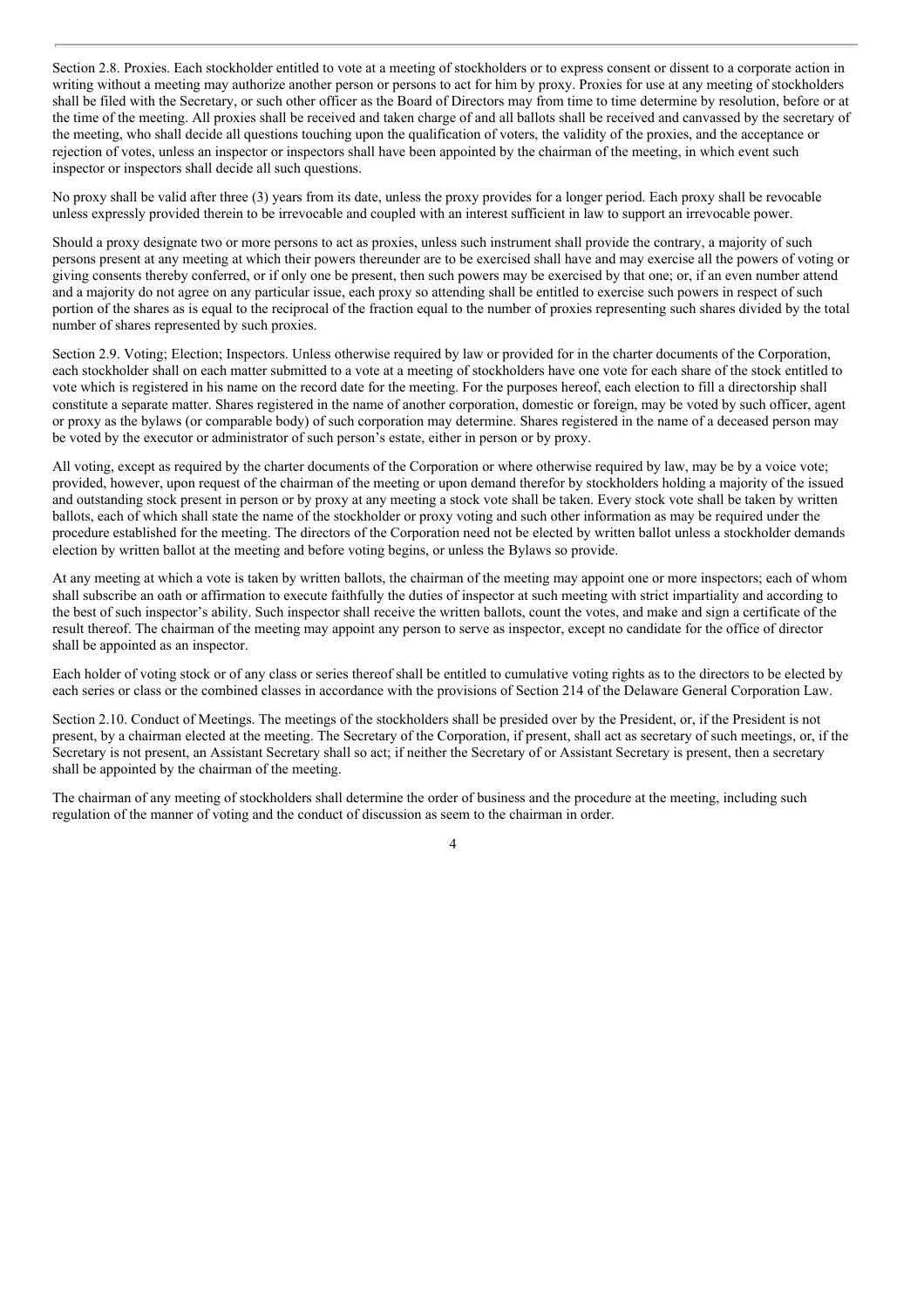Section 2.11. Treasury Stock. The Corporation shall not vote, directly or indirectly, shares of its own stock owned by it and such shares shall not be counted for quorum purposes. Nothing in this Section 2.11 shall be construed as limiting the right of the Corporation to vote stock, including but not limited to its own stock, held by it in a fiduciary capacity.

Section 2.12. Action Without Meeting. Unless otherwise provided in the Certificate of Incorporation, any action which may be taken at any annual or special meeting of stockholders may be taken without a meeting and without prior notice, if a consent in writing, setting forth the action so taken, is signed by the holders of outstanding shares having not less than the minimum number of votes that would be necessary to authorize or take that action at a meeting at which all shares entitled to vote on that action were present and voted.

Prompt notice of the taking of the corporate action without a meeting by less than unanimous written consent shall be given to those stockholders who have not consented in writing. If the action which is consented to is such as would have required the filing of a certificate under any section of the General Corporation Law of Delaware if such action had been voted on by stockholders at a meeting thereof, then the certificate filed under such section shall state, in lieu of any statement required by such section concerning any vote of stockholders, that written notice and written consent have been given as provided in Section 228 of the General Corporation Law of Delaware.

Effective upon the closing of the Corporation's IPO and the date that the Corporation is no longer subject to Section 2115 of the California Corporations Code, no action of stockholders shall be taken by the stockholders except at an annual or special meeting of stockholders called in accordance with the notice requirements of Section 2.6 above and no action of the stockholders shall be taken by written consent.

#### Article 3 Board of Directors

Section 3.1. Power; Number; Term of Office. The business and affairs of the Corporation shall be managed by or under the direction of the Board of Directors, and, subject to the restrictions imposed by law or the charter documents of the Corporation, the Board of Directors may exercise all the powers of the Corporation.

Notwithstanding anything contained in these Bylaws to the contrary, at any time that a valid agreement among the stockholders is in force with respect to the nomination, election and removal of directors or similar matters, such agreement is hereby recognized and directors shall be nominated, elected and removed in accordance therewith.

The number of directors which shall constitute the whole Board of Directors shall be determined from time to time by the Board of Directors (provided that no decrease in the number of directors which would have the effect of shortening the term of an incumbent director may be made by the Board of Directors). Each director shall hold office for the term for which such director is elected, and until such director's successor shall have been elected and qualified or until such director's earlier death, resignation or removal.

Unless otherwise provided in the charter documents of the Corporation, directors need not be stockholders nor resident of the state of Delaware.

Section 3.2. Classes of Directors. Effective upon the closing of the Corporation's IPO and the date that the Corporation is no longer subject to Section 2115 of the California Corporations Code, the Directors shall be divided into three classes designated as Class I, Class II and Class III, respectively. Directors shall be assigned to each class in accordance with a resolution or resolutions adopted by the Board of Directors. At the first annual meeting of stockholders following the closing of the IPO, the term of office of the Class I Directors shall expire and Class I Directors shall be elected for a full term of three years. At the second annual meeting of stockholders following the closing of the IPO, the term of office of the Class II Directors shall expire and Class II Directors shall be elected for a full term of three years. At the third annual meeting of stockholders following the closing of the Initial Public Offering, the term of office of the Class III Directors shall expire and Class III Directors shall be elected for a full term of three years. At each succeeding annual meeting of stockholders, Directors shall be elected for a full term of three years to succeed the Directors of the class whose terms expire at such annual meeting.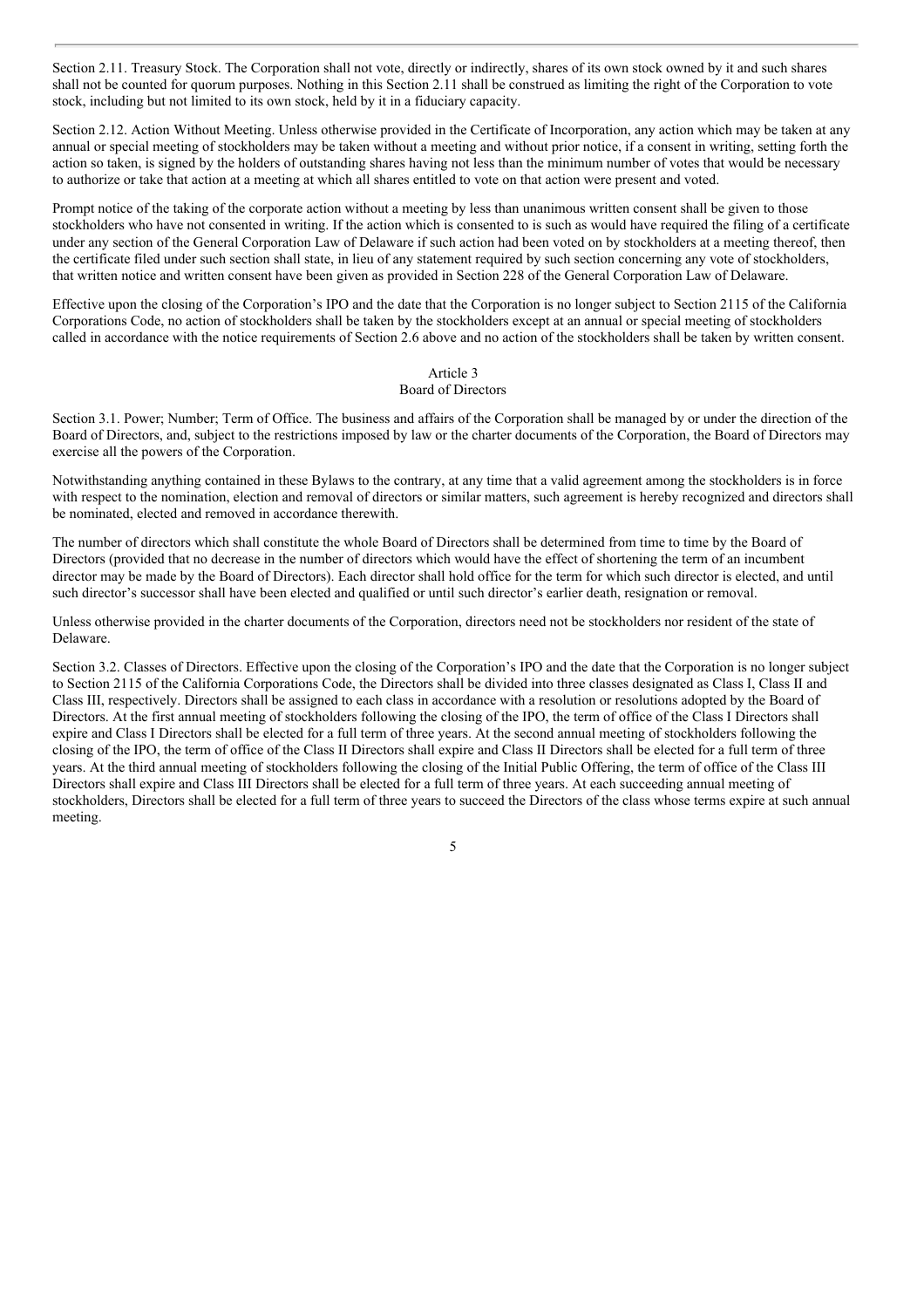Notwithstanding the foregoing provisions of this Article, each Director shall serve until his successor is duly elected and qualified or until his earlier death, resignation or removal. No decrease in the number of Directors constituting the Board of Directors shall shorten the term of any incumbent Director.

A nominee for director shall be elected to the Board of Directors of the Corporation if the votes cast for such nominee's election exceed the votes cast against such nominee's election; provided, however, that directors shall be elected by a plurality of the votes cast at any meeting of stockholders for which (i) the secretary of the Corporation receives a notice that a stockholder has nominated a person for election to the Board of Directors in compliance with the advance notice requirements for stockholder nominees for director set forth in Article II, Section 2.4 of these bylaws and (ii) such nomination has not been withdrawn by such stockholder on or before the tenth (10th) day before the Corporation first mails its notice of meeting for such meeting to the stockholders. If directors are to be elected by a plurality of the votes cast, stockholders shall not be permitted to vote against a nominee.

Section 3.3. Quorum; Voting. Unless otherwise provided in the charter documents of the Corporation, a majority of the number of directors then in office shall constitute a quorum for the transaction of business of the Board of Directors and the vote of a majority of the directors present at a meeting at which a quorum is present shall be the act of the Board of Directors.

Section 3.4. Place of Meetings; Order of Business. The directors may hold their meetings and may have an office and keep the books of the Corporation, except as otherwise provided by law, in such place or places, within or without the state of incorporation of the Corporation, as the Board of Directors may from time to time determine. At all meetings of the Board of Directors business shall be transacted in such order as shall from time to time be determined by the President or by the Board of Directors.

Section 3.5. First Meeting. Each newly elected Board of Directors may hold its first meeting for the purpose of organization and the transaction of business, if a quorum is present, immediately after and at the same place as the annual meeting of the stockholders. Notice of such meeting shall not be required. At the first meeting of the Board of Directors in each year at which a quorum shall be present, held after the annual meeting of stockholders, the Board of Directors shall elect the officers of the Corporation.

Section 3.6. Regular Meetings. Regular meetings of the Board of Directors shall be held at such times and places as shall be designated from time to time by the President, or in the President's absence, by another officer of the Corporation. Notice of such regular meetings shall not be required.

Section 3.7. Special Meetings. Special meetings of the Board of Directors may be called by the President, or on the written request of any director, by the Secretary, in each case on at least twenty-four (24) hours' personal, written, telegraphic, cable or wireless notice to each director. Such notice, or any waiver thereof pursuant to Article 7, Section 7.3 hereof, need not state the purpose or purposes of such meeting, except as may otherwise be required by law or provided for in the charter documents of the Corporation or these Bylaws. Meetings may be held at any time without notice if all the directors are present or if those not present waive notice of the meeting in writing.

Section 3.8. Removal. Any director or the entire Board of Directors may be removed as set forth in the Certificate of Incorporation of the Corporation, as amended from time to time.

Section 3.9. Vacancies; Increases in the Number of Directors. Any director may resign effective on giving written notice to the chairman of the board, the president, the secretary or the board of directors, unless the notice specifies a later time for that resignation to become effective. If the resignation of a director is effective at a future time, the board of directors may elect a successor to take office when the resignation becomes effective.

Unless otherwise provided in the Certificate of Incorporation or these bylaws, vacancies in the board of directors may be filled by a majority of the remaining directors, even if less than a quorum, or by a sole remaining director; however, a vacancy created by the removal of a director by the vote or written consent of the stockholders or by court order may be filled only by the affirmative vote of a majority of the shares represented and voting at a duly held meeting at which a quorum is present (which shares voting affirmatively also constitute a majority of the required quorum), or by the unanimous written consent of all shares entitled to vote thereon. Each director so elected shall hold office until the next annual meeting of the stockholders and until a successor has been elected and qualified. Notwithstanding the foregoing, however, effective upon the closing of the Corporation's IPO and the date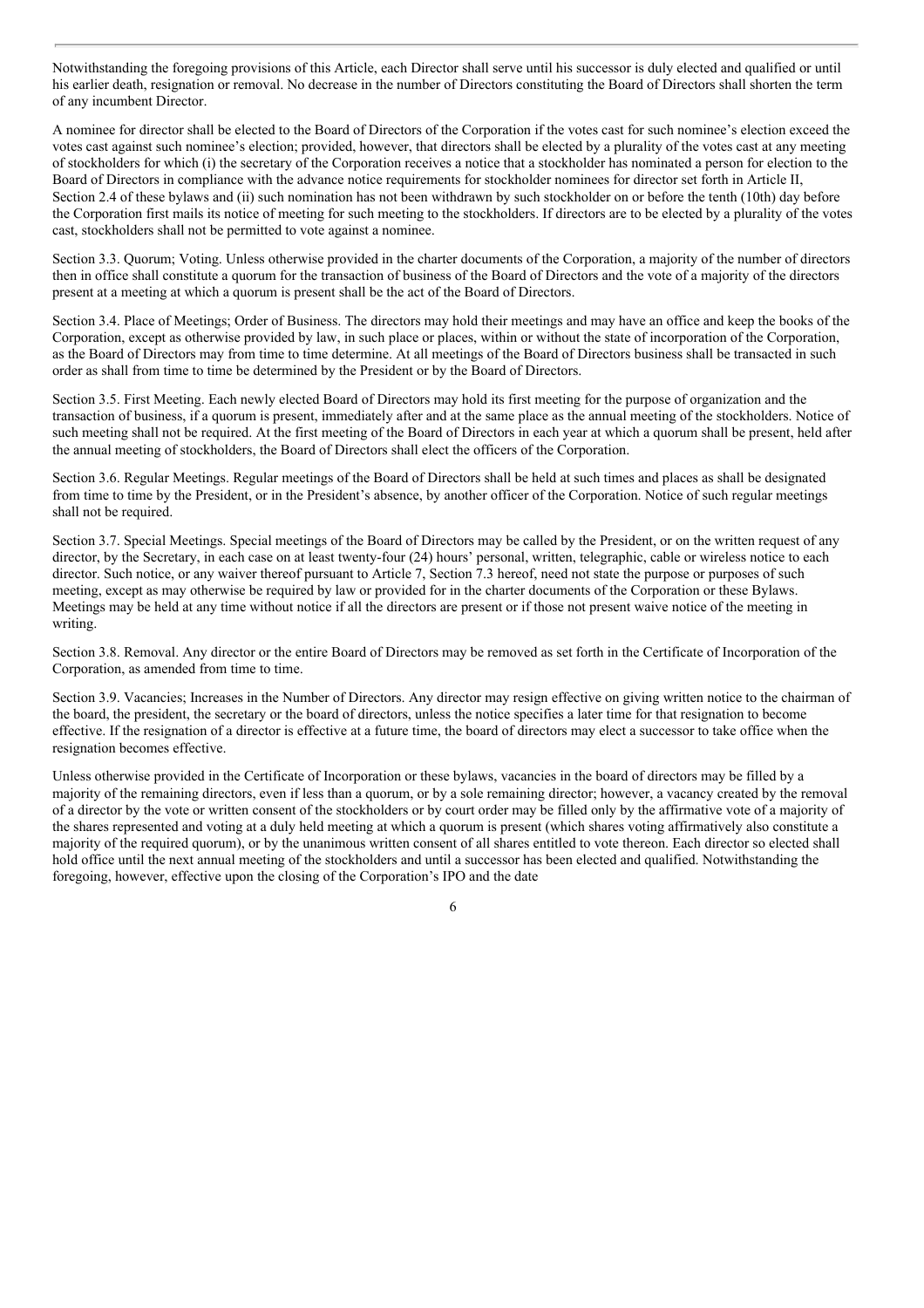that the Corporation is no longer subject to Section 2115 of the California Corporations Code, the number of directors which shall constitute the whole Board of Directors shall be fixed exclusively by one or more resolutions adopted from time to time by the Board of Directors.

Unless otherwise provided in the Certificate of Incorporation or these bylaws:

(i) Vacancies and newly created directorships resulting from any increase in the authorized number of directors elected by all of the stockholders having the right to vote as a single class may be filled by a majority of the directors then in office, although less than a quorum, or by a sole remaining director.

(ii) Whenever the holders of any class or classes of stock or series thereof are entitled to elect one or more directors by the provisions of the certificate of incorporation, vacancies and newly created directorships of such class or classes or series may be filled by a majority of the directors elected by such class or classes or series thereof then in office, or by a sole remaining director so elected.

If at any time, by reason of death or resignation or other cause, the Corporation should have no directors in office, then any officer or any stockholder or an executor, administrator, trustee or guardian of a stockholder, or other fiduciary entrusted with like responsibility for the person or estate of a stockholder, may call a special meeting of stockholders in accordance with the provisions of the certificate of incorporation or these bylaws, or may apply to the Court of Chancery for a decree summarily ordering an election as provided in Section 211 of the General Corporation Law of Delaware.

If, at the time of filling any vacancy or any newly created directorship, the directors then in office constitute less than a majority of the whole board (as constituted immediately prior to any such increase), then the Court of Chancery may, upon application of any stockholder or stockholders holding at least ten (10) percent of the total number of the shares at the time outstanding having the right to vote for such directors, summarily order an election to be held to fill any such vacancies or newly created directorships, or to replace the directors chosen by the directors then in office as aforesaid, which election shall be governed by the provisions of Section 211 of the General Corporation Law of Delaware as far as applicable.

Section 3.10. Compensation. Directors and members of standing committees may receive such compensation as the Board of Directors from time to time shall determine to be appropriate, and shall be reimbursed for all reasonable expenses incurred in attending and returning from meetings of the board of Directors.

Section 3.11. Action Without a Meeting: Telephone Conference Meeting. Unless otherwise restricted by the charter documents of the Corporation, any action required or permitted to be taken at any of the Board of Directors or any committee designated by the Board of Directors may be taken without a meeting if all members of the Board of Directors or committee, as the case may be, consent thereto in writing, and the writing or writings are filed with the minutes of proceedings of the Board of Directors or committee. Such consent shall have the same force and effect as a unanimous vote at a meeting, and may be stated as such in any document or instrument filed with the Secretary of State of the state of incorporation of the Corporation.

Unless otherwise restricted by the charter documents of the Corporation, subject to the requirement for notice of meetings, members of the Board of Directors, or members of any committee designated by the Board of Directors, may participate in a meeting of such Board of Directors or committee, as the case may be, by means of a conference telephone connection or similar communications equipment by means of which all persons participating in the meeting can hear each other, and participation in such a meeting shall constitute presence in person at such meeting, except where a person participates in the meeting for the express purpose of objecting to the transaction of any business on the ground that the meeting is not lawfully called or convened.

Section 3.12. Approval or Ratification of Acts or Contracts by Stockholders. The Board of Directors in its discretion may submit any act or contract for approval or ratification at any annual meeting of the stockholders, or at any special meeting of the stockholders called for the purpose of considering any such act or contract, and any act or contract that shall be approved or be ratified by the vote of the stockholders holding a majority of the issued and outstanding shares of stock of the Corporation entitled to vote and present in person or by proxy at such meeting (provided that a quorum is present) shall be as valid and as binding upon the Corporation and upon all the stockholders as if it has been approved or ratified by every stockholder of the Corporation. In addition, any such act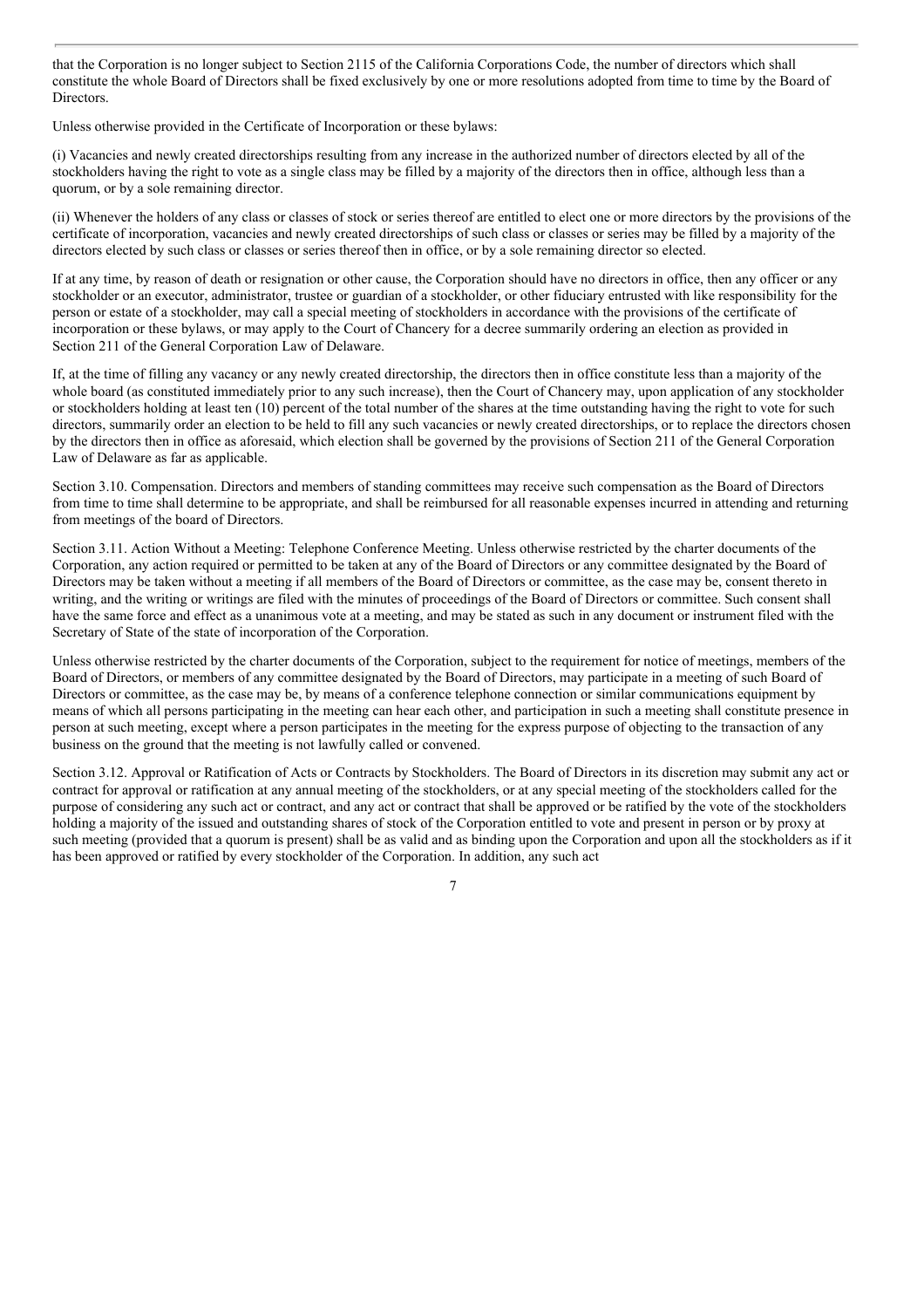or contract may be approved or ratified by the written consent of stockholders holding a majority of the issued and outstanding shares of capital stock of the Corporation entitled to vote, and such consent shall be as valid and binding upon the Corporation and upon all the stockholders as if it had been approved or ratified by every stockholder of the Corporation.

#### Article 4 **Committees**

Section 4.1. Designation; Powers. The Board of Directors may, by resolution passed by a majority of the board, designate one or more committees, including, if they shall so determine, an executive committee and a compensation committee, with each such committee to consist of one or more of the directors of the Corporation. Any such designated committee shall have and may exercise such of the powers and authority of the Board of Directors in the management of the business and affairs of the Corporation as may be provided in such resolution, except that no such committee shall have the power or authority of the Board of Directors in reference of amending the charter documents of the Corporation, adopting an agreement of merger or consolidation, recommending to the stockholders the sale, lease or exchange of all or substantially all of the Corporation's property and assets, recommending to the stockholders a dissolution of the Corporation or a revocation of a dissolution of the Corporation, or amending, altering or repealing these Bylaws or adopting new bylaws for the Corporation. Any such designated committee may authorize the seal of the Corporation to be affixed to all papers, which may require it. In addition to the above, such committee or committees shall have such other powers and limitations of authority as may be determined from time to time by the Board of Directors.

Section 4.2. Procedure; Meetings; Quorum. Any committee designated pursuant to this Article 4 shall keep regular minutes of its actions and proceedings in a book provided for that purpose and report the same to the Board of Directors at its meeting next succeeding such action, shall fix its own rules or procedures, and shall meet at such times and at such place or places as may be provided by such rules, or by such committee or the board of Directors. Should a committee fail to fix its own rules, the provisions of these Bylaws, pertaining to the calling of meetings and conduct of business by the Board of Directors, shall apply as nearly as may be possible. At every meeting of any such committee, the presence of a majority of all the members thereof shall constitute a quorum, except as provided in Section 4.3 of this Article 4 and the affirmative vote of a majority of the members present shall be necessary for the adoption by it of any resolution.

Section 4.3. Substitution and Removal of Members: Vacancies. The Board of Directors may designate one or more directors as alternate members of any committee, who may replace any absent or disqualified member at any meeting of such committee. In the absence or disqualification of a member of a committee, the member or members present at any meeting and not disqualified from voting, whether or not constituting a quorum, may unanimously appoint another member of the Board of Directors to act at the meeting in the place of the absent or disqualified member. The Board of Directors shall have the power at any time to remove any member(s) of a committee and to appoint other directors in lieu of the person(s) so removed and shall also have the power to fill vacancies in a committee.

#### Article 5 **Officers**

Section 5.1. Number, Titles, and Term of Office. The officers of the Corporation shall be a President, Treasurer, a Secretary, and such other officers as the Board of Directors may from time to time elect or appoint (including, but not limited to, a Chairman of the Board, and or more Vice Presidents, (anyone or more of whom may be designated Executive Vice President or Senior Vice President) Vice Chairman of the Board, one or more Assistant Secretaries and one or more Assistant Treasurers). Each officer shall hold office until such officer's successor shall be duly elected and shall qualify or until such officer's death or until such officer shall resign or shall have been removed. Any number of offices may be held by the same person, unless the Articles of Incorporation of the Corporation provide otherwise. Except for the Chairman of the Board and the Vice Chairman of the Board, no officer need be a director.

Section 5.2. Powers and Duties of the President. The President shall be the chief executive officer of the Corporation. Subject to the control of the Board of Directors and the Executive Committee (if any), the President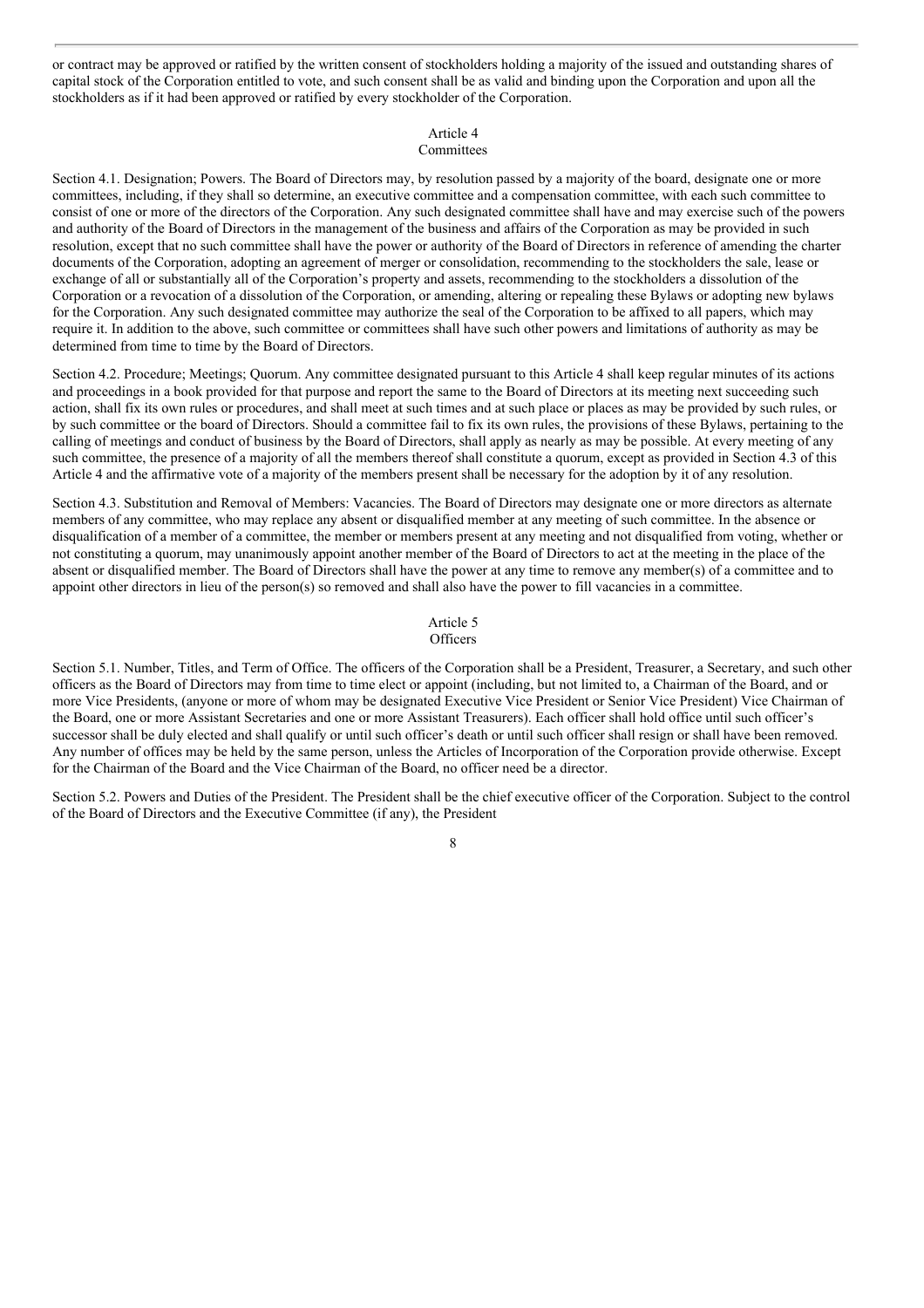shall have general executive charge, management and control of the properties, business and operations of the Corporation with all such powers as may be reasonably incident to such responsibilities; may agree upon and execute all leases, contracts, evidences of indebtedness and other obligations in the name of the Corporation and may sign all certificates for shares of capital stock of the Corporation; and shall have such other powers and duties as designated in accordance with these Bylaws and as from time to time may be assigned to the President by the Board of Directors. The President shall preside at all meetings of the stockholders and of the Board of Directors.

Section 5.3. Vice Presidents. Each Vice President shall at all times possess power to sign all certificates, contracts and other instruments of the Corporation, except as otherwise limited in writing by the Chairman of the Board, the President or the Vice Chairman of the Board of the Corporation. Each Vice President shall have such other powers and duties as from time to time may be assigned to such Vice President by the Board of Directors, the Chairman of the Board, the President or the Vice Chairman of the Board.

Section 5.4. Secretary. The Secretary shall keep the minutes of all meetings of the Board of Directors, committees of the Board of Directors and the stockholders, in books provided for that purpose; shall attend to the giving and serving of all notices; may in the name of the Corporation affix the seal of the Corporation to all contracts and attest the affixation of the seal of the Corporation thereto; may sign with the other appointed officers all certificates for shares of capital stock of the Corporation; shall have charge of the certificate books, transfer books and stock ledgers, and such other books and papers as the Board of Directors may direct, all of which shall at all reasonable times be open to inspection of any director upon application at the office of the Corporation during business hours; shall have such other powers and duties as designated in these Bylaws and as from time to time may be assigned to the Secretary by the Board of Directors, the Chairman of the Board, the President or the Vice Chairman of the Board; and shall in general perform all acts incident of the office of Secretary, subject to the control of the Board of Directors, the Chairman of the Board, the President or the Vice Chairman of the Board.

Section 5.5. Assistant Secretaries. Each Assistant Secretary shall have the usual powers and duties pertaining to such offices, together with such other powers and duties as designated in these Bylaws and as from time to time may be assigned to an Assistant Secretary by the board of directors, the President, or the Secretary. The Assistant Secretaries shall exercise the powers of the Secretary during that officer's absence or inability or refusal to act.

Section 5.6. Treasurer. The Treasurer shall have responsibility for the custody and control of all the funds and securities of the Corporation, and shall have such other powers and duties as designated in these Bylaws and as from time to time may be assigned to the Treasurer by the Board of Directors or the President. The Treasurer shall perform all acts incident to the position of Treasurer, subject to the control of the Board of Directors or the President; and the Treasurer shall, if required by the Board of Directors, give such bond for the faithful discharge of the Treasurer's duties in such form as the Board of Directors may require.

Section 5.7. Assistant Treasurers. Each Assistant Treasurer shall have the usual powers and duties pertaining to such office, together with such other powers and duties as designated in these Bylaws and as from time to time may be assigned to each Assistant Treasurer by the Board of Directors, the President, or the Treasurer. The Assistant Treasurers shall exercise the powers of the Treasurer during that officer's absence or inability or refusal to act.

Section 5.8. Action with Respect to Securities of Other Corporations. Unless otherwise directed by the Board of Directors, the President, together with the Secretary or any Assistant Secretary shall have power to vote and otherwise act on behalf of the Corporation, in person or by proxy, at any meeting of security holders of or with respect to any action of security holders of any other corporation in which this Corporation may hold securities and otherwise to exercise any and all rights and powers which this Corporation may possess by reason of its ownership of securities in such other corporation.

Section 5.9. Delegation. For any reason that the Board of Directors may deem sufficient, the Board of Directors may, except where otherwise provided by statute, delegate the powers or duties of any officer to any other person, and may authorize any officer to delegate specified duties of such office to any other person. Any such delegation or authorization by the Board shall be effected from time to time by resolution of the Board of Directors.

 $\overline{Q}$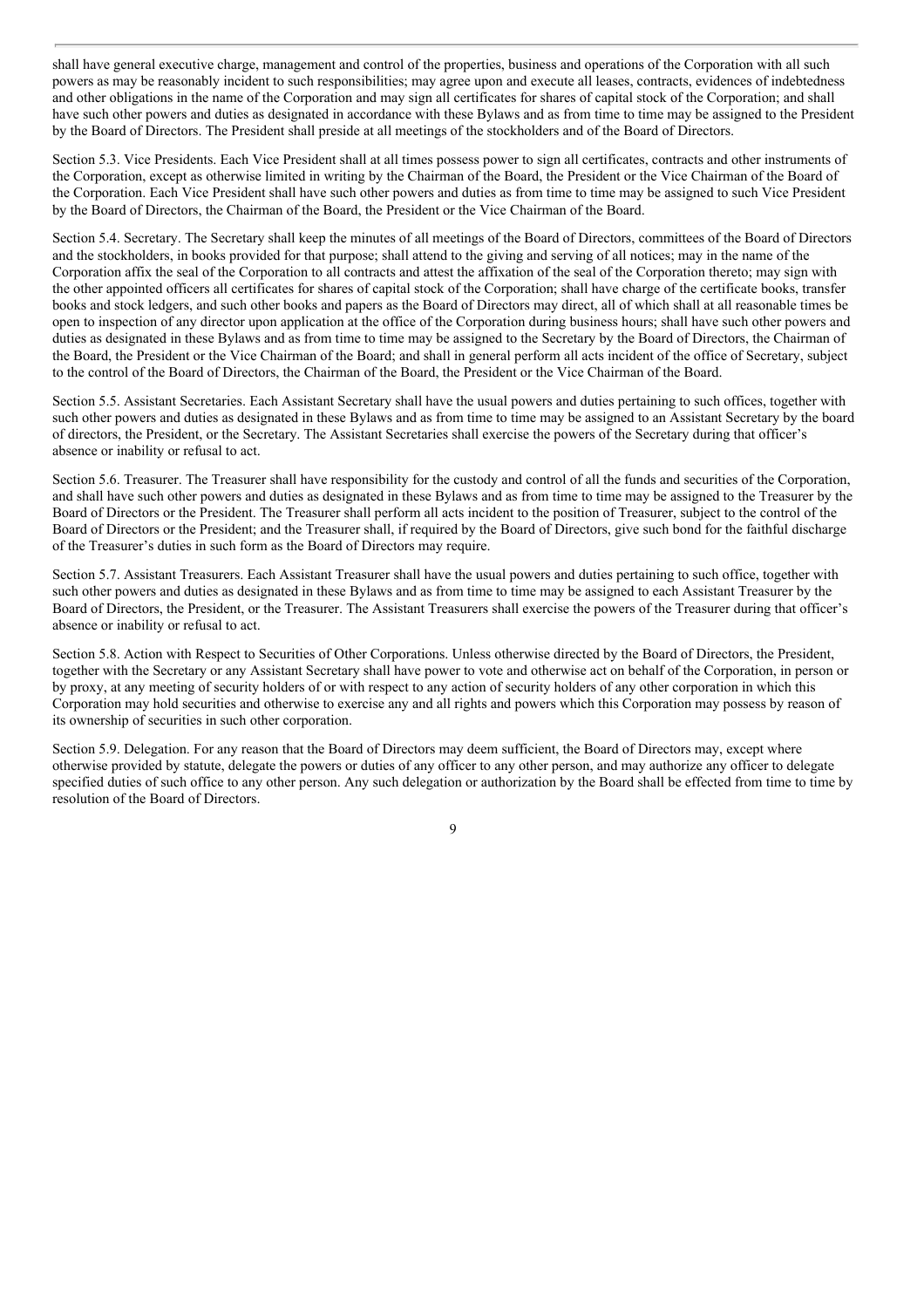# Article 6 Capital Stock

Section 6.1. Stock Certificates and Transfers. The shares of the capital stock of the Corporation shall be evidenced by certificates, provided that the Board of Directors may provide by resolution or resolutions that some or all of any or all classes or series of its stock shall be uncertificated shares. Any such resolution shall not apply to shares represented by certificate until such certificate is surrendered to the Corporation. Every holder of stock represented by certificates shall be entitled to have a certificate signed by, or in the name of, the Corporation in such form as the appropriate officers of the Corporation may from time to time prescribe. Transfers of stock of the Corporation shall be made on the books of the Corporation, and, in the case of certificated shares, by the holder thereof in person or by such person's attorney upon surrender for cancellation of certificates for at least the same number of shares, with an assignment and power of transfer endorsed thereon or attached thereto, duly executed, and with such proof of the authenticity of the signature as the Corporation or its agents may reasonably require or, in the case of uncertificated shares, upon receipt of proper transfer instructions from the registered holder or by such person's attorney, and with such proof of the authenticity of the signature as the Corporation or its agents may reasonably require. The certificates of stock shall be numbered and signed by the Chairman of the Board of Directors, the President, an Executive Vice President, a Senior Vice President or a Vice President, and also by the Treasurer or an Assistant Treasurer, or the Secretary or an Assistant Secretary. Any and all signatures may be facsimiles. In case any officer, transfer agent or registrar who has signed or whose facsimile signature has been placed upon a certificate has ceased to be such officer, transfer agent or registrar before such certificate is issued, it may be issued by he Corporation with the same effect as if he or she were such officer, transfer agent or registrar at the date of issue.

Section 6.2. Ownership of Shares. The Corporation shall be entitled to treat the holder of record of any share or shares of capital stock of the Corporation as the holder in fact thereof and, accordingly, shall not be bound to recognize any equitable or other claim to or interest in such share or shares on the part of any other person, whether or not it shall have express or other notice thereof, except as otherwise provided by the laws of the state of Delaware.

Section 6.3. Regulations Regarding Certificates. The Board of Directors shall have the power and authority to make all such rules and regulations as they may deem expedient concerning the issue, transfer and registration or the replacement of certificates for shares of capital stock of the Corporation.

Section 6.4. Lost or Destroyed Certificates. The Board of Directors may determine the conditions upon which the Corporation may issue a new certificate of stock in place of a certificate theretofore issued by it which is alleged to have been lost, stolen or destroyed and may require the owner of such certificate or such owner's legal representative to give bond, with surety sufficient to indemnify the Corporation and each transfer agent and registrar against any and all losses or claims which may arise by reason of the alleged loss, theft or destruction of any such certificate or the issuance of such new certificate in the place of the one so lost, stolen destroyed.

# Article 7

# Miscellaneous Provisions

Section 7.1. Fiscal Year. The fiscal year of the Corporation shall begin on the first day of January of each year.

Section 7.2. Corporate Seal. The corporate seal shall be circular in form and shall have inscribed thereon the name of the Corporation and the state of it incorporation, which seal shall be in the charge of the Secretary and shall be affixed to certificates of stock, debentures, bonds and other documents, in accordance with the direction of the Board of Directors or a committee thereof, and as may be required by law; however, the Secretary may, if the Secretary deems it expedient, have a facsimile of the corporate seal inscribed on any such certificates of stock, debentures, bonds, contract or other documents. Duplicates of the seal may be kept for use by any Assistant Secretary.

Section 7.3. Notice and Waiver of Notice. Whenever any notice is required to be given by law, the charter documents of the Corporation or under the provisions of these Bylaws, said notice shall be deemed to be sufficient if given (i) by telegraphic, cable or wireless transmission (including by telecopy or facsimile transmission) or (ii) by deposit of the same in a post office box or by delivery to an overnight courier service company in a sealed prepaid wrapper addressed to the person entitled thereto at such person's post office address, as it appears on the records of the Corporation, and such notice shall be deemed to have been given on the day of such transmission or mailing or delivery to courier, as the case may be.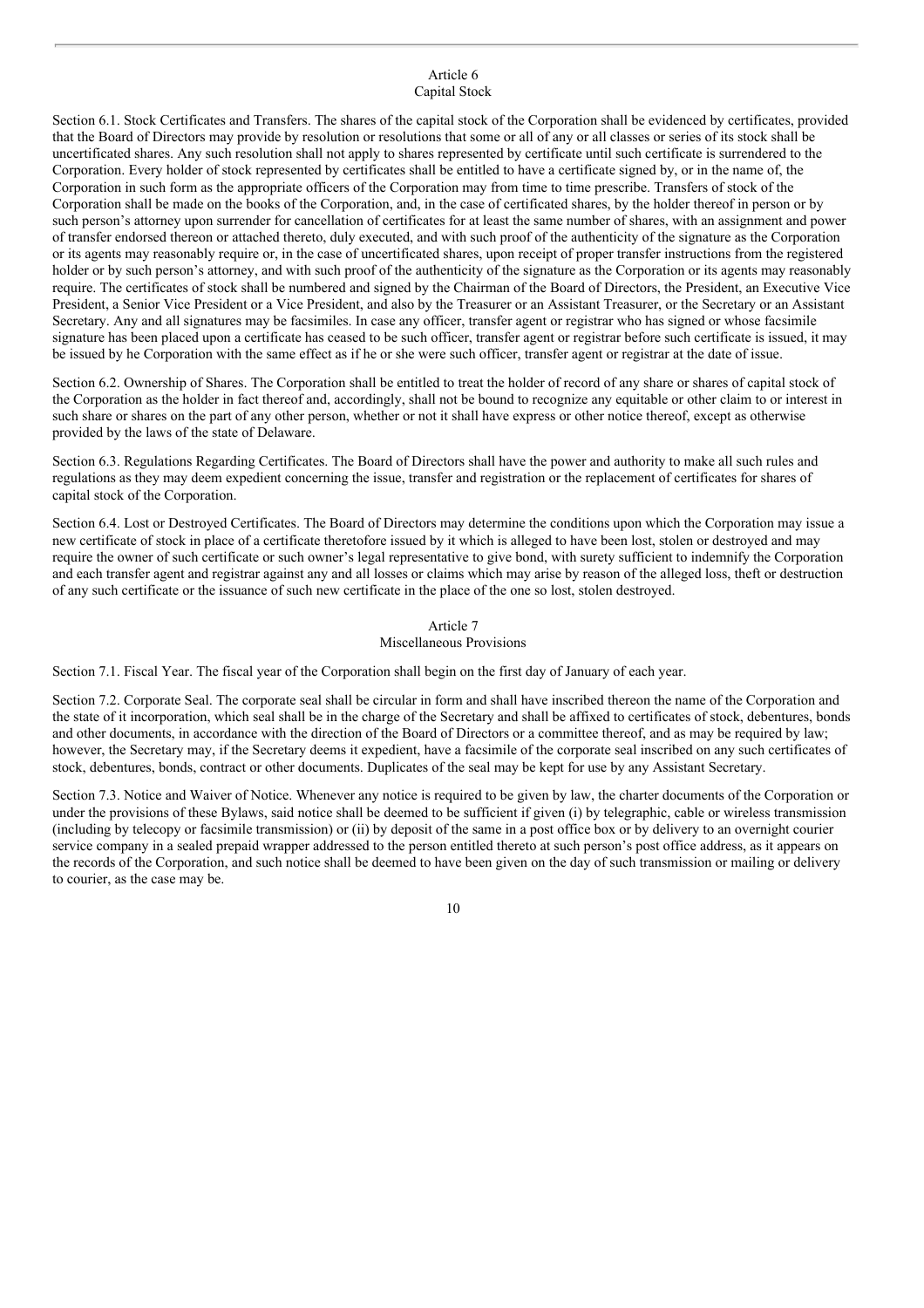Whenever notice is required to be given by law, the charter documents of the Corporation or under any of the provisions of these Bylaws, a written waiver thereof, signed by the person entitled to notice, whether before or after the time stated therein, shall be deemed equivalent to notice. Attendance of a person, including without limitation a director, at meeting shall constitute a waiver of notice of such meeting, except when the person attends a meeting for the express purpose of objecting, at the beginning of the meeting, to the transaction of any business because the meeting is not lawfully called or convened. Neither the business to be transacted at, nor the purpose of, any regular or special meeting of the stockholders, directors, or members of a committee of directors need be specified in any written waiver of notice unless so required by the charter documents of the Corporation or these Bylaws.

Section 7.4. Facsimile Signature. In addition to the provisions for the use of facsimile signatures elsewhere specifically authorized in these Bylaws, facsimile signatures of any officer or officers of the Corporation may be used whenever and as authorized by the Board of Directors.

Section 7.5. Reliance upon Books, Reports and Records. A member of the Board of Directors, or a member of any committee designated by the Board of Directors, shall, in the performance of such person's duties, be protected to the fullest extent permitted by law in relying upon the records of the Corporation and upon information, opinion, reports or statements presented to the Corporation.

Section 7.6. Application of Bylaws. In the event that any provisions of these Bylaws is or may be in conflict with any law of the United States, of the state of Delaware, or of any other governmental body or power having jurisdiction over this Corporation, or over the subject matter to which such provision of these Bylaws applies, or may apply, such provision of these Bylaws shall be inoperative to the extent only that the operation thereof unavoidably conflicts with such law, and shall in all other respects be in full force and effect.

#### Article 8

### Indemnification of Officers and Directors

Section 8.1. Indemnification. The Corporation shall, to the maximum extent and in the manner permitted by the General Corporation Law of Delaware, indemnify each of its directors and officers against expenses (including attorneys' fees), judgments, fines, settlements and other amounts actually and reasonably incurred in connection with any proceeding, arising by reason of the fact that such person is or was an agent of the Corporation. For purposes of this Section 6.1, a "director" or "officer" of the Corporation includes any person (i) who is or was a director or officer of the Corporation, (ii) who is or was serving at the request of the Corporation as a director or officer of another corporation, partnership, joint venture, trust or other enterprise, or (iii) who was a director or officer of a corporation which was a predecessor corporation of the Corporation or of another enterprise at the request of such predecessor corporation.

Section 8.2. Indemnification of Others. The Corporation shall have the power, to the maximum extent and in the manner permitted by the General Corporation Law of Delaware, to indemnify each of its employees and agents (other than directors and officers) against expenses (including attorneys' fees), judgments, fines, settlements and other amounts actually and reasonably incurred in connection with any proceeding, arising by reason of the fact that such person is or was an agent of the Corporation. For purposes of this Section 6.2, an "employee" or "agent" of the Corporation (other than a director or officer) includes any person (i) who is or was an employee or agent of the Corporation, (ii) who is or was serving at the request of the Corporation as an employee or agent of another corporation, partnership, joint venture, trust or other enterprise, or (iii) who was an employee or agent of a corporation which was a predecessor corporation of the Corporation or of another enterprise at the request of such predecessor corporation.

Section 8.3. Insurance. The Corporation may purchase and maintain insurance on behalf of any person who is or was a director, officer, employee or agent of the Corporation, or is or was serving at the request of the Corporation as a director, officer, employee or agent of another corporation, partnership, joint venture, trust or other enterprise against any liability asserted against him or her and incurred by him or her in any such capacity, or arising out of his or her status as such, whether or not the Corporation would have the power to indemnify him or her against such liability under the provisions of the General Corporation Law of Delaware.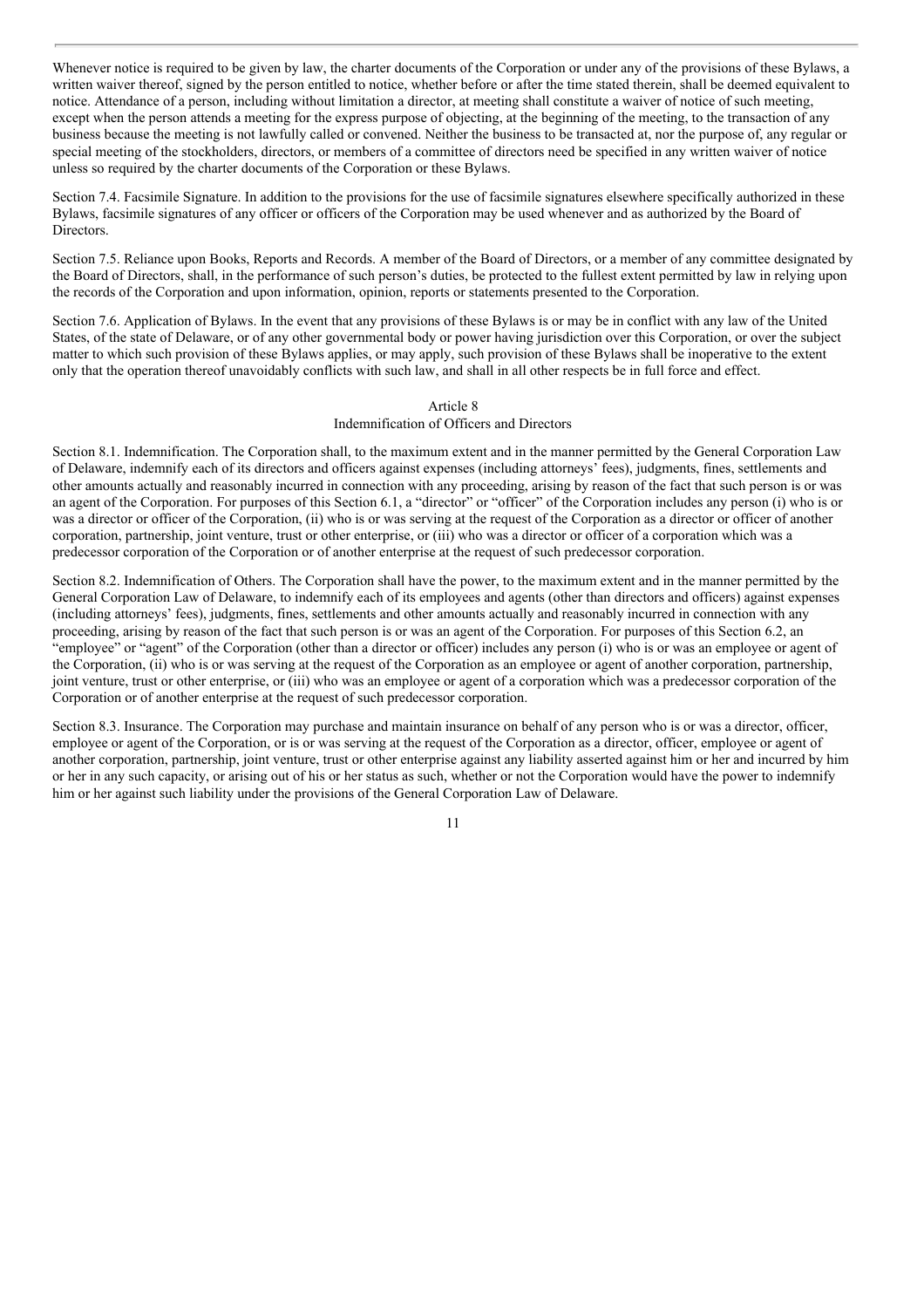# Article 9 Amendments

Section 9.1. Amendments. The Board of Directors shall have the power to adopt, amend and repeal from time to time Bylaws of the Corporation, subject to the right of the stockholders entitled to vote with respect thereto to amend or repeal such Bylaws as adopted or amended by the Board of Directors.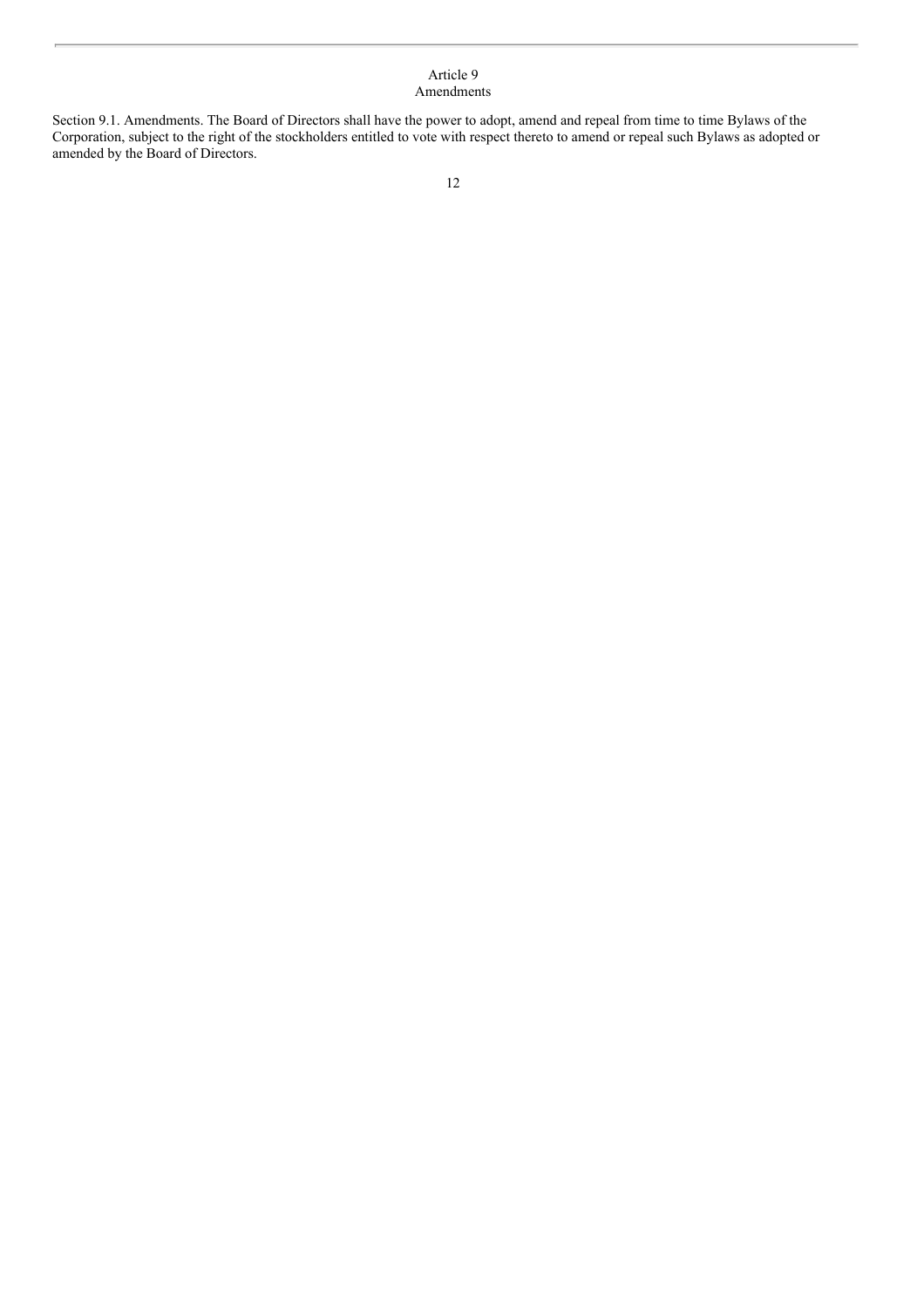# **CERTIFICATION**

# I, James B. Hawkins, certify that:

1. I have reviewed this quarterly report on Form 10-Q of Natus Medical Incorporated;

2. Based on my knowledge, this report does not contain any untrue statement of a material fact or omit to state a material fact necessary to make the statements made, in light of the circumstances under which such statements were made, not misleading with respect to the period covered by this report;

3. Based on my knowledge, the financial statements, and other financial information included in this report, fairly present in all material respects the financial condition, results of operations and cash flows of the registrant as of, and for, the periods presented in this report;

4. The registrant's other certifying officer(s) and I are responsible for establishing and maintaining disclosure controls and procedures (as defined in Exchange Act Rules 13a-15(e) and 15d-15(e)) and internal control over financial reporting (as defined in Exchange Act Rules 13a-15(f) and 15d-15(f)) for the registrant and have:

(a) Designed such disclosure controls and procedures, or caused such disclosure controls and procedures to be designed under our supervision, to ensure that material information relating to the registrant, including its consolidated subsidiaries, is made known to us by others within those entities, particularly during the period in which this report is being prepared;

(b) Designed such internal control over financial reporting, or caused such internal control over financial reporting to be designed under our supervision, to provide reasonable assurance regarding the reliability of financial reporting and the preparation of financial statements for external purposes in accordance with generally accepted accounting principles;

(c) Evaluated the effectiveness of the registrant's disclosure controls and procedures and presented in this report our conclusions about the effectiveness of the disclosure controls and procedures, as of the end of the period covered by this report based on such evaluation; and

(d) Disclosed in this report any change in the registrant's internal control over financial reporting that occurred during the registrant's most recent fiscal quarter (the registrant's fourth fiscal quarter in the case of an annual report) that has materially affected, or is reasonably likely to materially affect, the registrant's internal control over financial reporting; and

5. The registrant's other certifying officer(s) and I have disclosed, based on our most recent evaluation of internal control over financial reporting, to the registrant's auditors and the audit committee of the registrant's board of directors (or persons performing the equivalent functions):

(a) All significant deficiencies and material weaknesses in the design or operation of internal control over financial reporting which are reasonably likely to adversely affect the registrant's ability to record, process, summarize and report financial information; and

(b) Any fraud, whether or not material, that involves management or other employees who have a significant role in the registrant's internal control over financial reporting.

Date: May 9, 2012

/s/ James B. Hawkins James B. Hawkins

Chief Executive Officer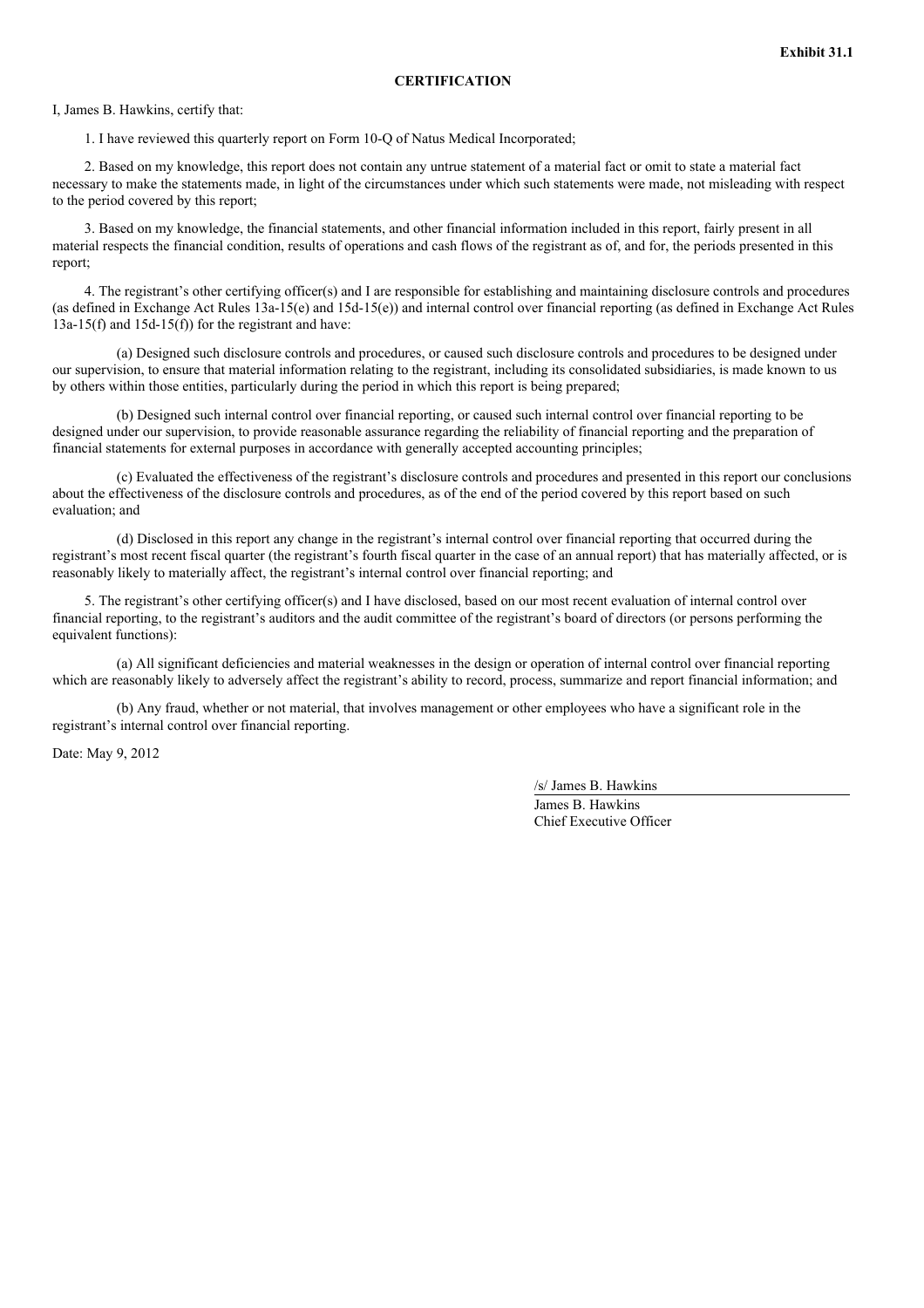# **CERTIFICATION**

# I, Steven J. Murphy, certify that:

1. I have reviewed this quarterly report on Form 10-Q of Natus Medical Incorporated;

2. Based on my knowledge, this report does not contain any untrue statement of a material fact or omit to state a material fact necessary to make the statements made, in light of the circumstances under which such statements were made, not misleading with respect to the period covered by this report;

3. Based on my knowledge, the financial statements, and other financial information included in this report, fairly present in all material respects the financial condition, results of operations and cash flows of the registrant as of, and for, the periods presented in this report;

4. The registrant's other certifying officer(s) and I are responsible for establishing and maintaining disclosure controls and procedures (as defined in Exchange Act Rules 13a-15(e) and 15d-15(e)) and internal control over financial reporting (as defined in Exchange Act Rules 13a-15(f) and 15d-15(f)) for the registrant and have:

(a) Designed such disclosure controls and procedures, or caused such disclosure controls and procedures to be designed under our supervision, to ensure that material information relating to the registrant, including its consolidated subsidiaries, is made known to us by others within those entities, particularly during the period in which this report is being prepared;

(b) Designed such internal control over financial reporting, or caused such internal control over financial reporting to be designed under our supervision, to provide reasonable assurance regarding the reliability of financial reporting and the preparation of financial statements for external purposes in accordance with generally accepted accounting principles;

(c) Evaluated the effectiveness of the registrant's disclosure controls and procedures and presented in this report our conclusions about the effectiveness of the disclosure controls and procedures, as of the end of the period covered by this report based on such evaluation; and

(d) Disclosed in this report any change in the registrant's internal control over financial reporting that occurred during the registrant's most recent fiscal quarter (the registrant's fourth fiscal quarter in the case of an annual report) that has materially affected, or is reasonably likely to materially affect, the registrant's internal control over financial reporting; and

5. The registrant's other certifying officer(s) and I have disclosed, based on our most recent evaluation of internal control over financial reporting, to the registrant's auditors and the audit committee of the registrant's board of directors (or persons performing the equivalent functions):

(a) All significant deficiencies and material weaknesses in the design or operation of internal control over financial reporting which are reasonably likely to adversely affect the registrant's ability to record, process, summarize and report financial information; and

(b) Any fraud, whether or not material, that involves management or other employees who have a significant role in the registrant's internal control over financial reporting.

Date: May 9, 2012

/s/ Steven J. Murphy Steven J. Murphy

Vice President Finance and Chief Financial Officer